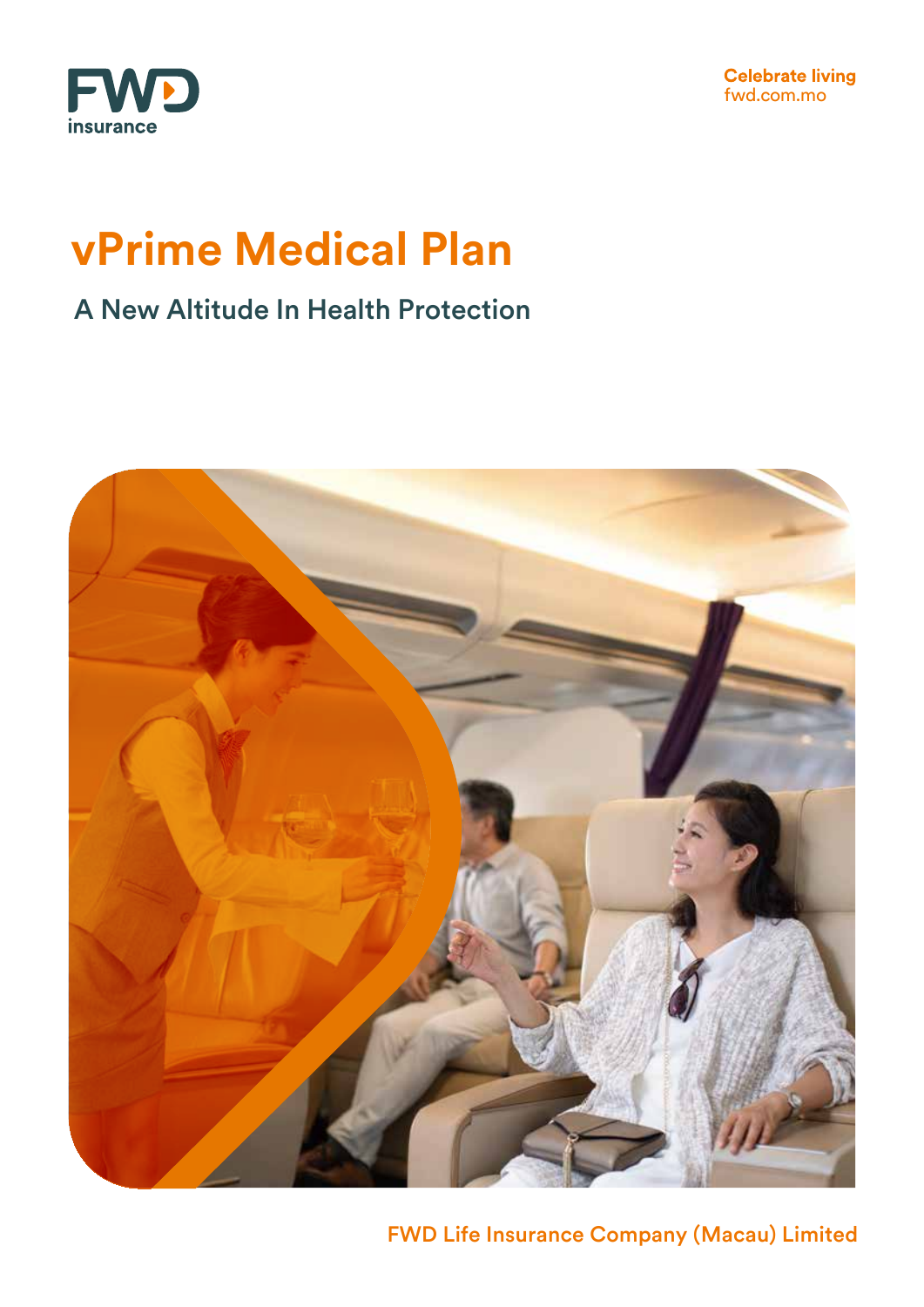# **vPrime Medical Plan**

Success brings with it ever greater responsibility. To prepare yourself for the ups and downs, highs and lows on your extraordinary life journey, what you need is a comprehensive and transparent medical insurance plan. vPrime Medical Plan ("the Plan") is designed to take protection against the unexpected up a notch. For medical costs arising from the whole treatment journey from pre-Confinement to rehabilitation, the Plan offers full cover<sup>1</sup> for hospitalisation and surgical expenses without itemised benefit limits. To take the best care of you from our most, a professional team selects and arranges the medical treatments that suit your needs as part of the ancillary services. Apart from accompanying you during tough times, this Plan offers wellness incentives for staying healthy and extra discounts for multiple purchases to protect you and your loved ones at a prime level.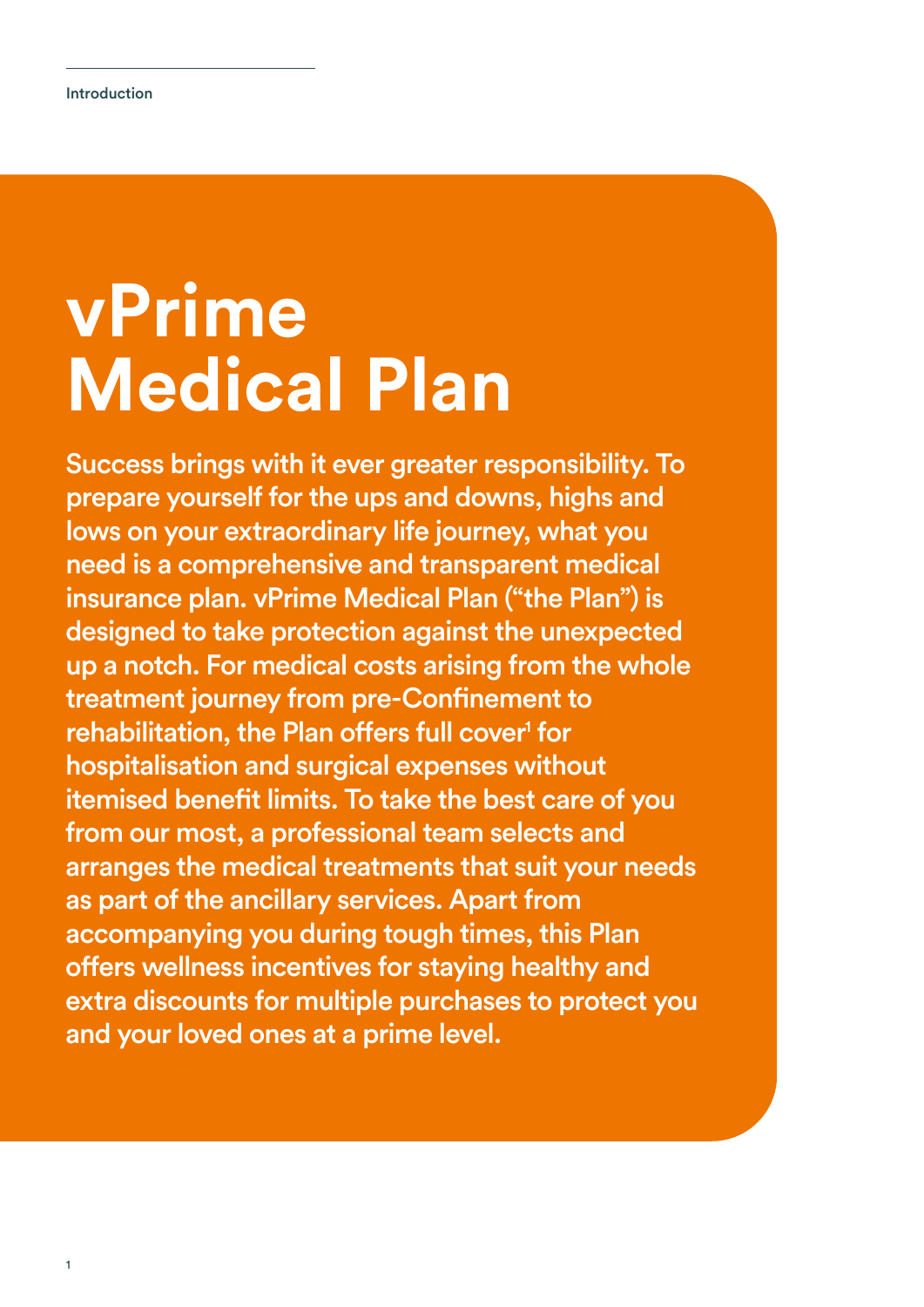### **Key Features of vPrime Medical Plan**



**Full cover<sup>1</sup> for hospitalisation and surgical expenses, up to HKD10 million per Policy Year**



**Renewable2 prime protection up to Age 100 (attained age) of the Insured Person**



**Covers unknown Pre-existing Conditions starting from the 31st day of the first Policy Year**



**Broadening the safety net**



**Extra support for Stroke rehabilitation**



**Boosted flexibility with a variety of Deductible3 options**



**First-dollar Coverage - Deductible3 Waived for Designated Crises4,5**



**No claims premium discount available**

### **Add-On Features**



**Third-party professional health assistance services** for the support you need<sup>6</sup>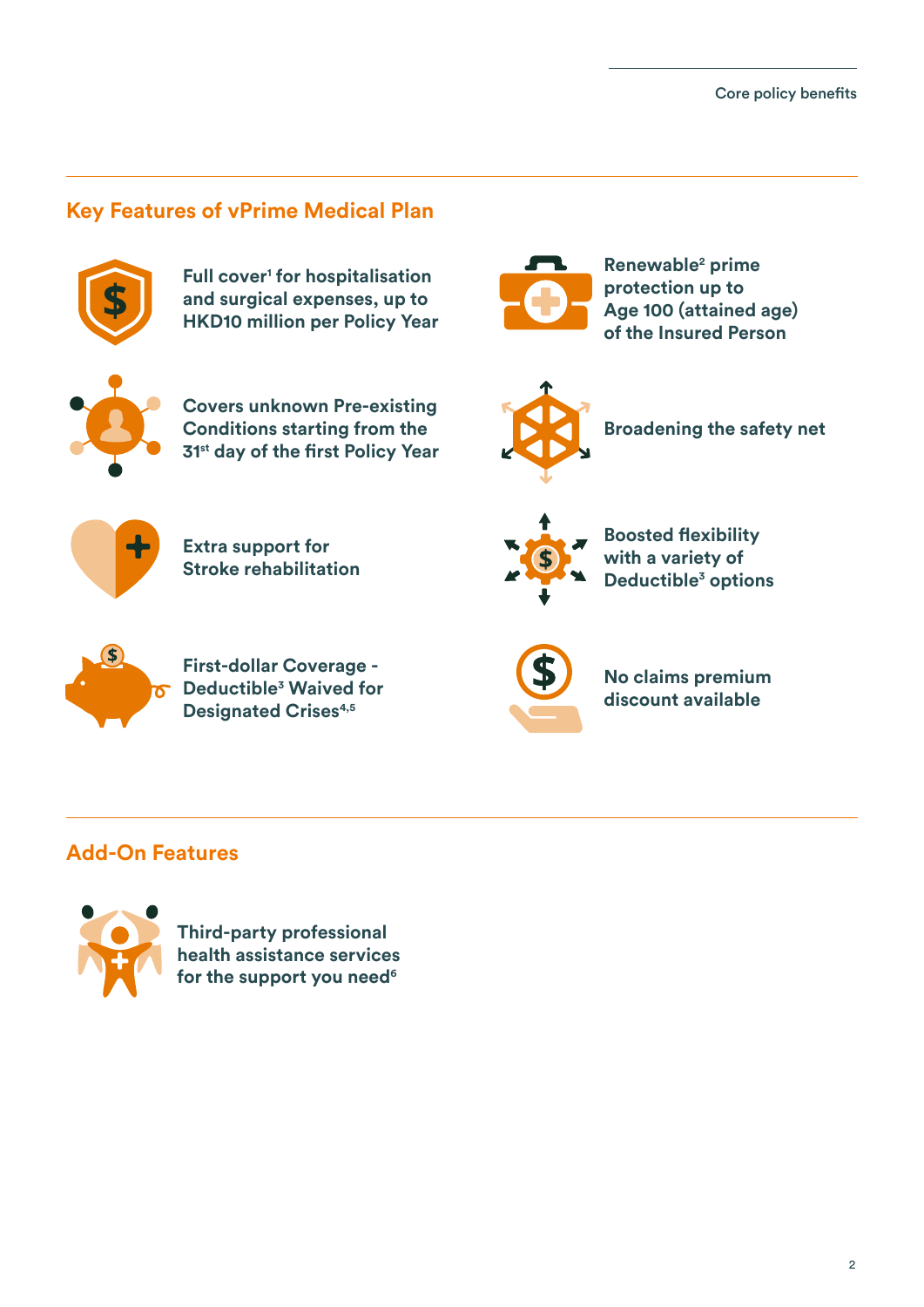

### **Full cover1 for hospitalisation and surgical expenses, up to HKD10 million per Policy Year**

As peace of mind is one of life's true luxuries, the Plan provides full cover<sup>1</sup> on medical expenses incurred for hospitalisation and surgery. With no itemised benefit limits to restrict its reimbursement amount, the Plan entitles you to reimbursements of the Eligible Expenses up to HKD10,000,000 per Policy Year and up to HKD60,000,000 per life.

In addition, whenever and wherever you require Emergency medical attention, the Plan will offer full cover<sup>1</sup> on the eligible medical expenses, including Emergency outpatient accidental treatment and Emergency outpatient dental treatment7 . No matter how far you are from home, you are always close to the help you need.



### **Renewable2 prime protection up to Age 100 (attained age) of the Insured Person**

The Plan is Renewable<sup>2</sup> until you reach the Age of 100 (attained age), so you can simply focus on reaching new heights, secure in the knowledge that you are protected by medical privileges throughout the years.



### **Covers unknown Pre-existing Conditions starting from the 31<sup>st</sup> day of the first Policy Year**

Any illness, Disease or Congenital Condition<sup>8</sup> that was an unknown Pre-existing Condition at the time of Application is also fully covered by the Plan from the 31<sup>st</sup> day of the Policy Effective Date. So even if you do not know about a Pre-existing Condition, your claim will still be reimbursable in full.



### **Broadening the safety net**

Unlike other plans that may limit the benefit amounts for some medical services that are prolonged and costly, the Plan provides full cover<sup>1</sup> for Prescribed Non-surgical Cancer Treatments<sup>9</sup> as well as kidney dialysis<sup>5</sup>, including the rental cost of a kidney dialysis machine for use at home. The Plan's enhanced safety net also means you are protected against the costs of private nursing care, reconstructive surgery, medical appliances necessitated by reconstructive surgery, organ transplantation, etc.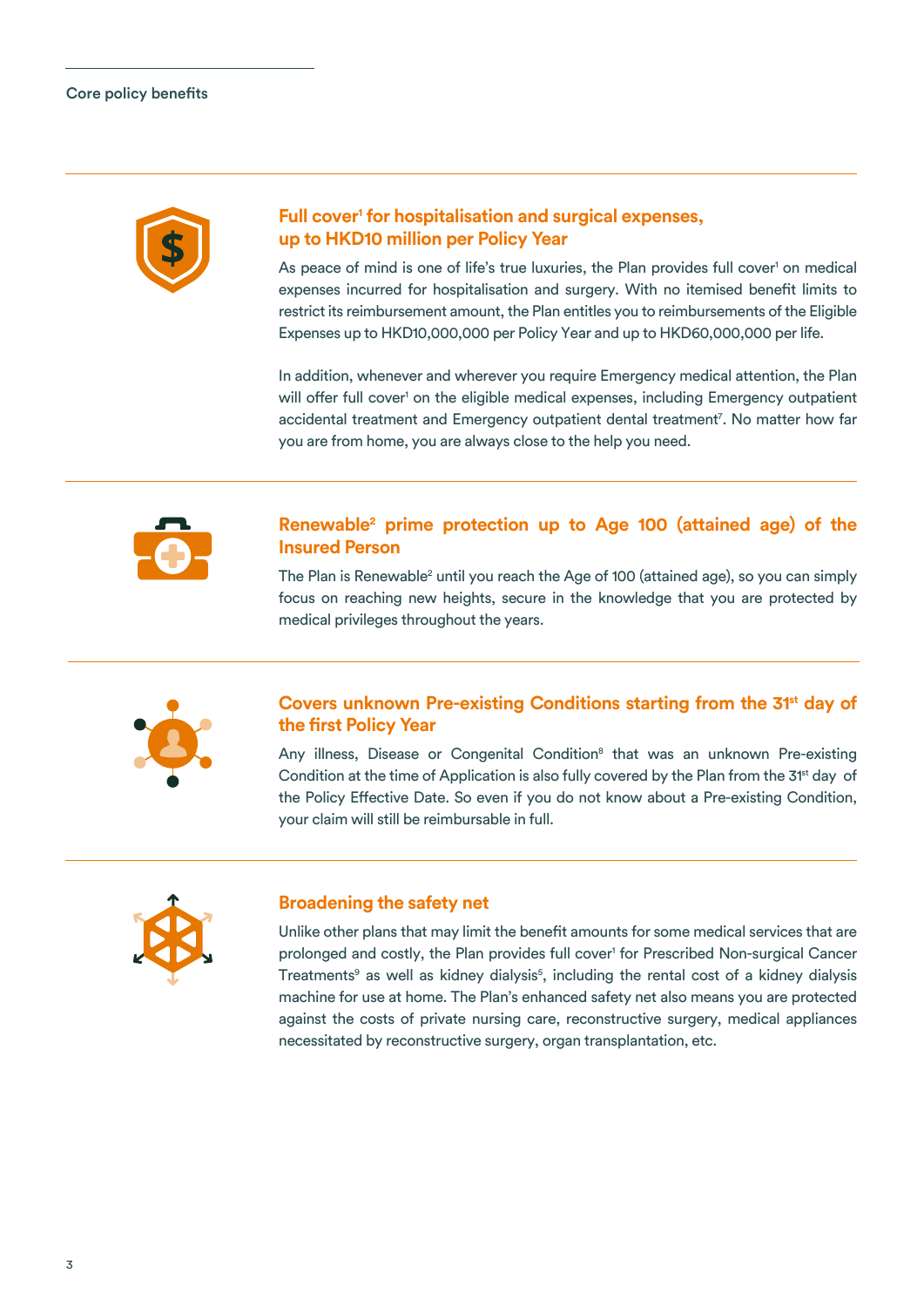

### **Extra support for Stroke rehabilitation**

To help speed up recovery from Stroke and minimize potentially harmful consequences, the Plan offers a series of rehabilitation programs and thoughtful benefits to meet your needs.





### **Boosted flexibility with a variety of Deductible<sup>3</sup> options**

The Plan makes available 6 Deductible<sup>3</sup> options, allowing you to specify the Coinsurance for medical treatment with flexibility. In addition, when your Policy has been in force for at least 2 consecutive years, you will be entitled to the right to reduce or remove your Deductible<sup>3</sup> once per policy when you reach the Age of 50, 55, 60, 65, 70, 75 or 80 (attained age) without providing further proof of your health condition. You can rest assured that your varying needs at different life stages will be well catered for.



### **First-dollar Coverage - Deductible<sup>3</sup> Waived for Designated Crises<sup>4,5</sup>**

If you are ever diagnosed with a designated crisis, the Deductible<sup>3</sup> will be waived under first-dollar coverage - Deductible<sup>3</sup> waived for designated crises<sup>4,5</sup> to lighten your financial burden and let you focus on your treatment and recovery.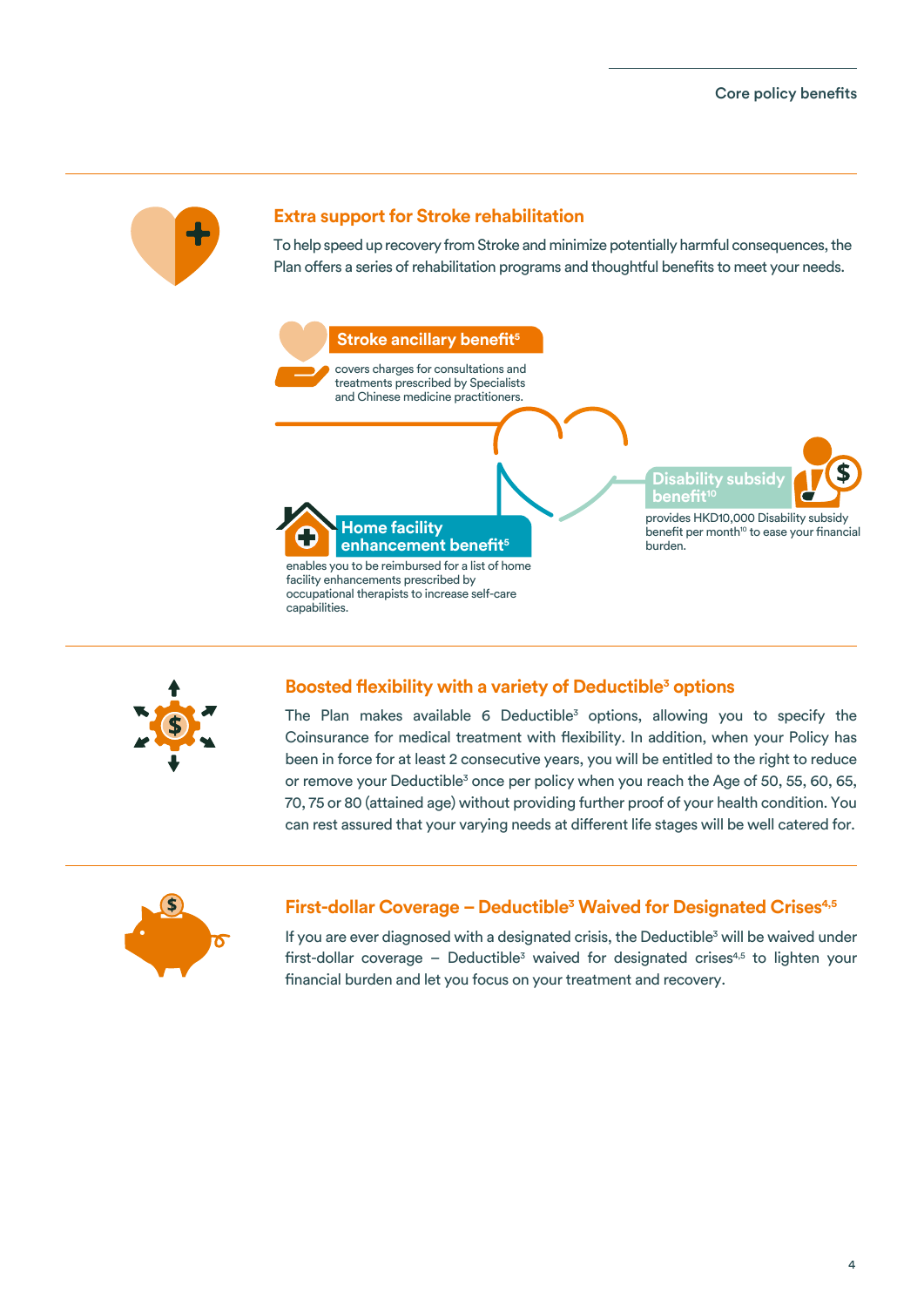

### **No claims premium discount available**

### **Individual no claims premium discount**

If you haven't made any claim for 2 or more consecutive Policy Years prior to Renewal<sup>2</sup>, the Plan will offer you a discount of up to 15% on your next Renewal<sup>2</sup> premium regardless of your Age to encourage you to stay healthy. No claims premium discounts apply as follows:

| No claims period immediately<br>prior to the Policy's Renewal <sup>2</sup> | No claims premium discount<br>(Discount rate on Renewal <sup>2</sup> premium) |
|----------------------------------------------------------------------------|-------------------------------------------------------------------------------|
| 2 consecutive Policy Years                                                 | 10%                                                                           |
| 3 consecutive Policy Years                                                 | $10\%$                                                                        |
| 4 consecutive Policy Years                                                 | $10\%$                                                                        |
| 5 or more consecutive Policy Years                                         | 15%                                                                           |
|                                                                            |                                                                               |

### **Extra no claims premium discount**

For the policies you hold as Policy Holder with your loved ones as Insured Persons, this Plan offers an extra no claims premium discount on Renewal<sup>2</sup> premiums if you and your loved ones haven't made any claim for 2 or more consecutive Policy Years prior to Renewal<sup>2</sup>. The more Insured Persons who stay healthy, the greater the discount you can enjoy.

| Number of in-force<br><b>vPrime Medical Plan policies</b><br>issued to the Policy Holder which are<br>also eligible for the above individual<br>no claims premium discount<br>on the Renewal <sup>2</sup> Date | Extra no claims premium discount<br>under your Policy<br>(Discount rate on Renewal <sup>2</sup> premium) |
|----------------------------------------------------------------------------------------------------------------------------------------------------------------------------------------------------------------|----------------------------------------------------------------------------------------------------------|
| $2$ or $3$                                                                                                                                                                                                     | 2.5%                                                                                                     |
| 4                                                                                                                                                                                                              | 5%                                                                                                       |
| 5 or above                                                                                                                                                                                                     | 10%                                                                                                      |
|                                                                                                                                                                                                                |                                                                                                          |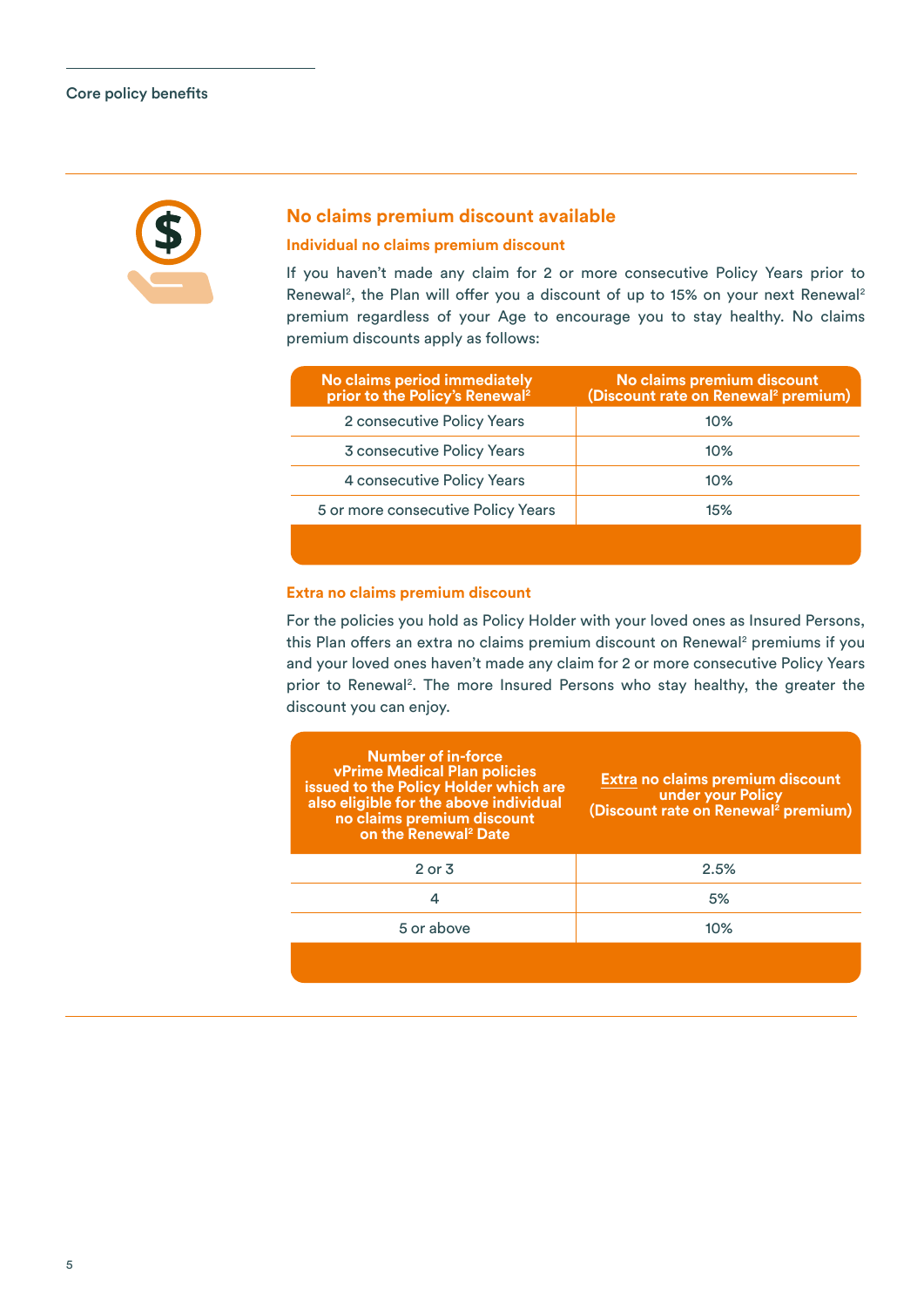

### Add-On Feature

### **Third-party professional health assistance services** for the support you need<sup>6</sup>

The Plan puts your wellbeing at the centre of an international network of expertise and capabilities. Whenever you require information or assistance, we are always ready to help with our professional health assistance services:

- PREMIER THE ONEcierge for exclusive healthcare solutions with cashless facility tailor-made to suit your needs
- Second Medical Opinions provided by some of the highest-ranked US medical institutions
- International SOS 24-hour Worldwide Assistance Service ensuring that help is always just a call away

**The product information in this brochure does not contain and is subject to the terms and benefits of the Policy. For the full terms, conditions, benefits and exclusions, please refer to the Policy provisions.** 

**The Plan is a standalone medical insurance product. You can purchase this product without bundling with other insurance products.**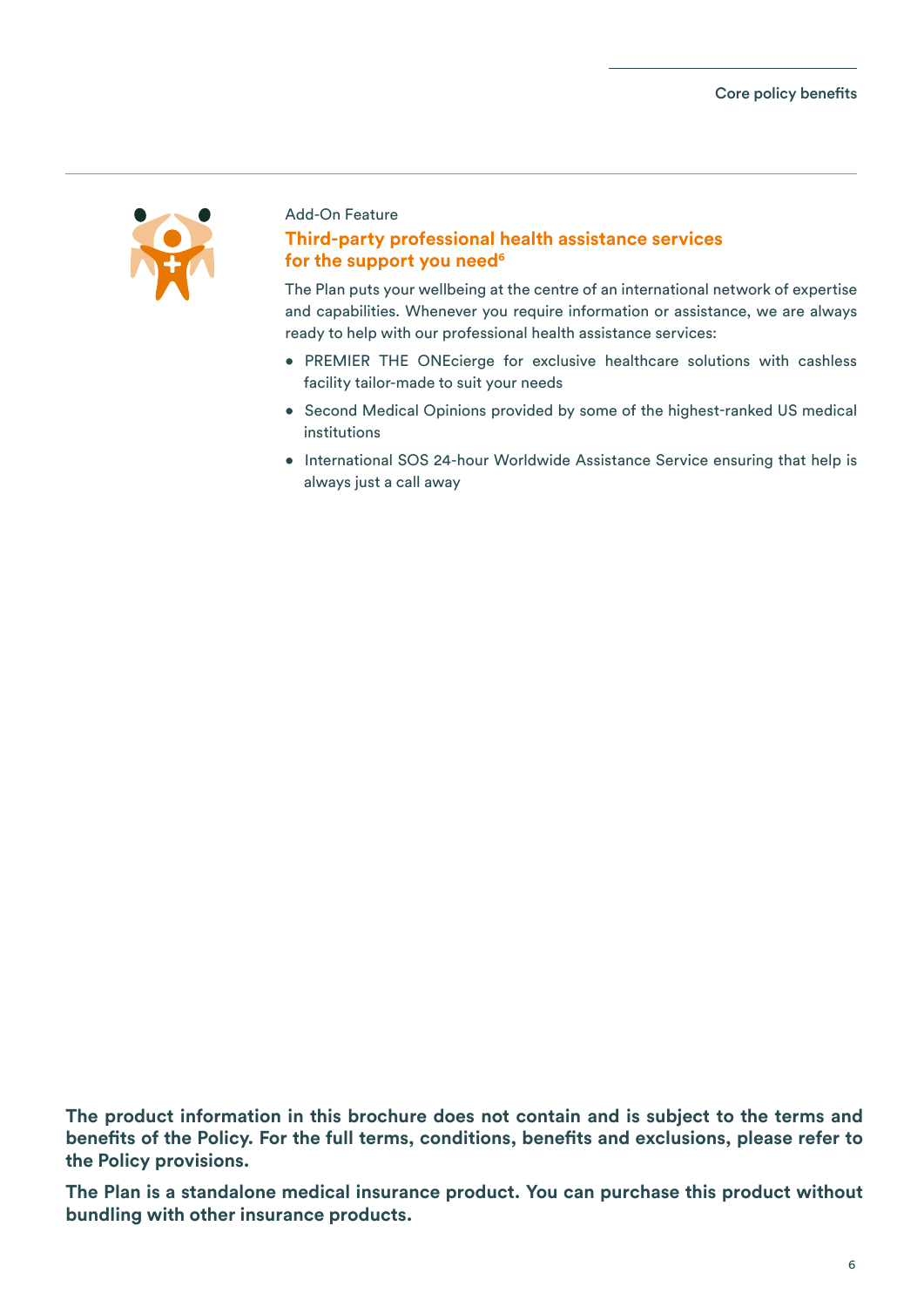# **Feature Comparison of FWD Plans**

|                                                                                                                                              | <b>vCare Supreme</b><br><b>Medical Plan</b>                             | <b>vCANsurance</b><br><b>Medical Plan</b>                     | vPrime<br><b>Medical Plan</b>                                     |  |
|----------------------------------------------------------------------------------------------------------------------------------------------|-------------------------------------------------------------------------|---------------------------------------------------------------|-------------------------------------------------------------------|--|
| <b>Key Features</b>                                                                                                                          |                                                                         |                                                               |                                                                   |  |
| Renewable <sup>2</sup> up to Age 100<br>(attained age)                                                                                       | $\checkmark$                                                            | ✓                                                             | ✓                                                                 |  |
| Covers unknown Pre-existing Conditions                                                                                                       | ✓                                                                       | ✓                                                             | ✓                                                                 |  |
| Emergency outpatient dental treatment7                                                                                                       | $\checkmark$<br>(covers treatment<br>within 2 weeks of<br>the Accident) | ✓<br>(covers treatment<br>within 3 months of<br>the Accident) | ✓<br>(covers treatment<br>within 3 months of<br>the Accident)     |  |
| Cash benefits for Day Case Procedure and<br>top-up subsidy <sup>11</sup>                                                                     | $\checkmark$                                                            |                                                               |                                                                   |  |
| Cash benefit for Room and Board<br><b>Confinement below Entitled Ward Class</b><br>in a Private Hospital in Macau or Hong Kong <sup>12</sup> |                                                                         |                                                               | $\checkmark$<br>(Applicable to<br>Superior benefit<br>level only) |  |
| Adjustable Deductible <sup>3</sup>                                                                                                           |                                                                         |                                                               | ✓                                                                 |  |
| Individual no claims premium discount                                                                                                        | $\checkmark$                                                            | ✓                                                             | ✓                                                                 |  |
| Extra no claims premium discount                                                                                                             | $\checkmark$                                                            | ✓                                                             | ✓                                                                 |  |
| <b>Enhanced Benefits</b>                                                                                                                     |                                                                         |                                                               |                                                                   |  |
| <b>Emergency Outpatient Accidental Treatment</b>                                                                                             | $\checkmark$                                                            | ✓                                                             | ✓                                                                 |  |
| Outpatient Kidney Dialysis <sup>5</sup>                                                                                                      | ✓                                                                       | ✓                                                             | ✓                                                                 |  |
| Post-Confinement Home Nursing <sup>5</sup>                                                                                                   | ✓                                                                       | ✓                                                             | ✓                                                                 |  |
| <b>Companion Bed</b>                                                                                                                         | ✓                                                                       | ✓                                                             |                                                                   |  |
| Post-Confinement/Day Case Procedure<br><b>Chinese Medicine Treatment</b>                                                                     | ✓                                                                       | ✓                                                             |                                                                   |  |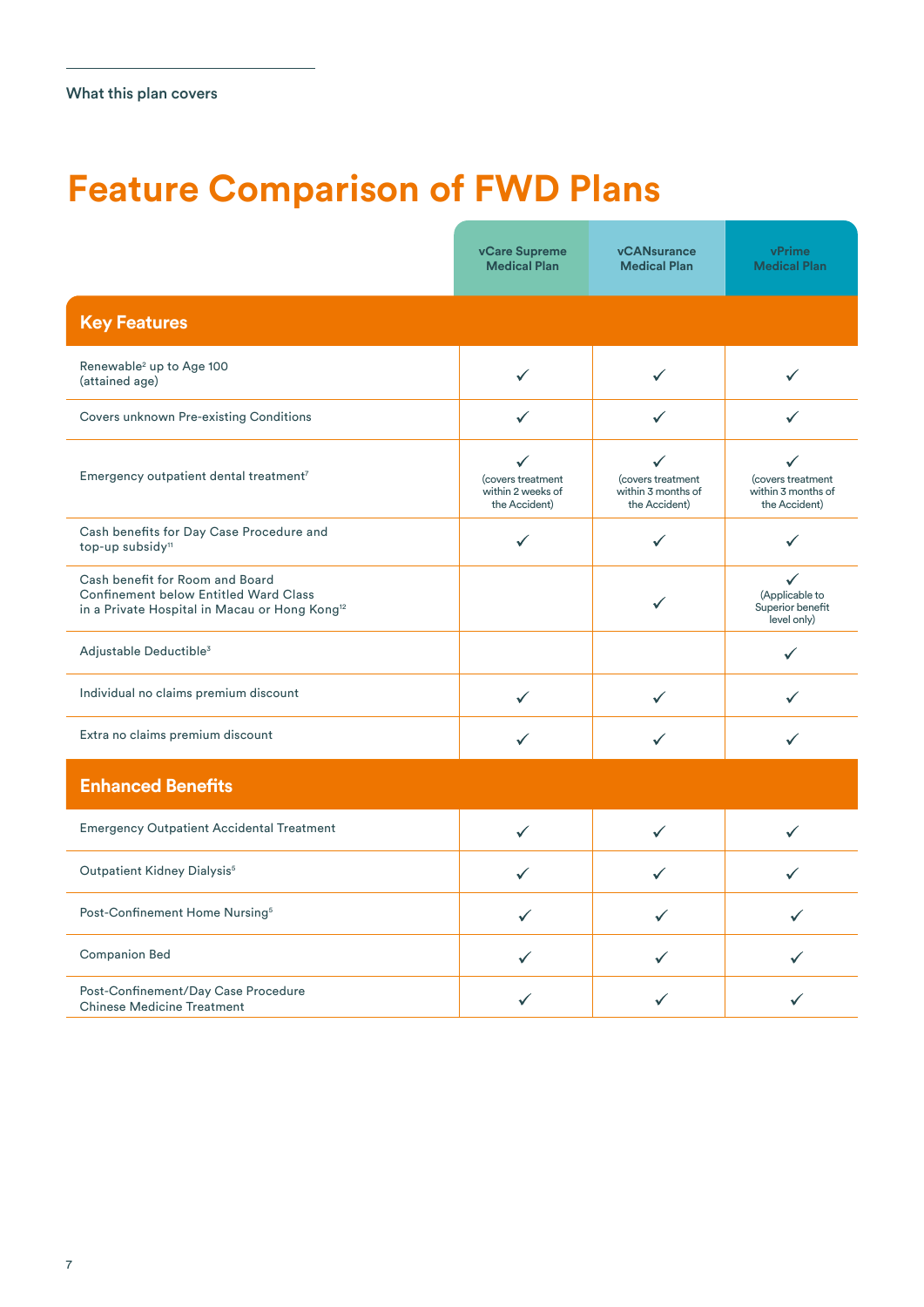### What this plan covers

|                                                                                                          | vCare Supreme<br><b>Medical Plan</b> | <b>vCANsurance</b><br><b>Medical Plan</b>      | vPrime<br><b>Medical Plan</b>                  |
|----------------------------------------------------------------------------------------------------------|--------------------------------------|------------------------------------------------|------------------------------------------------|
| <b>Enhanced Benefits</b>                                                                                 |                                      |                                                |                                                |
| Reconstructive Surgery Benefit <sup>5</sup> and Medical<br>Appliances Benefit for Reconstructive Surgery |                                      |                                                | ✓                                              |
| Donor's Benefit <sup>13</sup>                                                                            |                                      |                                                | $\checkmark$                                   |
| <b>Stroke Rehabilitation Treatment</b>                                                                   |                                      |                                                | ✓                                              |
| Private Nurse's Fee <sup>5</sup>                                                                         |                                      | $\checkmark$                                   |                                                |
| Additional Benefit for Prescribed Non-surgical<br>Cancer Treatment and Kidney Dialysis                   |                                      |                                                |                                                |
| Supplementary Major Medical Benefit                                                                      | $\checkmark$                         |                                                |                                                |
| First-dollar coverage -<br>Deductible <sup>3</sup> waived for designated crises <sup>4,5</sup>           |                                      |                                                | ✓                                              |
| <b>Add-On Features</b>                                                                                   |                                      |                                                |                                                |
| Professional Health Assistance Services <sup>6</sup>                                                     | ✓                                    | $\checkmark$<br>(include cashless<br>facility) | $\checkmark$<br>(include cashless<br>facility) |
| Wellness Joy Benefit                                                                                     |                                      |                                                |                                                |

For more details about vCare Supreme Medical Plan and vCANsurance Medical Plan, please contact your insurance intermediary or visit our corporate website fwd.com.mo for the relevant product brochures.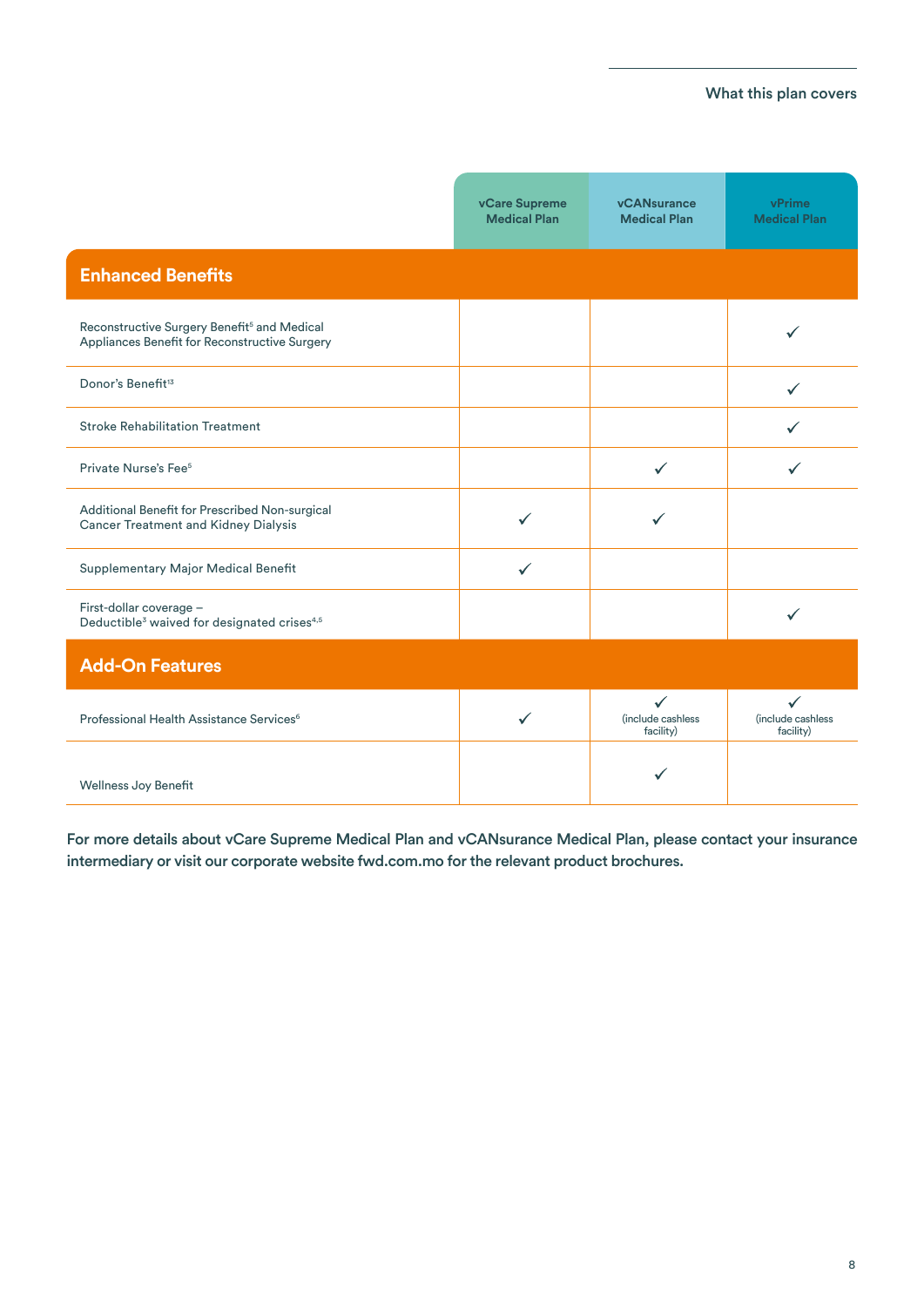# **vPrime Medical Plan – General Information**

| Plan Type                       | Standalone plan                                                                                                                                                                                                                   |
|---------------------------------|-----------------------------------------------------------------------------------------------------------------------------------------------------------------------------------------------------------------------------------|
| Issue Age                       | Age 0 (from 15 days) - 80 (attained age)                                                                                                                                                                                          |
| <b>Benefit Term</b>             | Yearly Renewable <sup>2</sup> to Age 100 (attained age)                                                                                                                                                                           |
| <b>Premium Structure</b>        | • Based on Insured Person's attained age at issue<br>• Renewal <sup>2</sup> premiums are non-guaranteed and will be determined annually<br>and according to the Insured Person's attained age at the time of Renewal <sup>2</sup> |
| Premium payment term            | To Age 100 (attained age)                                                                                                                                                                                                         |
| Premium payment mode            | Monthly / Semi-annually / Annually                                                                                                                                                                                                |
| Currency                        | <b>HKD</b>                                                                                                                                                                                                                        |
| Deductible <sup>3</sup> options | <b>HKDO Deductible</b><br>HKD16,000 Deductible<br>HKD25,000 Deductible<br>HKD50,000 Deductible<br>HKD100,000 Deductible<br>HKD250,000 Deductible                                                                                  |

| Geographical limitation <sup>17</sup>                                                                                                                                            | Except for psychiatric treatments and cash benefit for room and board<br>Confinement below entitled ward class in a private Hospital in Macau or<br>Hong Kong -<br>For non-Emergency Treatment: Asia <sup>18</sup><br>For Emergency Treatment: Worldwide |
|----------------------------------------------------------------------------------------------------------------------------------------------------------------------------------|----------------------------------------------------------------------------------------------------------------------------------------------------------------------------------------------------------------------------------------------------------|
| Annual Benefit Limit for benefit<br>items (a) - (I) of I. Basic benefits, 1 - 10<br>of II. Enhanced benefits and $3 - 6$ of<br>III. Other benefits                               | HKD10,000,000 per Policy Year                                                                                                                                                                                                                            |
| Lifetime Benefit Limit for benefit<br>items (a) - (I) of I. Basic benefits, 1 - 10<br>of II. Enhanced benefits and $3 - 6$ of<br>III. Other benefits                             | HKD60,000,000                                                                                                                                                                                                                                            |
| Deductible <sup>3</sup> for benefit items (a) $-$<br>(I) of I. Basic benefit, $1 - 5$ , $6(a)$ , $6(b)$<br>and $7 - 10$ of II. Enhanced benefits<br>and 3 of III. Other benefits | HKD0 / 16,000 / 25,000 / 50,000 / 100,000 / 250,000 per Policy Year                                                                                                                                                                                      |
|                                                                                                                                                                                  |                                                                                                                                                                                                                                                          |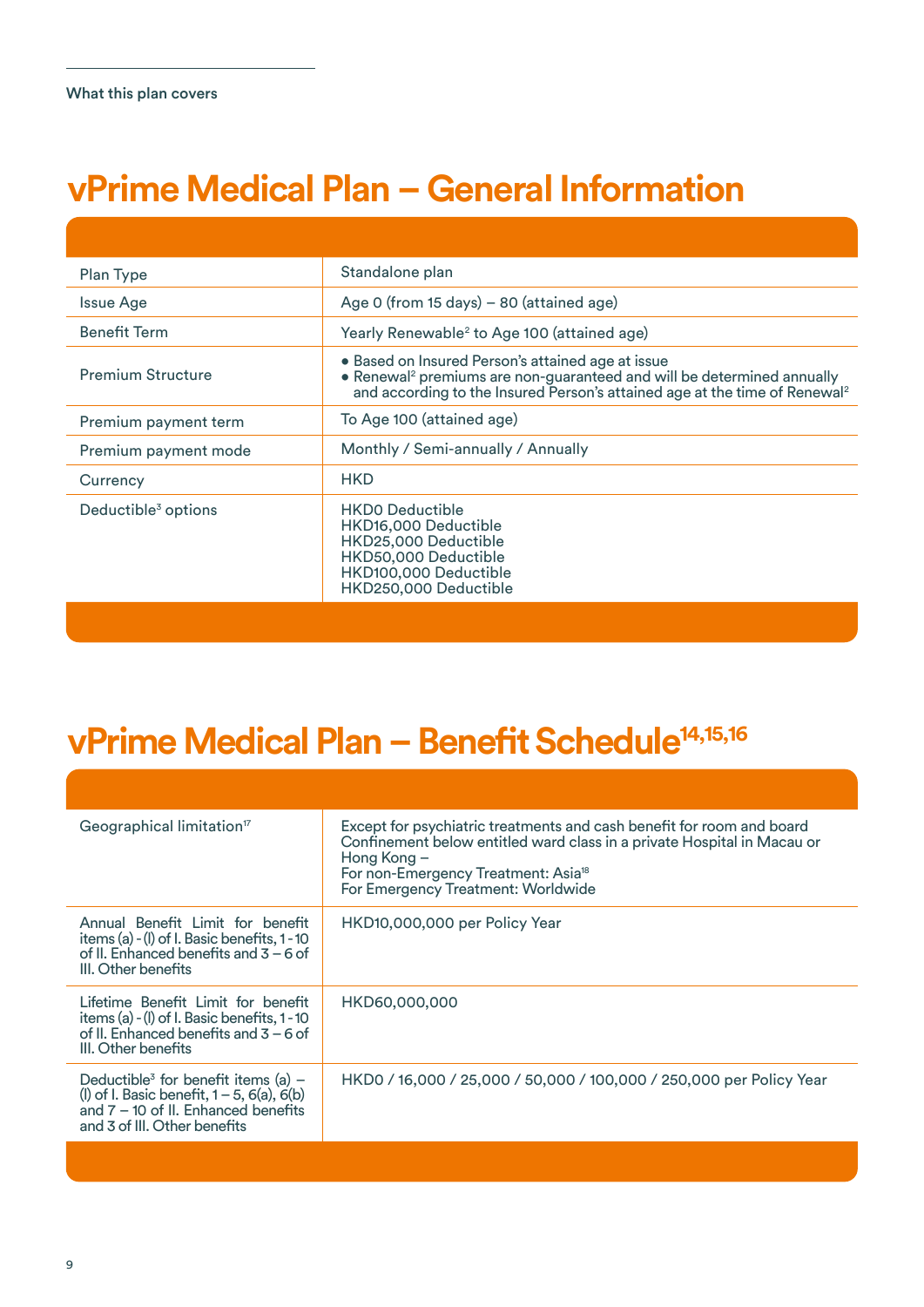| Entitled ward class                                                                               | Confinement in Hong Kong, Macau or Mainland China:<br>Standard Semi-private Room <sup>19</sup><br>Confinement in Asia <sup>18</sup> (excluding Hong Kong, Macau and Mainland China)<br>or Confinement outside Asia <sup>18</sup> for Emergency Treatment:<br>Standard Private Room <sup>19</sup>                                                                                                                                                                                                                                                                                                                                                                          |
|---------------------------------------------------------------------------------------------------|---------------------------------------------------------------------------------------------------------------------------------------------------------------------------------------------------------------------------------------------------------------------------------------------------------------------------------------------------------------------------------------------------------------------------------------------------------------------------------------------------------------------------------------------------------------------------------------------------------------------------------------------------------------------------|
| First-dollar coverage -<br>Deductible <sup>3</sup> waived for<br>designated crises <sup>5,6</sup> | The remaining balance of Deductible <sup>3</sup> (if any) shall be reduced to zero for<br>the Medical Services if the Insured Person -<br>Suffers any of the designated crises as stated in the Supplement -<br>First-dollar coverage - Deductible <sup>3</sup> waived for designated crises <sup>4,5</sup><br>under the Policy provisions of this Plan; and<br>Upon the recommendation of the attending Registered Medical<br>Practitioner in writing, receives any Medical Services as a direct result<br>of the designated crises for which benefits are payable under benefit<br>items (a) to (I) of I. Basic benefits and/or 1 to 10 under II. Enhanced<br>benefits. |
| <b>Benefit items</b>                                                                              | <b>Benefit limit</b>                                                                                                                                                                                                                                                                                                                                                                                                                                                                                                                                                                                                                                                      |
| <b>I.</b> Basic benefits                                                                          |                                                                                                                                                                                                                                                                                                                                                                                                                                                                                                                                                                                                                                                                           |
| (a) Room and board                                                                                | Full cover <sup>1</sup>                                                                                                                                                                                                                                                                                                                                                                                                                                                                                                                                                                                                                                                   |
| (b) Miscellaneous charges                                                                         | Full cover <sup>1</sup>                                                                                                                                                                                                                                                                                                                                                                                                                                                                                                                                                                                                                                                   |
| (c) Attending doctor's visit fee                                                                  | Full cover <sup>1</sup>                                                                                                                                                                                                                                                                                                                                                                                                                                                                                                                                                                                                                                                   |
| (d) Specialist's fee <sup>5</sup>                                                                 | Full cover <sup>1</sup>                                                                                                                                                                                                                                                                                                                                                                                                                                                                                                                                                                                                                                                   |
| (e) Intensive care                                                                                | Full cover <sup>1</sup>                                                                                                                                                                                                                                                                                                                                                                                                                                                                                                                                                                                                                                                   |
| (f) Surgeon's fee                                                                                 | Full cover <sup>1</sup> regardless of the surgical category                                                                                                                                                                                                                                                                                                                                                                                                                                                                                                                                                                                                               |
| (g) Anaesthetist's fee                                                                            | Full cover <sup>1</sup>                                                                                                                                                                                                                                                                                                                                                                                                                                                                                                                                                                                                                                                   |
| (h) Operating theatre charges                                                                     | Full cover <sup>1</sup>                                                                                                                                                                                                                                                                                                                                                                                                                                                                                                                                                                                                                                                   |
| (i) Prescribed Diagnostic<br>Imaging Tests <sup>5,20</sup>                                        | Full cover <sup>1</sup>                                                                                                                                                                                                                                                                                                                                                                                                                                                                                                                                                                                                                                                   |
| (j) Prescribed Non-surgical<br>Cancer Treatments <sup>9</sup>                                     | Full cover <sup>1</sup>                                                                                                                                                                                                                                                                                                                                                                                                                                                                                                                                                                                                                                                   |
| (k) Pre- and post-Confinement/<br>Day Case Procedure<br>outpatient care <sup>5</sup>              | Full cover <sup>1</sup><br>• 1 prior outpatient visit or Emergency consultation per Confinement/<br>Day Case Procedure<br>• 6 follow-up outpatient visits per Confinement/Day Case Procedure<br>(within 90 days after discharge from Hospital or completion of Day Case<br>Procedure)                                                                                                                                                                                                                                                                                                                                                                                     |
| (I) Psychiatric treatments <sup>21</sup>                                                          | HKD40,000 per Policy Year                                                                                                                                                                                                                                                                                                                                                                                                                                                                                                                                                                                                                                                 |
|                                                                                                   |                                                                                                                                                                                                                                                                                                                                                                                                                                                                                                                                                                                                                                                                           |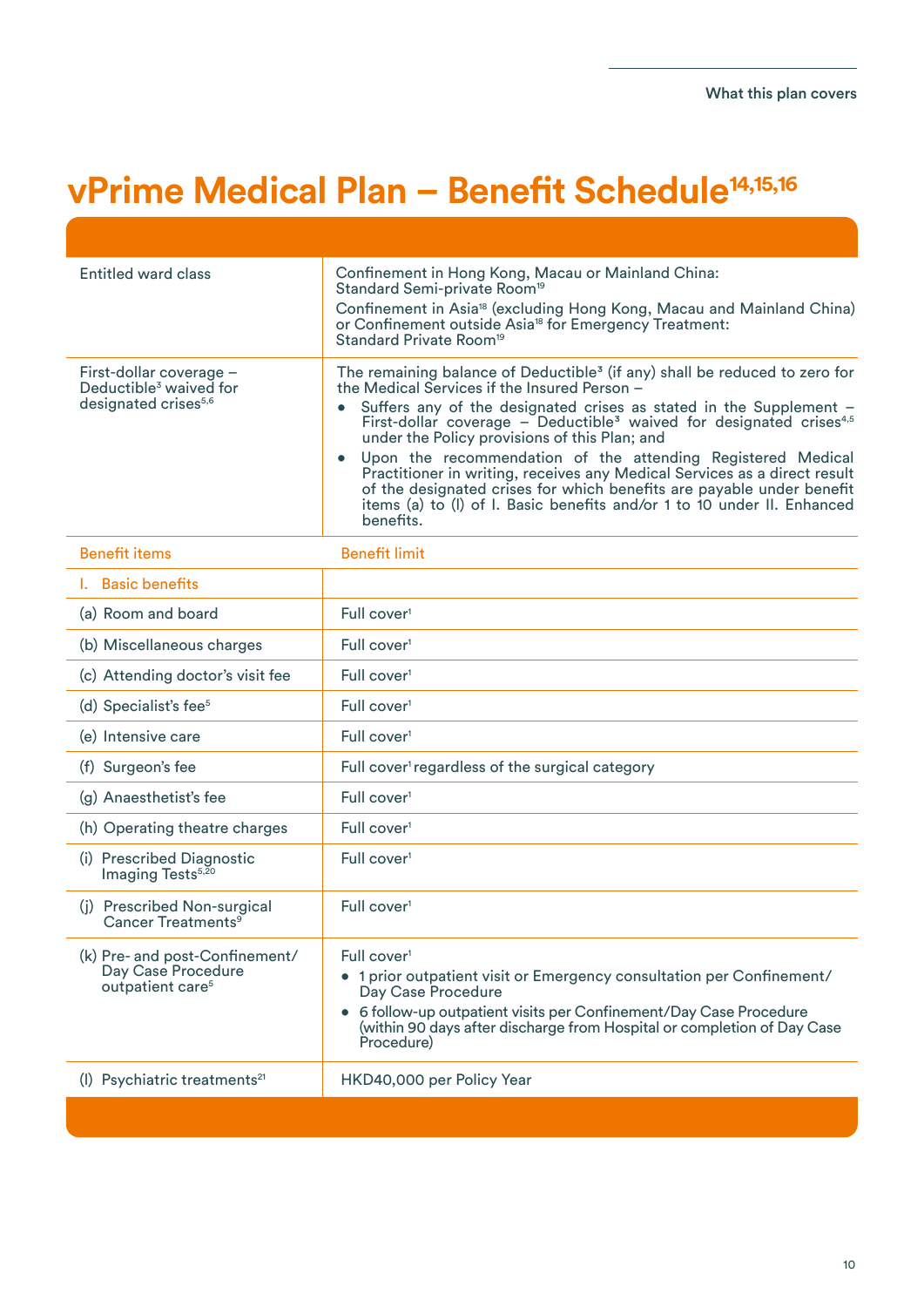| II. Enhanced benefits                                                           |                                                                                                                           |                                                                                                                                                                                                                            |  |  |  |  |
|---------------------------------------------------------------------------------|---------------------------------------------------------------------------------------------------------------------------|----------------------------------------------------------------------------------------------------------------------------------------------------------------------------------------------------------------------------|--|--|--|--|
| 1. Reconstructive surgery benefit <sup>5</sup>                                  |                                                                                                                           | HKD160,000 per Accident/mastectomy                                                                                                                                                                                         |  |  |  |  |
| 2. Medical appliances benefit for<br>reconstructive surgery                     | HKD96,000 each item per Policy Year                                                                                       |                                                                                                                                                                                                                            |  |  |  |  |
| 3. Donor's benefit <sup>13</sup>                                                | 30% of total transplantation cost<br>(For transplantation of heart, kidney, liver, lung or bone marrow)                   |                                                                                                                                                                                                                            |  |  |  |  |
| 4. Emergency outpatient<br>accidental treatment                                 | Full cover <sup>1</sup>                                                                                                   |                                                                                                                                                                                                                            |  |  |  |  |
| 5. Outpatient kidney dialysis <sup>5</sup>                                      | Full cover <sup>1</sup>                                                                                                   |                                                                                                                                                                                                                            |  |  |  |  |
| 6. Stroke rehabilitation treatment                                              | Home facility enhancement benefit <sup>5</sup>                                                                            | HKD80,000 per Incident                                                                                                                                                                                                     |  |  |  |  |
|                                                                                 | Stroke ancillary benefit <sup>5</sup>                                                                                     | HKD1,000 per visit<br>Maximum 30 visits per Policy Year,<br>subject to 1 visit per day and<br>HKD100,000 per Incident                                                                                                      |  |  |  |  |
|                                                                                 | Disability subsidy benefit <sup>10</sup>                                                                                  | HKD10,000 per month<br>Maximum 24 months per Incident                                                                                                                                                                      |  |  |  |  |
| 7. Private nurse's fee <sup>5</sup>                                             | Full cover <sup>1</sup><br>Maximum 30 days per Policy Year, subject to services provided by<br>1 Registered Nurse per day |                                                                                                                                                                                                                            |  |  |  |  |
| 8. Post-Confinement<br>home nursing <sup>5</sup>                                | Full cover <sup>1</sup><br>services provided by 1 Registered Nurse per day                                                | Maximum 196 days per Policy Year, within 196 days after discharge from<br>Hospital following surgery or admission to Intensive Care Unit, subject to                                                                       |  |  |  |  |
| 9. Companion bed                                                                | Full cover <sup>1</sup>                                                                                                   |                                                                                                                                                                                                                            |  |  |  |  |
| 10. Post-Confinement/Day Case<br><b>Procedure Chinese</b><br>medicine treatment | HKD600 per visit                                                                                                          | Maximum 15 follow-up outpatient visits per Confinement/Day Case<br>Procedure (within 90 days after discharge from Hospital or completion of<br>Day Case Procedure), but is subject to 1 follow-up outpatient visit per day |  |  |  |  |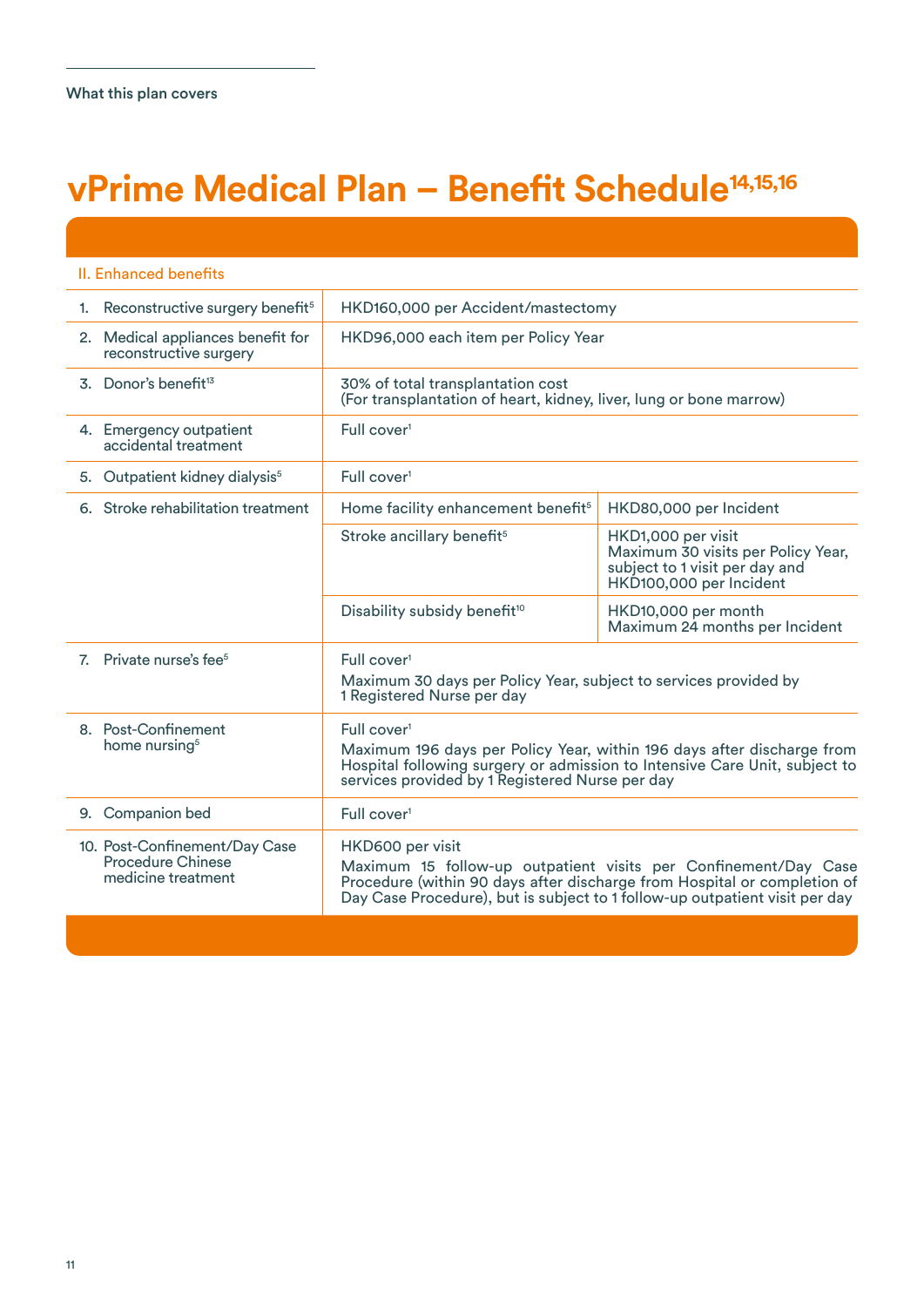| III. Other benefits                                                                                                                                                                                                                                                                                                |                                                                                                                                                                                                                                                                                                                                                                                                                                                                                                                                                                   |                                                                               |  |  |  |  |
|--------------------------------------------------------------------------------------------------------------------------------------------------------------------------------------------------------------------------------------------------------------------------------------------------------------------|-------------------------------------------------------------------------------------------------------------------------------------------------------------------------------------------------------------------------------------------------------------------------------------------------------------------------------------------------------------------------------------------------------------------------------------------------------------------------------------------------------------------------------------------------------------------|-------------------------------------------------------------------------------|--|--|--|--|
| 1. Death benefit <sup>22</sup>                                                                                                                                                                                                                                                                                     | HKD40,000                                                                                                                                                                                                                                                                                                                                                                                                                                                                                                                                                         |                                                                               |  |  |  |  |
| 2. Accidental death benefit <sup>22</sup>                                                                                                                                                                                                                                                                          | HKD40,000                                                                                                                                                                                                                                                                                                                                                                                                                                                                                                                                                         |                                                                               |  |  |  |  |
| 3. Emergency outpatient dental<br>treatment <sup>7</sup>                                                                                                                                                                                                                                                           | Full cover <sup>1</sup>                                                                                                                                                                                                                                                                                                                                                                                                                                                                                                                                           |                                                                               |  |  |  |  |
| 4. Cash benefit for Day Case<br>Procedure                                                                                                                                                                                                                                                                          | For HKD0 / HKD16,000 / HKD25,000 / HKD50,000 Deductible<br>HKD1,600 per procedure<br>Maximum 1 Day Case Procedure per day<br>For HKD100,000 / HKD250,000 Deductible<br>HKD800 per procedure<br>Maximum 1 Day Case Procedure per day                                                                                                                                                                                                                                                                                                                               |                                                                               |  |  |  |  |
| 5. Cash benefit for top-up subsidy <sup>11</sup>                                                                                                                                                                                                                                                                   | For HKD0 / HKD16,000 / HKD25,000 / HKD50,000 Deductible<br>HKD800 per day of Confinement<br>Maximum 60 days per Policy Year<br>For HKD100,000 / HKD250,000 Deductible<br>HKD500 per day of Confinement<br>Maximum 60 days per Policy Year                                                                                                                                                                                                                                                                                                                         |                                                                               |  |  |  |  |
| 6. Cash benefit for room and<br>board Confinement below<br>entitled ward class in a<br>private Hospital in Macau<br>or Hong Kong <sup>12</sup>                                                                                                                                                                     | For HKD0 / HKD16,000 / HKD25,000 / HKD50,000 Deductible<br>HKD1,600 per day of Confinement<br>Maximum 30 days per Policy Year<br>For HKD100,000 / HKD250,000 Deductible<br>HKD800 per day of Confinement<br>Maximum 30 days per Policy Year                                                                                                                                                                                                                                                                                                                       |                                                                               |  |  |  |  |
| <b>IV. Premium discount</b>                                                                                                                                                                                                                                                                                        |                                                                                                                                                                                                                                                                                                                                                                                                                                                                                                                                                                   |                                                                               |  |  |  |  |
| Individual:<br>No claims premium discount<br>If you do not make any claims in 2 or more consecutive Policy Years<br>immediately before Renewal <sup>2</sup> , you will be eligible for the no claims premium<br>discount. Please refer to the following table for discount on the Renewal <sup>2</sup><br>premium. |                                                                                                                                                                                                                                                                                                                                                                                                                                                                                                                                                                   |                                                                               |  |  |  |  |
|                                                                                                                                                                                                                                                                                                                    | No claims period immediately prior to<br>the Policy's Renewal <sup>2</sup>                                                                                                                                                                                                                                                                                                                                                                                                                                                                                        | No claims premium discount<br>(Discount rate on Renewal <sup>2</sup> premium) |  |  |  |  |
|                                                                                                                                                                                                                                                                                                                    | 2 consecutive Policy Years                                                                                                                                                                                                                                                                                                                                                                                                                                                                                                                                        | 10%                                                                           |  |  |  |  |
|                                                                                                                                                                                                                                                                                                                    | 3 consecutive Policy Years                                                                                                                                                                                                                                                                                                                                                                                                                                                                                                                                        | 10%                                                                           |  |  |  |  |
|                                                                                                                                                                                                                                                                                                                    | 4 consecutive Policy Years                                                                                                                                                                                                                                                                                                                                                                                                                                                                                                                                        | 10%                                                                           |  |  |  |  |
|                                                                                                                                                                                                                                                                                                                    | 5 consecutive Policy Years and thereafter                                                                                                                                                                                                                                                                                                                                                                                                                                                                                                                         | 15%                                                                           |  |  |  |  |
|                                                                                                                                                                                                                                                                                                                    | Extra (for all eligible policies you hold as Policy Holder for your family):<br>If no claim has been paid or payable for at least 2 consecutive Policy Years<br>under your and your family members' policies immediately before<br>Renewal <sup>2</sup> , all eligible policies will be entitled to<br>• an additional 2.5% discount for 2 to 3 in-force eligible policies;<br>• an additional 5% discount for 4 in-force eligible policies; or<br>• an additional 10% discount for 5 or above in-force eligible policies on the<br>Renewal <sup>2</sup> premium. |                                                                               |  |  |  |  |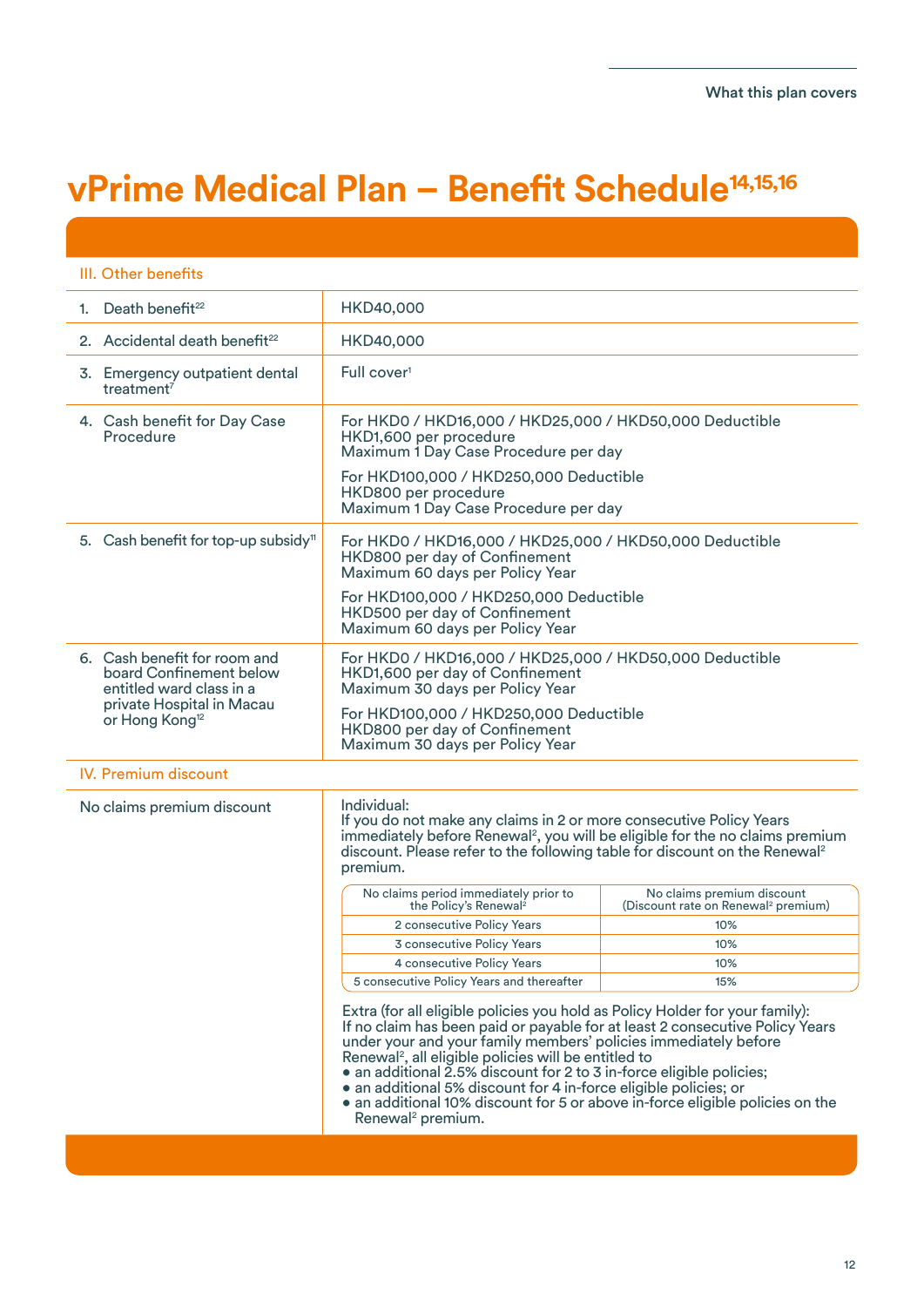| V. Add-On Features                                                      |            |
|-------------------------------------------------------------------------|------------|
| PREMIER THE ONEcierge <sup>6</sup>                                      | Applicable |
| Second Medical Opinion Services <sup>6</sup>                            | Applicable |
| International SOS 24-hour<br>Worldwide Assistance Services <sup>6</sup> | Applicable |

You may refer to the Deductible<sup>3</sup> example or other information at FWD's website.

**This product material is for reference only and is indicative of the key features of the product. For the exact terms and conditions and the full list of exclusions of the product, please refer to the policy provisions of this product materials. In the event of any ambiguity or inconsistency between the terms of this leaflet and the policy provisions, the policy provisions shall prevail. In case you want to read the terms and conditions of the policy provisions before making an application, you can obtain a copy from FWD. The policy provisions of the product are governed by the laws of the Macao Special Administrative Region.**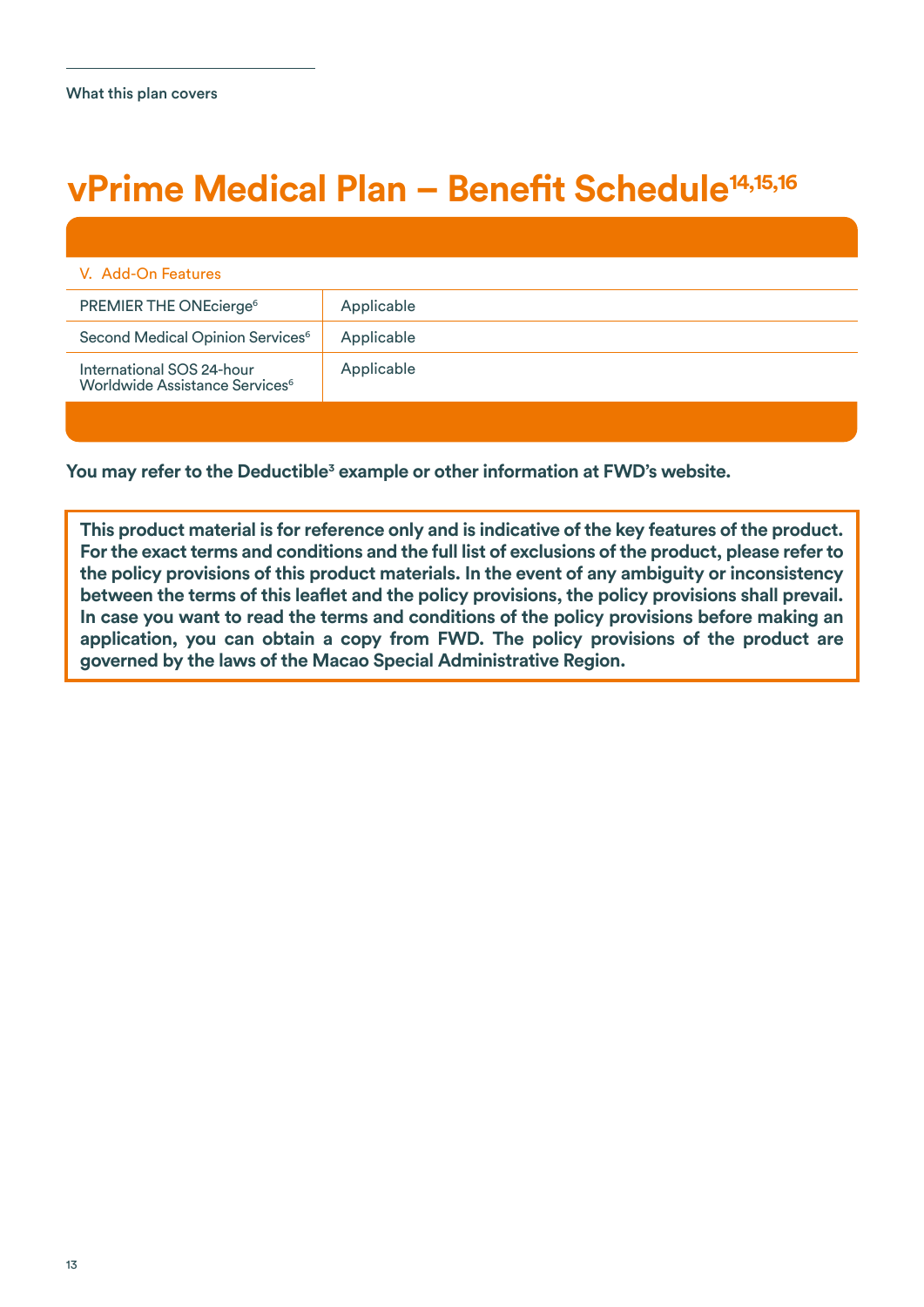### **Remarks**

- 1. Full cover shall mean no itemised benefit sublimit, the actual amount of Eligible Expenses and other expenses charged after deducting the remaining Deductible (if any) and is subject to the Annual Benefit Limit and the Lifetime Benefit Limit. Full cover applies to selected benefit items only, while other benefit items are not fully covered and are subject to respective benefit item's limits. Please refer to Benefit Schedule and Policy provisions for details.
- 2. FWD shall renew the policy at each policy anniversary up to the Age of 100 (attained age) of the Insured Person. FWD reserves the right to revise the Terms and Benefits upon Renewal by giving a 30 days advance notice.
- 3. Deductible shall mean a fixed amount of Eligible Expenses or expenses that, in a Policy Year, the Policy Holder must pay before FWD shall reimburse the remaining Eligible Expenses or remaining expenses.
- 4. Designated crises shall include Cardiomyopathy, Chronic Liver Disease, Coronary Artery Bypass Operation, End Stage Lung Disease, Fulminant Hepatitis, Heart Attack (Acute Myocardial Infarction), Kidney Failure, Major Organ Transplantation, Open Heart Valve Surgery, Parkinson's Disease, Primary Pulmonary Arterial Hypertension, Severe Rheumatoid Arthritis, Specified Cancer, Stroke, Surgery to Aorta and Terminal Illness. For details of the benefit, including the definition of the designated crises, please refer to the Supplement – First-dollar coverage – Deductible waived for designated crises under the Policy provisions of this Plan.

 The remaining balance of Deductible (if any and if applicable) will not be reduced if such Medical Services are related to any designated crisis as listed above which has been treated or diagnosed or has manifested signs or symptoms of which the Policy Holder or the Insured Person is aware or should have reasonably been aware of within the first 90 days from the Policy Effective Date of the Policy. This benefit is not applicable to the Policy with HKD0 Deductible.

- 5. FWD shall have the right to ask for proof of recommendation e.g. written referral or testifying statement on the claim form by the attending doctor or Registered Medical Practitioner.
- 6. PREMIER THE ONEcierge, Second Medical Opinion Services and International SOS 24-hour Worldwide Assistance Services are provided by third party service provider(s) which are not guaranteed renewable. FWD reserves the right to amend, suspend or terminate the service without further notice. For details of the services, please refer to the leaflet of FWD Professional Health Assistance Services.
- 7. This benefit is payable for the Reasonable and Customary charges of Emergency Treatment of the Insured Person's sound natural teeth solely as a direct result of an Injury, if such treatment is provided within 3 months of the Accident causing such Injury by a registered dentist in a legally registered dental clinic. FWD shall not pay any benefits for any restorative or remedial work (for the purpose other than Emergency Treatment), prostheses, the use of any precious metals or any kind of orthodontics, or other dental surgery performed in a legally registered dental clinic unless the dental surgery is medically necessary. For the purpose of this benefit, medically necessary shall mean the medical service, procedure or supply which are necessary and is (a) consistent with the diagnosis and customary dental treatment; (b) recommended by a Registered Medical Practitioner, Surgeon or registered dentist for such emergency dental treatment and must be widely accepted professionally in Macau or the relevant jurisdictions outside Macau where the medical service is provided to the Insured Person, as effective, appropriate and essential based upon recognised standards of the health care specialty involved; and (c) not furnished primarily for the personal comfort or convenience of the Insured Person or any medical service provider. Experimental, screening and preventive services or supplies shall not be considered as medically necessary for the purpose of this benefit. For more details and exclusion of this benefit, please refer to the Policy provisions.
- 8. Congenital Condition is only covered for condition which has manifested or been diagnosed after the Age of 8 (attained age) of the Insured Person.
- 9. Treatments covered here only include radiotherapy, chemotherapy, targeted therapy, immunotherapy and hormonal therapy.
- 10. Disability subsidy benefit shall be payable up to maximum 24 months per Incident.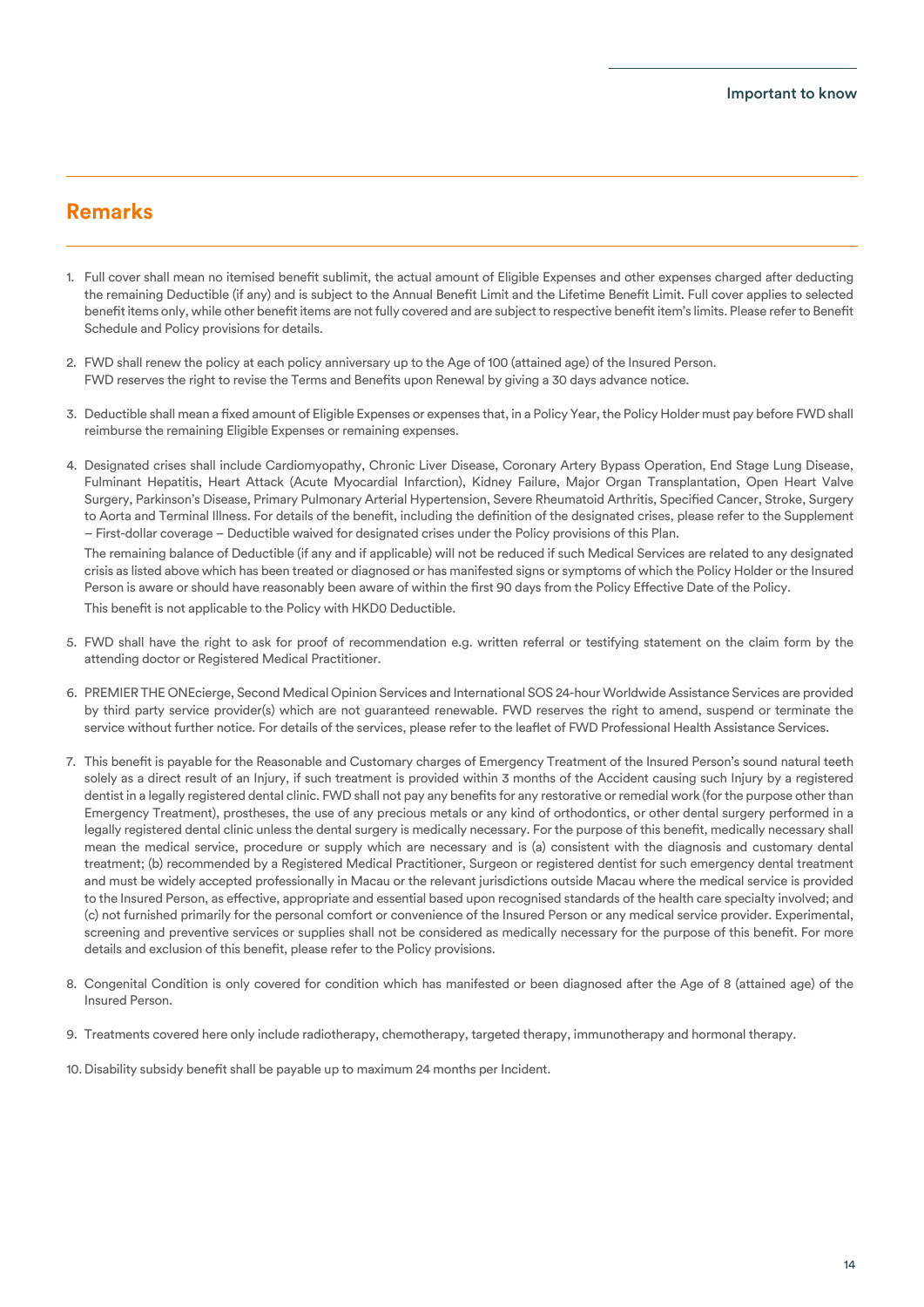### Important to know

- 11. For the Insured Person covered by any other hospital reimbursement plans offered by a licensed insurance company other than FWD, regardless of whether it is an individual or group policy, if the Eligible Expenses incurred for any Confinement of the Insured Person are payable under this Policy after any reimbursement has been paid by such other licensed insurance companies, this benefit shall be payable for each day of Confined period in Hospital, subject to the limits as specified in the Benefit Schedule.
- 12. This benefit shall be payable in the amount as specified in the Benefit Schedule for each day when the Insured Person is Confined in a room of a private Hospital in Macau or Hong Kong where the ward class is below the entitled ward class as specified in the Benefit Schedule during the whole Confinement period.
- 13. Donor's benefit shall be payable up to 30% of the total transplantation cost (the sum of the surgical expenses charged for removing the organ or bone marrow from the donor and the Eligible Expenses of the surgical procedure performed on the Insured Person as a recipient) for the transplantation of heart, kidney, liver, lung or bone marrow.
- 14. Unless otherwise specified, the Eligible Expenses incurred in respect of the same item shall not be recoverable under more than one benefit item in the table above.
- 15. The benefit coverage, benefit amount and benefit limits, territorial scope of cover, choice of healthcare services provider, choice of ward class, Deductible and Coinsurance of this Plan will remain unchanged even if the Policy Year lasts for less than 12 months.
- 16. Except for the cash benefit for room and board Confinement below entitled ward class in a private Hospital in Macau or Hong Kong as stated in Section 6 of the Supplement – Other benefits under the Policy provisions, all benefits described in these Terms and Benefits are not subject to any restriction in the choice of health care services providers, including but not limited to Registered Medical Practitioner and Hospital.

 The benefit described in the cash benefit for room and board Confinement below entitled ward class in a private Hospital in Macau or Hong Kong as stated in Section 6 of the Supplement – Other benefits under the Policy provisions is subject to the restriction in the choice of healthcare services providers as stated in Section 6 of the Supplement – Other benefits and the Benefit Schedule under the Policy provisions.

- 17. Eligible Expenses incurred for any non-Emergency Treatments performed outside Asia shall be payable up to the benefit limits as stated in the Appendix - Non-emergency treatment outside Asia benefit schedule under the Policy provisions. Psychiatric treatments and cash benefit for room and board Confinement below entitled ward class in a private Hospital in Macau or Hong Kong shall only be payable for Confinement in Macau or Hong Kong. Please refer to Section 1 of Part 1 of the Supplement – Limitation of benefits under the Policy provisions for details.
- 18. Asia shall include Afghanistan, Australia, Bangladesh, Bhutan, Brunei, Cambodia, Mainland China, Hong Kong, India, Indonesia, Japan, Kazakhstan, Kyrgyzstan, Laos, Macau, Malaysia, Maldives, Mongolia, Myanmar, Nepal, New Zealand, North Korea, Pakistan, the Philippines, Singapore, South Korea, Sri Lanka, Taiwan, Tajikistan, Thailand, Timor-Leste, Turkmenistan, Uzbekistan and Vietnam.
- 19. Standard Semi-private Room shall mean a single or double occupancy room in a Hospital, with a shared bath or shower room. Standard Private Room shall mean a standard single occupancy room with an adjoining bathroom for the Insured Person's use during his or her Confinement, but does not include any Hospital room that has its own kitchen, dining or sitting room.
- 20. Tests covered here only include computed tomography ("CT" scan), magnetic resonance imaging ("MRI" scan), positron emission tomography ("PET" scan), PET-CT combined and PET-MRI combined.
- 21. This benefit shall be payable for the Eligible Expenses charged on the psychiatric treatments during Confinement in Macau or Hong Kong as recommended by a Specialist. The benefit shall be payable in lieu of other benefit items under (a) to (k) of I. Basic benefits in the Benefit Schedule.
- 22. The Policy Holder may change the beneficiary of this Policy or the Policy Holder while it is in force by submitting a written request to FWD. FWD shall register the change in its records when FWD determines that all relevant information has been received, from which time the change shall be effective (irrespective of whether the Insured Person is alive on that date).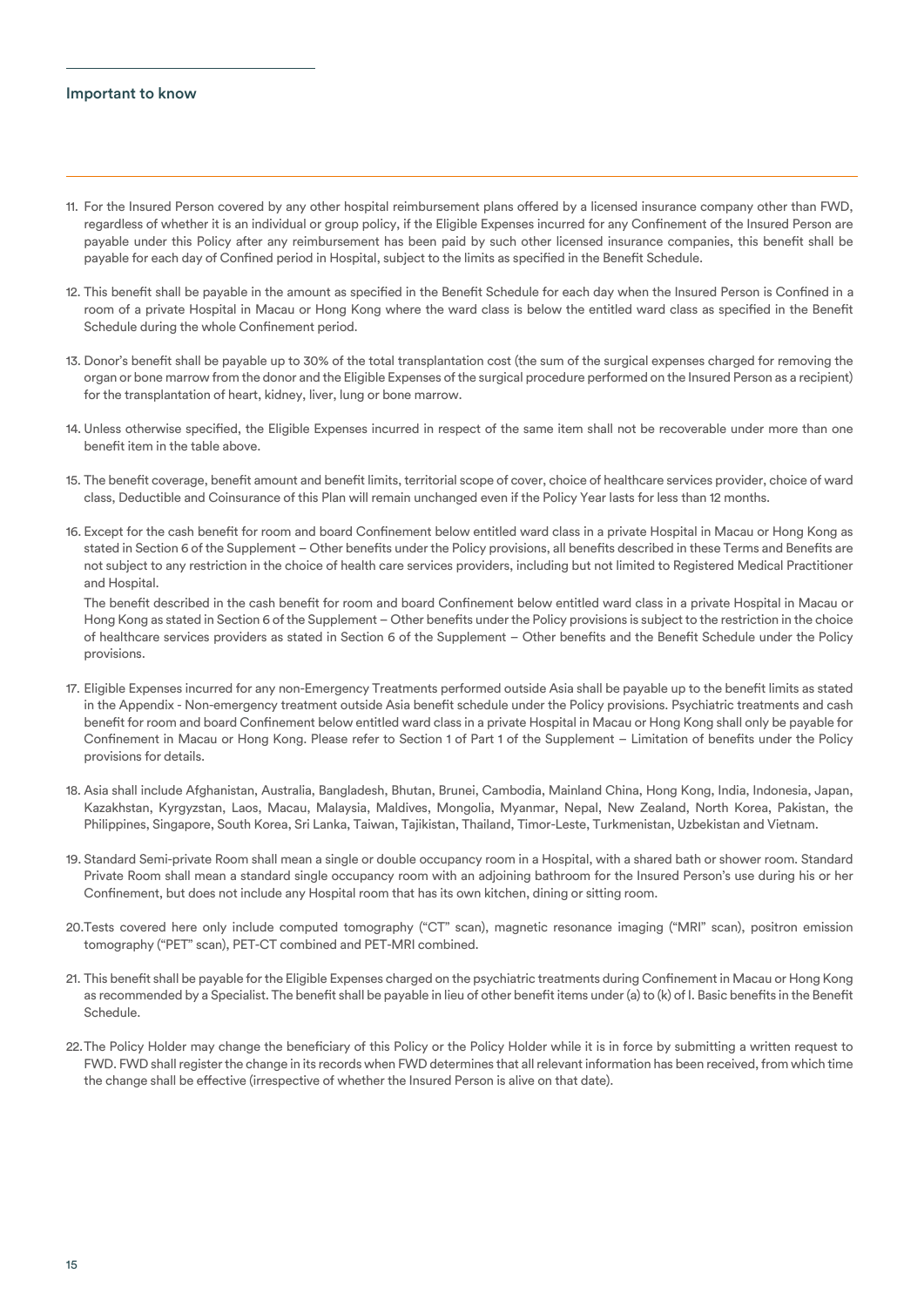### **Key Product Risks**

### **Credit Risk**

This Plan is an insurance Policy issued by FWD. The Application of this insurance product and all benefits payable under your Policy are subject to the credit risk of FWD. You will bear the default risk in the event that FWD is unable to satisfy its financial obligations under this insurance contract.

### **Exchange Rate and Currency Risk**

The Application of this insurance product with the Policy currency denominated in a foreign currency is subject to that foreign currency's exchange rate and currency risk. The foreign currency may be subject to the relevant regulatory bodies' control (for example, exchange restrictions). If your home currency is different from the Policy currency, please note that any exchange rate fluctuation between your home currency and the Policy currency of this insurance product will have a direct impact on the amount of premium required and the value of benefit(s) to be received. For instance, if the Policy currency of the insurance product depreciates substantially against your home currency, there is a negative impact on the benefits you receive from this Plan. If the Policy currency of the insurance product appreciates substantially against your home currency, your burden of the premium payment is increased.

### **Inflation Risk**

The cost of living in the future may be higher than now due to the effects of inflation. Therefore, the benefits under this Plan may not be sufficient for the increasing protection needs in the future even if FWD fulfills all of its contractual obligations.

### **Premium Adjustment**

The Standard Premium is non-guaranteed and will be determined annually based on the attained age of the Insured Person at the time of Renewal. The Standard Premium may increase significantly due to factors including but not limited to Age, and claims experience and policy persistency on an overall basis.

### **Premium Term and Non-Payment of Premium**

The Standard Premium is non-guaranteed and will be determined annually based on the attained age of the Insured Person at the time of Renewal. The Standard Premium may increase significantly due to factors including but not limited to Age, and claims experience and policy persistency on an overall basis.

### **Termination Conditions**

The Policy shall be automatically terminated on the earliest of the followings:

- (a) where the Policy is terminated due to non-payment of premiums after the grace period as specified in Section 13 of Part 2 or Section 3 of Part 3 of the Terms and Benefits of the Policy provisions; or
- (b) the day immediately following the death of the Insured Person; or
- (c) FWD has ceased to have the requisite authorisation under the Macau Insurance Companies Ordinance to write or continue to write the Policy.

Immediately following the termination of this Policy, insurance coverage under the Policy shall cease to be in force. No premium paid for the current Policy Year and previous Policy Years shall be refunded, unless specified otherwise.

Where the Policy is terminated pursuant to (a), the effective date of termination shall be the date that the unpaid premium is first due.

Where the Policy is terminated pursuant to (b) or (c), FWD shall refund the relevant premium paid for the current Policy Year on a pro rata basis.

Moreover, the Policy shall also be terminated if you decide to cancel the Policy or not to renew the Policy in accordance with Section 3 of Part 2 or Section 1 of Part 4 of the Terms and Benefits of the Policy provisions, as the case may be, by giving the requisite written notice to FWD. If the Policy is terminated for cancellation after cooling-off period, the effective date of termination shall be the date as stated in the cancellation notice given by you. However, such date shall not be within or earlier than the 30-day notice period. If the Policy is not renewed, the effective date of termination shall be the renewal date immediately following the expiry of the Policy Year during which the Policy remains valid.

For more details, please refer to Section 15 of Part 2 of the Terms and Benefits of the Policy provisions.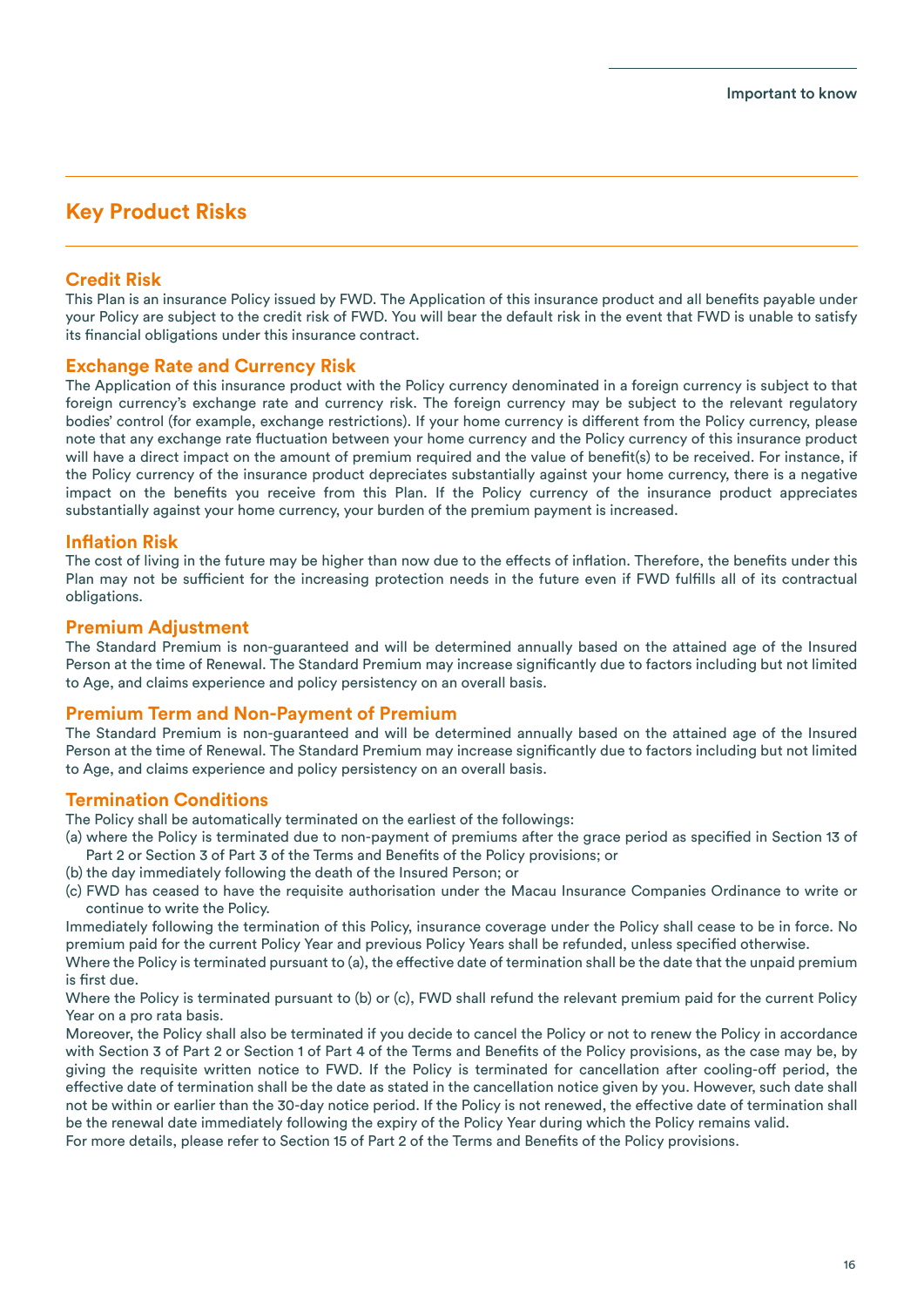### **General Exclusions**

Under the Terms and Benefits of the Policy provisions, FWD shall not pay any benefits in relation to or arising from the following expenses.

- 1. Expenses incurred for treatments, procedures, medications, tests or services which are not Medically Necessary.
- 2. Expenses incurred for the whole or part of the Confinement solely for the purpose of diagnostic procedures or allied health services, including but not limited to physiotherapy, occupational therapy and speech therapy, unless such procedure or service is recommended by a Registered Medical Practitioner for Medically Necessary investigation or treatment of a Disability which cannot be effectively performed in a setting for providing Medical Services to a Day Patient.
- 3. Expenses arising from Human Immunodeficiency Virus ("HIV") and its related Disability, which is contracted or occurs before the Policy Effective Date. Irrespective of whether it is known or unknown to the Policy Holder or the Insured Person at the time of submission of Application, including any updates of and changes to such requisite information (if so requested by FWD under Section 6 of Part 1 of the Terms and Benefits of the Policy provisions) such Disability shall be generally excluded from any coverage of the Terms and Benefits of the Policy provisions if it exists before the Policy Effective Date. If evidence of proof as to the time at which such Disability is first contracted or occurs is not available, manifestation of such Disability within the first 5 years after the Policy Effective Date shall be presumed to be contracted or occur before the Policy Effective Date, while manifestation after such 5 years shall be presumed to be contracted or occur after the Policy Effective Date.

 However, the exclusion under this Section 3 shall not apply where HIV and its related Disability is caused by sexual assault, medical assistance, organ transplant, blood transfusions or blood donation, or infection at birth, and in such cases the other terms of these Terms and Benefits shall apply.

- 4. Expenses incurred for Medical Services as a result of Disability arising from or consequential upon the dependence, overdose or influence of drugs, alcohol, narcotics or similar drugs or agents, self-inflicted injuries or attempted suicide, illegal activity, or venereal and sexually transmitted disease or its sequelae (except for HIV and its related Disability, where this Section 3 applies).
- 5. Any charges in respect of services for:
	- (a) except as otherwise specified in Sections 1 and 2 of Part 1 of the Supplement Enhanced benefits under the Policy provisions, beautification or cosmetic purposes, unless necessitated by Injury caused by an Accident and the Insured Person receives the Medical Services within 90 days of the Accident; or
	- (b) correcting visual acuity or refractive errors that can be corrected by fitting of spectacles or contact lens, including but not limited to eye refractive therapy, LASIK and any related tests, procedures and services.
- 6. Expenses incurred for prophylactic treatment or preventive care, including but not limited to general check-ups, routine tests, screening procedures for asymptomatic conditions, screening or surveillance procedures based on the health history of the Insured Person and/or his family members, Hair Mineral Analysis (HMA), immunisation or health supplements. For the avoidance of doubt, this Section 6 does not apply to:
	- (a) treatments, monitoring, investigation or procedures with the purpose of avoiding complications arising from any other Medical Services provided;
	- (b) removal of pre-malignant conditions; and
	- (c) treatment for prevention of recurrence or complication of a previous Disability.
- 7. Expenses incurred for dental treatment and oral and maxillofacial procedures performed by a dentist except for Emergency Treatment and surgery during Confinement arising from an Accident. Follow-up dental treatment or oral surgery after discharge from Hospital shall not be covered.
- 8. Expenses incurred for Medical Services and counselling services relating to maternity conditions and its complications, including but not limited to diagnostic tests for pregnancy or resulting childbirth, abortion or miscarriage; birth control or reversal of birth control; sterilisation or sex reassignment of either sex; infertility including in-vitro fertilisation or any other artificial method of inducing pregnancy; or sexual dysfunction including but not limited to impotence, erectile dysfunction or pre-mature ejaculation, regardless of cause.
- 9. Except as otherwise provided in Section 6(a) of Part 1 of the Supplement Enhanced benefits under the Policy provisions, expenses incurred for the purchase of durable medical equipment or appliances including but not limited to wheelchairs, beds and furniture, airway pressure machines and masks, portable oxygen and oxygen therapy devices, dialysis machines, exercise equipment, spectacles, hearing aids, special braces, walking aids, over-the-counter drugs, air purifiers or conditioners and heat appliances for home use. For the avoidance of doubt, this exclusion shall not apply to rental of medical equipment or appliances during Confinement or on the day of the Day Case Procedure.
- 10. Except as otherwise provided in Sections 6(b) and 10 of Part 1 of the Supplement Enhanced benefits under the Policy provisions, expenses incurred for traditional Chinese medicine treatment, including but not limited to herbal treatment, bone-setting, acupuncture, acupressure and tui na, and other forms of alternative treatment including but not limited to hypnotism, qigong, massage therapy, aromatherapy, naturopathy, hydropathy, homeotherapy and other similar treatments.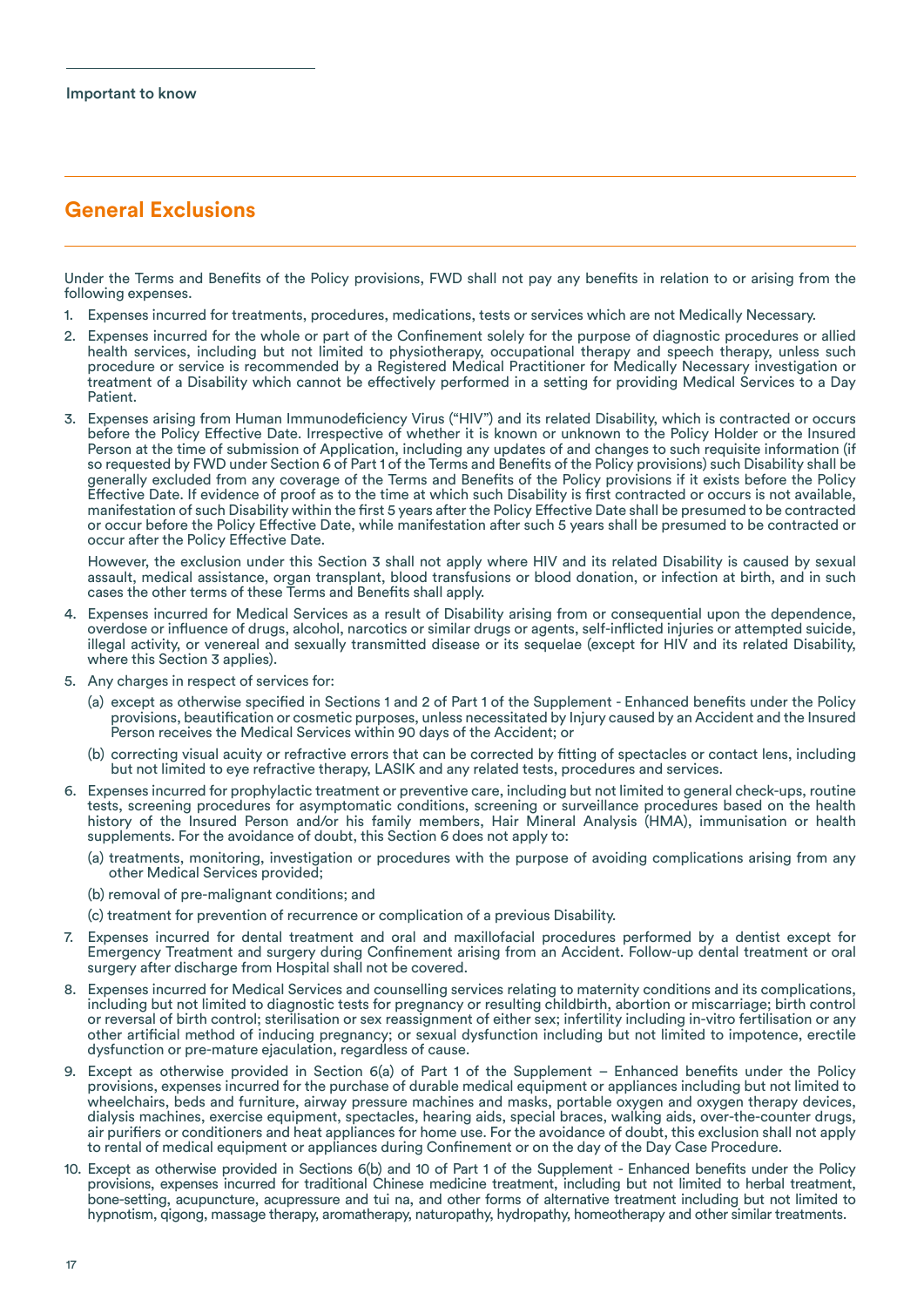- 11. Expenses incurred for experimental or unproven medical technology or procedure in accordance with the common standard, or not approved by the recognised authority, in the locality where the treatment, procedure, test or service is received.
- 12. Expenses incurred for Medical Services provided as a result of Congenital Condition(s) which have manifested or been diagnosed before the Insured Person attained the Age of 8 years (attained age).
- 13. Eligible Expenses which have been reimbursed under any law, or medical program or insurance Policy provided by any government, company or other third party.
- 14. Expenses incurred for treatment for Disability arising from war (declared or undeclared), civil war, invasion, acts of foreign enemies, hostilities, rebellion, revolution, insurrection, or military or usurped power.

**The above list is not exhaustive and is for reference only. Please refer to the Policy provision for the complete exclusions including but not limited to exclusions for accidental death benefit, donor's benefit, Emergency outpatient accidental treatment and Emergency outpatient dental treatment.**

### **Important Notes**

### **Your Right under Cooling off Period**

If you are not completely satisfied with these Terms and Benefits, and you have not made a claim, you can cancel it within 21 days after:

- (i) the date FWD delivers these Terms and Benefits to you or your representative; or
- (ii) the date FWD issues a notice to you or your representative informing you or your representative about these Terms and Benefits and the right to cancel;

whichever is earlier.

This 21-day period is called the cooling-off period. You can cancel these Terms and Benefits and receive premiums without interest back. FWD follows the cooling-off period principles set out by the Macau insurance regulator to protect customers.

### **Cancellation Right after Cooling-off Period**

After the cooling-off period, you can request cancellation of these Terms and Benefits by giving 30 days prior written notice to FWD, provided that there has been no benefit payment under these Terms and Benefits during the relevant Policy Year.

### **Other insurance coverage**

If you have taken out other insurance coverage besides the Plan, you shall have the right to claim under any such other insurance coverage or the Plan. However, if you or the Insured Person has already recovered all or part of the expenses from any such other insurance coverage, FWD shall only be liable for such amount of Eligible Expense, if any, which is not compensated by any such other insurance coverage.

### **Notice to Claim**

### **Medical claims**

All claims incurred shall be submitted to FWD within 90 days after the date on which the Insured Person is discharged from the Hospital, or the date on which the relevant Medical Service is performed and completed. For this purpose,

- (a) all original receipts and/or original itemised bills together with the diagnosis, type of treatment, procedure, test or service provided shall have been submitted to FWD; and
- (b) all relevant information, certificates, reports, evidence, referral letter and other data or materials as reasonably required by FWD shall have been furnished to FWD for processing of such claim.

You shall notify FWD if claims cannot be submitted within the above timeframe, otherwise FWD shall have the right to reject claims submitted after the above timeframe. All certificates, information and evidence that are reasonably required by FWD and which can be reasonably provided by you shall be furnished at the expenses of you.

### **Death / accidental death claims**

Death / accidental death benefit is payable to beneficiary upon Insured Person's death if the claimant submits the completed Death Claim Form, the Death Claim - Attending Physician's Report completed by the last attending doctor (only applicable for death occurred within the first 3 Policy Years), due proof of the death and any other documents as reasonably required by FWD (including all relevant certificates, reports, evidence and other data or materials).

All such documents which can be reasonably provided by you shall be furnished at the expenses of you.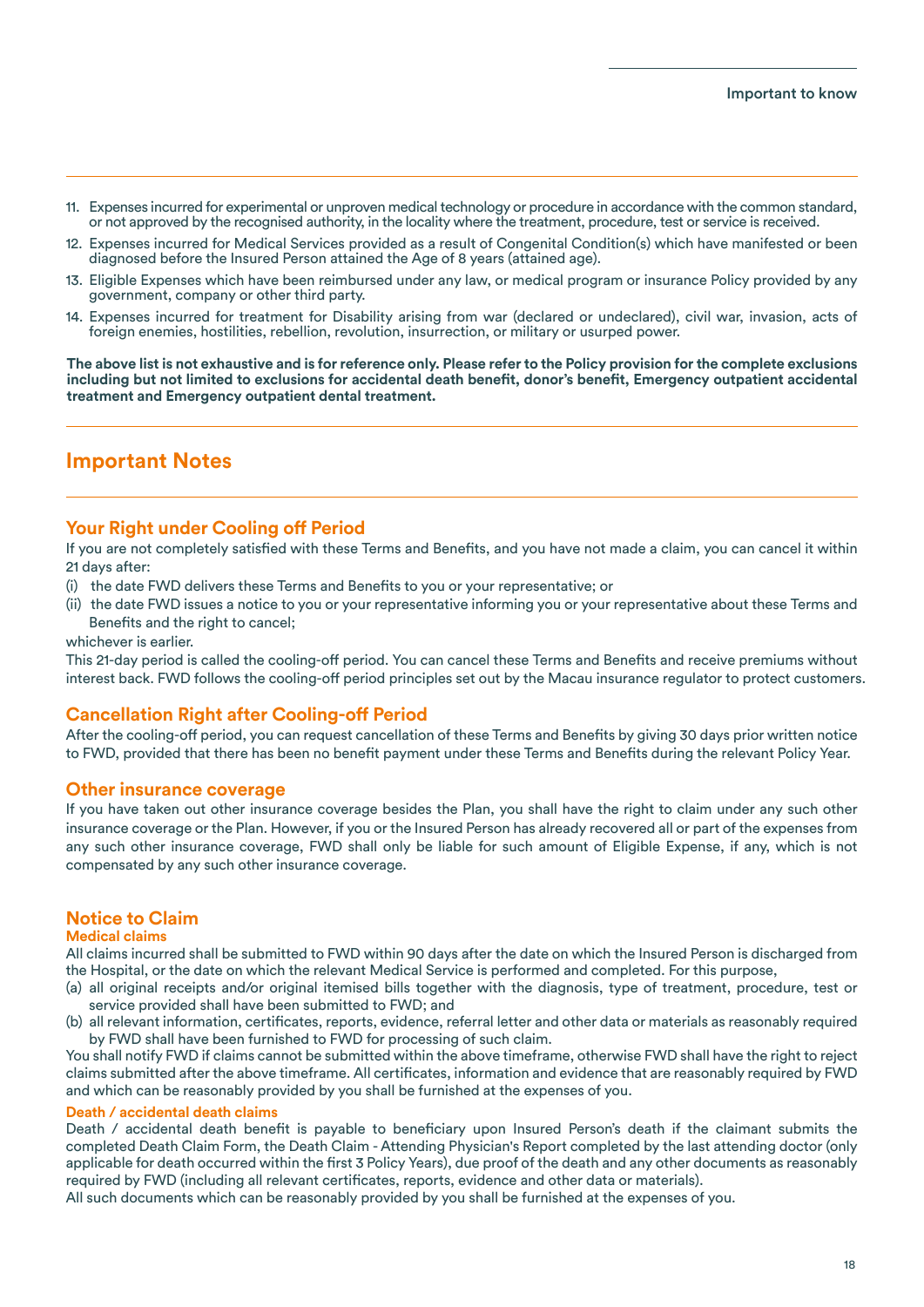### **Automatic Exchange of Financial Account Information**

FWD must comply with the following requirements to facilitate the Financial Services Bureau automatically exchanging certain financial account information:

- i. to identify accounts as non-excluded "financial accounts" ("NEFAs");
- ii. to identify the jurisdiction(s) in which NEFA-holding individuals and NEFA-holding entities reside for tax purposes;
- iii. to determine the status of NEFA-holding entities as "passive NFEs" and identify the jurisdiction(s) in which their controlling persons reside for tax purposes;
- iv. to collect information on NEFAs("Required Information");and
- v. to furnish Required Information to the Financial Services Bureau.

You must comply with requests made by FWD to comply with the above listed requirements.

### **Important Words**

### **Accident**

shall mean a sudden and unforeseen event occurring entirely beyond the control of the Insured Person and caused by violent, external and visible means.

### **Confinement or Confined**

shall mean an admission of the Insured Person to a Hospital that is recommended by a Registered Medical Practitioner for Medical Service and as an Inpatient as a result of a Medically Necessary condition.

Confinement shall be evidenced by a daily room charge invoiced by the Hospital and the Insured Person must stay in the Hospital continuously for the entire period of Confinement.

### **Congenital Condition(s)**

shall mean (a) any medical, physical or mental abnormalities existed at the time of or before birth, whether or not being manifested, diagnosed or known at birth; or (b) any neo-natal abnormalities developed within 6 months of birth.

### **Day Case Procedure**

shall mean a Medically Necessary surgical procedure for investigation or treatment to the Insured Person performed in a medical clinic, or day case procedure centre or Hospital with facilities for recovery as a Day Patient.

### **Disability**

shall mean a Sickness or Disease or Injury, including any and all complications arising therefrom.

### **Eligible Expenses**

shall mean expenses incurred for Medical Services rendered with respect to a Disability.

### **Medically Necessary**

Medically Necessary shall mean the need to have medical service for the purpose of investigating or treating the relevant Disability in accordance with the generally accepted standards of medical practice and such medical service must –

- (a) require the expertise of, or be referred by, a Registered Medical Practitioner;
- (b) be consistent with the diagnosis and necessary for the investigation and treatment of the Disability;
- (c) be rendered in accordance with standards of good and prudent medical practice, and not be rendered primarily for the convenience or the comfort of the Insured Person, his family, caretaker or the attending Registered Medical Practitioner;
- (d) be rendered in the setting that is most appropriate in the circumstances and in accordance with the generally accepted standards of medical practice for the medical services; and
- (e) be furnished at the most appropriate level which, in the prudent professional judgment of the attending Registered Medical Practitioner, can be safely and effectively provided to the Insured Person.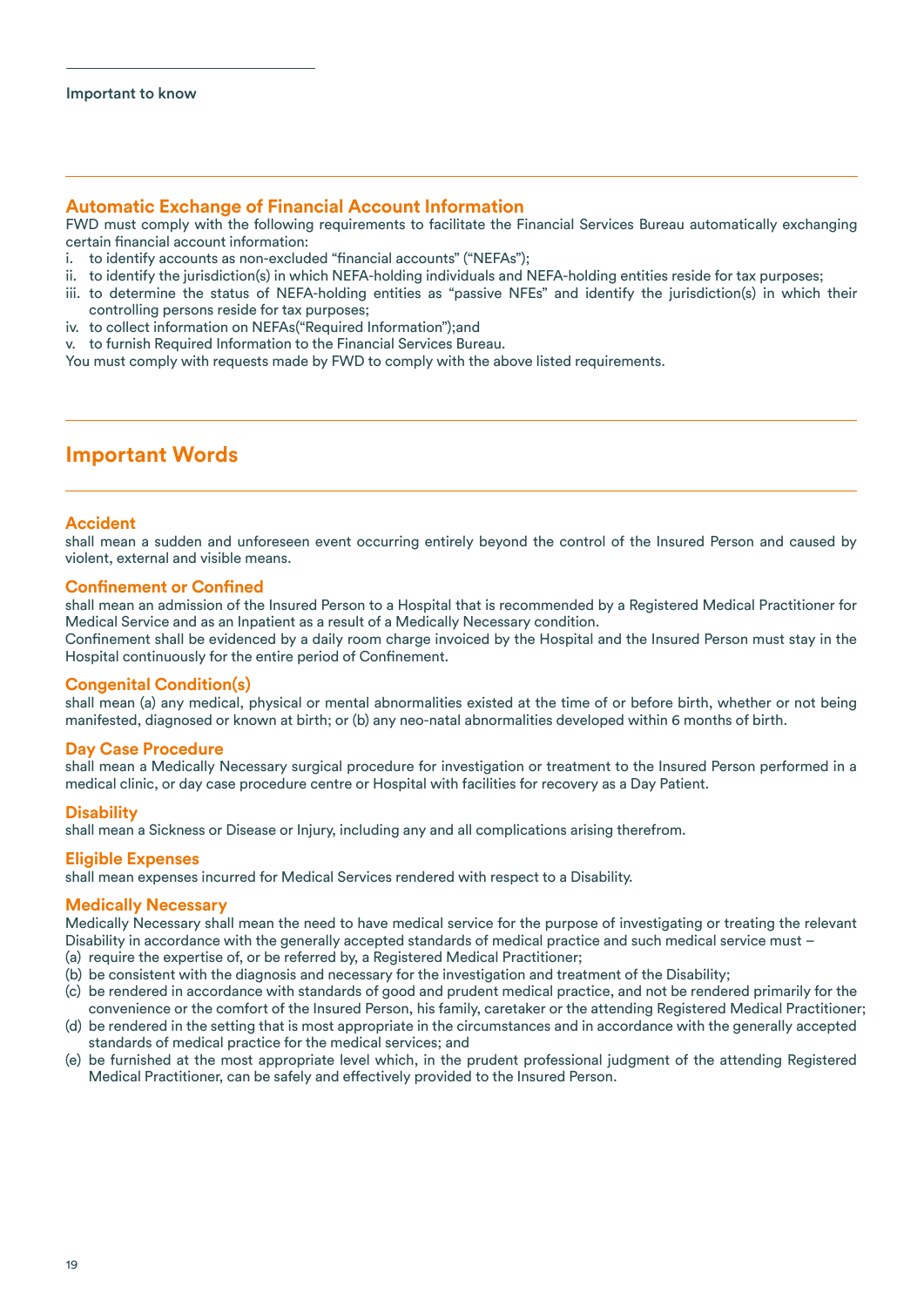For the purpose of these Terms and Benefits, without prejudice to the generality of the foregoing, circumstances where a Confinement is considered Medically Necessary include, but not limited to –

- (i) the Insured Person is having an Emergency that requires urgent treatment in Hospital;
- (ii) surgical procedures are performed under general anaesthesia;
- (iii) equipment for surgical procedure is available in Hospital and procedure cannot be done on a Day Patient basis;
- (iv) there is significantly severe co-morbidity of the Insured Person;
- (v) taking into account the individual circumstances of the Insured Person, the attending Registered Medical Practitioner has exercised his prudent professional judgment and is of the view that for the safety of the Insured Person, the medical service should be conducted in Hospital;
- (vi) in the prudent professional judgment of the attending Registered Medical Practitioner, the length of Confinement of the Insured Person is appropriate for the medical service concerned; and/or
- (vii) in the case of diagnostic procedures or allied health services prescribed by a Registered Medical Practitioner, such Registered Medical Practitioner has exercised his prudent professional judgment and is of the view that for the safety of the Insured Person, such procedures or services should be conducted in Hospital.

For the purpose of exercising his prudent professional judgment in (v) to (vii) above, the attending Registered Medical Practitioner shall have regard to whether the Confinement –

- (aa)is in accordance with standards of good and prudent medical practice in the locality for the medical service rendered, and, in the prudent professional judgment of the attending Registered Medical Practitioner, not rendered primarily for the convenience or the comfort of the Insured Person, his family, caretaker or the attending Registered Medical Practitioner; and
- (bb) is in the setting that is most appropriate in the circumstances and in accordance with the generally accepted standards of medical practice in the locality for the medical service rendered.

### **Pre-existing Condition(s)**

shall mean, in respect of the Insured Person, any Sickness, Disease, Injury, physical, mental or medical condition or physiological degradation, including Congenital Condition, that has existed prior to the Policy Issuance Date or the Policy Effective Date, whichever is the earlier. An ordinary prudent person shall be reasonably aware of a Pre-existing Condition, where –

(a) it has been diagnosed;

- (b) it has manifested clear and distinct signs or symptoms; or
- (c) medical advice or treatment has been sought, recommended or received.

### **Reasonable and Customary**

FWD shall only cover charges or expenses which FWD believes are Reasonable and Customary. Reasonable and Customary shall mean, in relation to a charge for Medical Service, such level which does not exceed the general range of charges being charged by the relevant service providers in the locality where the charge is incurred for similar treatment, services or supplies for people with similar conditions, e.g. of the same sex and similar Age, for a similar Disability, as FWD reasonably determine in utmost good faith.

The Reasonable and Customary charges will never in any circumstance exceed the actual charges incurred. FWD may exercise the right to determine whether the charges for treatment, medical services and supplies are regarded as Reasonable and Customary with reference to treatment or service fee statistics and surveys in the insurance or medical industry; internal or industry claim statistics; gazette published by the Government; and/or other pertinent source of reference in the locality where the treatments, services or supplies are provided.

FWD may exercise the right to adjust any benefit payable in relation to any charges which are not Reasonable and Customary.

### **Standard Semi-private Room**

shall mean a single or double occupancy room in a Hospital, with a shared bath or shower room.

### **Standard Private Room**

shall mean a standard single occupancy room with an adjoining bathroom for the Insured Person's use during his or her Confinement, but does not include any Hospital room that has its own kitchen, dining or sitting room.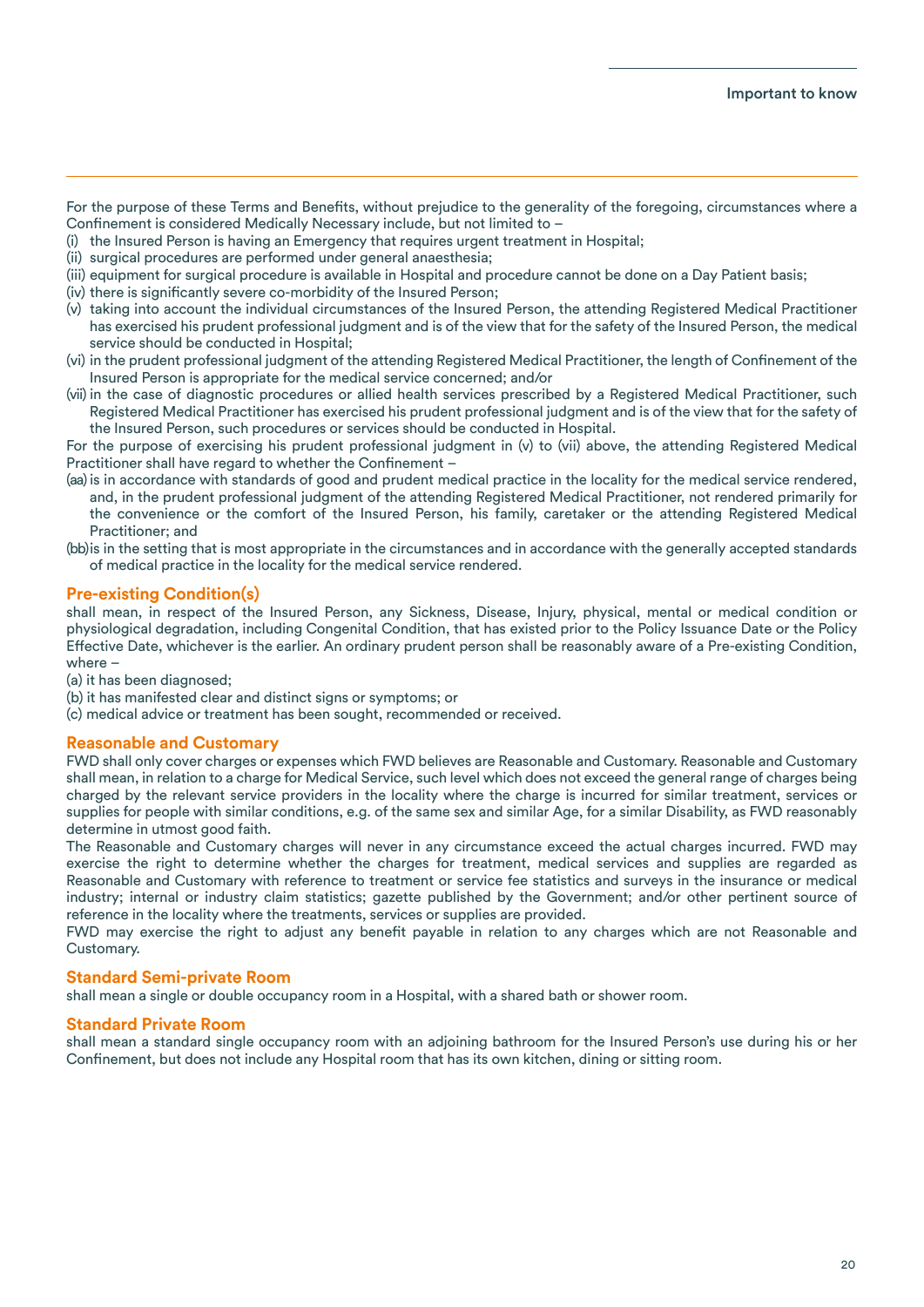### **Declarations**

- FWD reserves the right to revise, modify or adjust the Terms and Benefits under the Policy. FWD also reserves the right to adjust the Standard Premium at each Policy Renewal on an overall basis. In addition, FWD can revise, modify or adjust the terms and conditions for the add-on services subject to its prevailing rules and regulations from time to time at its sole discretion.
- This Plan is underwritten by FWD. FWD is solely responsible for all features, Policy approval, coverage and benefit payment under this Plan. FWD recommends you carefully consider whether this Plan is suitable for you in view of your financial needs and that you fully understand the risk involved in this Plan before submitting your Application. You should not apply for or purchase this Plan unless you fully understand it and you agree it is suitable for you. Please read through the related risks before making any Application of this Plan.
- This Plan is issued by FWD. FWD accepts full responsibility for the accuracy of the information contained in this product material. This product material is intended to be distributed in the Macau Special Administrative Region ("Macau") only and shall not be construed as an offer to sell, a solicitation to buy or the provision of any insurance products of FWD outside Macau. All selling and Application procedures of this Plan must be conducted and completed in Macau.
- This Plan is an insurance product. The premium paid is not a bank savings deposit or time deposit. This Plan is not protected under the Deposit Protection Regime in Macau.
- This Plan is an individual indemnity hospital insurance plan without any savings element. The period of cover of the Plan is 1 year and this Plan is Renewable up to the Age of 100 (attained age) of Insured Person. The costs of insurance and the related costs of the Policy are included in the premium paid under this Plan despite the product brochure/leaflet and/or the illustration documents of this product having no schedule/section of fees and charges or no additional charge noted other than the premium.
- All underwriting and claims decisions are made by FWD. FWD relies upon the information provided by the applicant and the Insured Person in the insurance Application to decide to accept or decline the Application with a full refund of any premium paid without interest. FWD reserves the right to accept/reject any insurance Application and can decline your insurance Application by giving notification and explanation of Application result.

 You or the Insured Person are/is required to disclose all material facts in response to FWD's underwriting questions. Material facts are the facts, information or circumstances, in particular medically-related facts, e.g. medical history, smoking status, etc., that would influence the judgment of FWD in setting the premium, or in determining whether to insure the risk. If you or the Insured Person are/is uncertain as to whether or not a certain piece of information is material, please take a cautious approach and disclose it to FWD.

 In case incorrect disclosure or non-disclosure of any material facts constitutes misstatement of personal information, misrepresentation or fraud , FWD shall have the right to adjust the premium, for the past, current or future Policy Years on the basis of the correct information or declare the Policy void as from the Policy Effective Date. In case the Policy is declared void, FWD reserves the right to demand refund of the benefits previously paid for the current Policy Year and the previous Policy Years in which this Policy was in force, subject to a reasonable administration charge payable to FWD, and even not to refund the premium received. For details, please refer to Sections 13 and 14 of Part 2 of the Terms and Benefits under the Policy provisions.

**This product material is for reference only and is indicative of the key features of this Plan. For the exact terms, conditions, benefits and exclusions of this Plan, please refer to the Terms and Benefits, Benefit Schedule and other Policy documents. In the event of any ambiguity or inconsistency between the terms of this leaflet and the Terms and Benefits, the Terms and Benefits shall prevail. In case you want to read the Terms and Benefits before making an Application, you can obtain a copy from FWD. The Terms and Benefits of this Plan are governed by the laws of Macau.**

Address of FWD office: 12/F, Fortuna Business Centre, No. 301-355, Avenida Comercial De Macau, Macau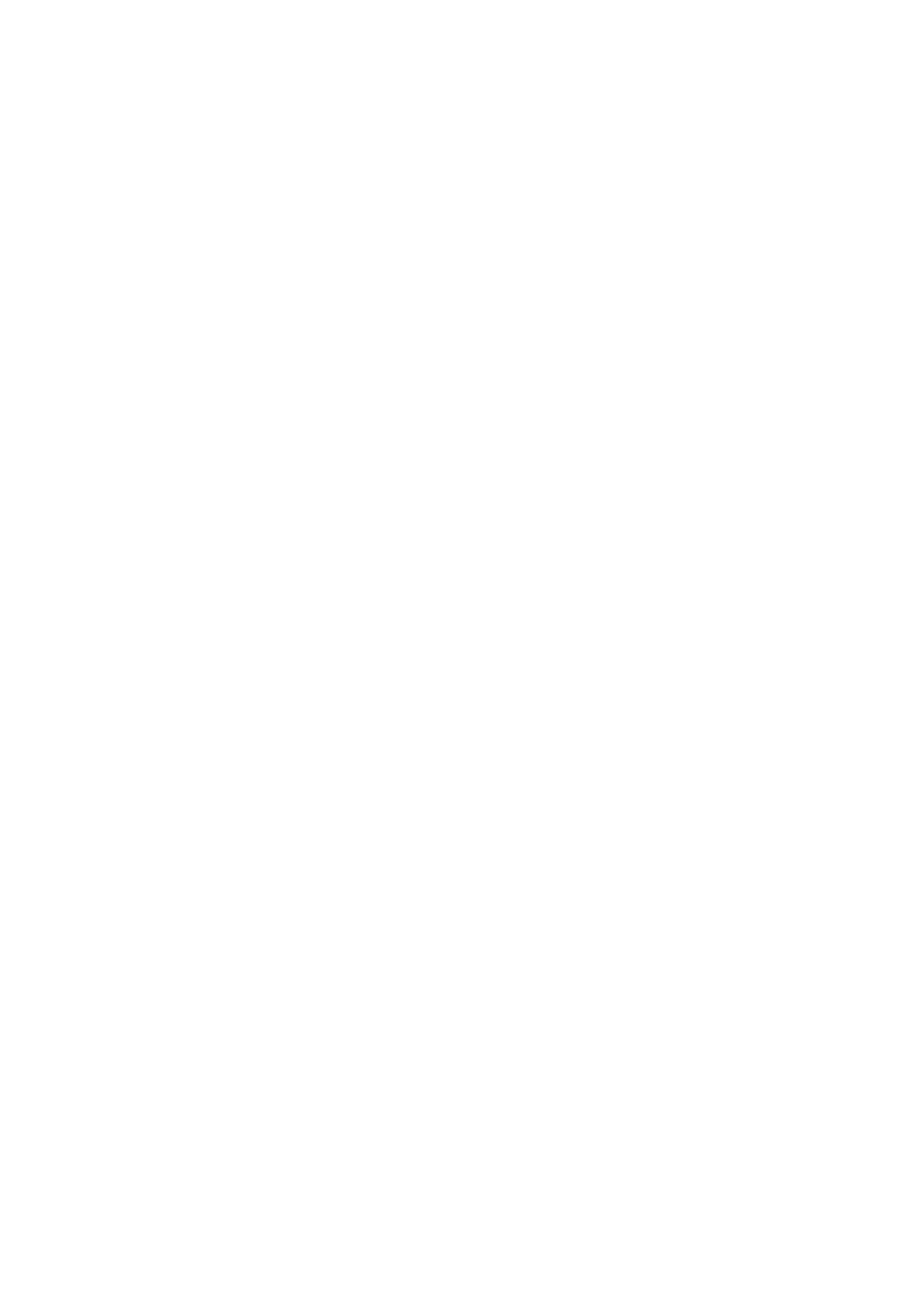

# **For more information**

(including historical premium increase rates, claims related information and other information) Please contact your financial advisor, call our Service Hotline or simply check out our website.

fwd.com.mo

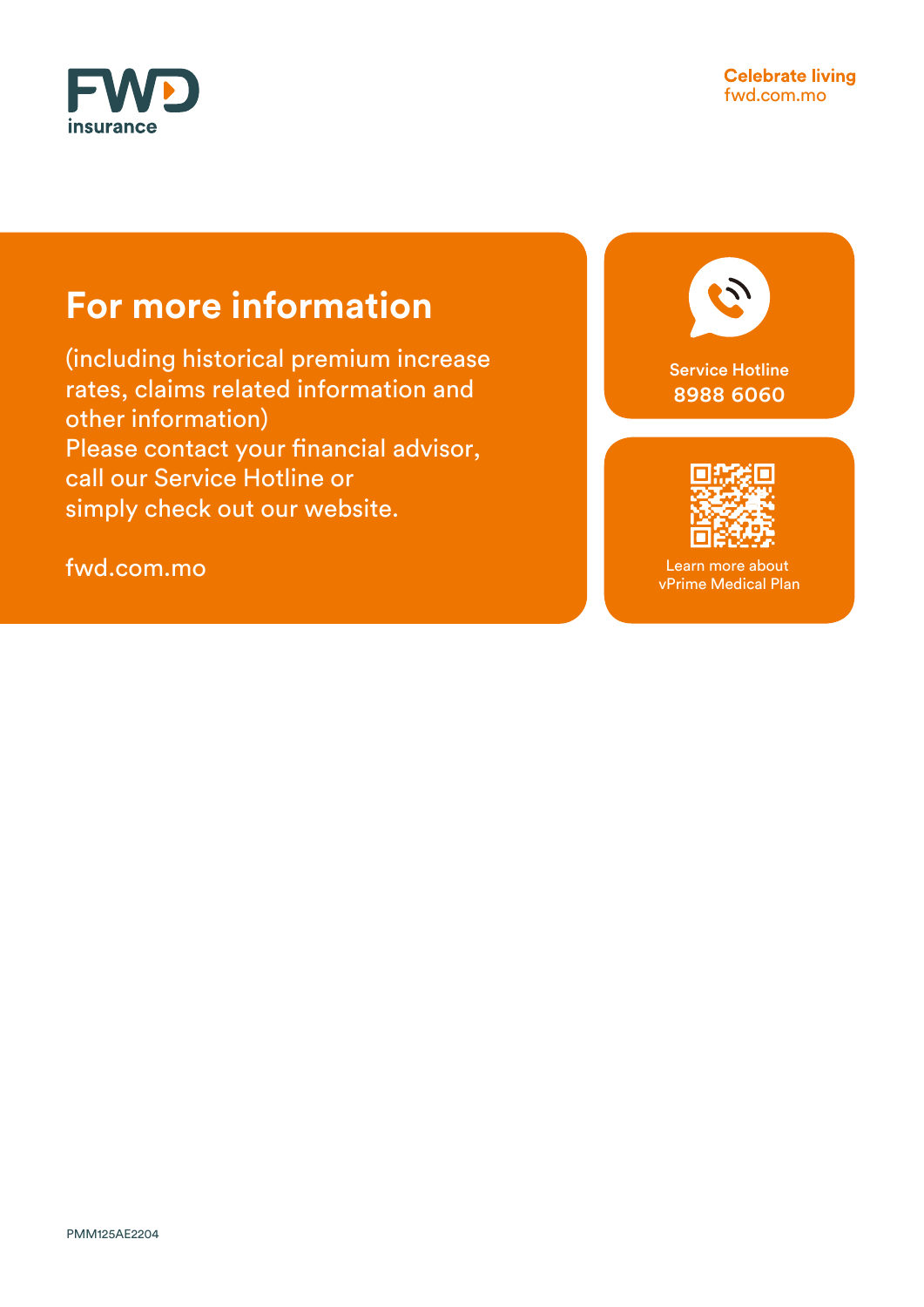



(2022 年 4 月 11 日起生效 Effective from 11 April, 2022)

### 標準保費表(港元) Standard Premium Schedule (HKD)

| 自付費 (港元)<br>Deductible (HKD) |                                          |           | $\mathbf 0$        |               |           | 16,000             |               |           | 25,000             |               |
|------------------------------|------------------------------------------|-----------|--------------------|---------------|-----------|--------------------|---------------|-----------|--------------------|---------------|
| 實際年齡<br>Attained<br>Age      | 下次生日<br>年齡<br>Age at<br>next<br>birthday | 年供 Annual | 半年供<br>Semi-annual | 月供<br>Monthly | 年供 Annual | 半年供<br>Semi-annual | 月供<br>Monthly | 年供 Annual | 半年供<br>Semi-annual | 月供<br>Monthly |
| 0                            | 1                                        | 7,805.00  | 4,058.60           | 702.45        | 4,065.00  | 2,113.80           | 365.85        | 3,612.00  | 1,878.24           | 325.08        |
| $\mathbf{1}$                 | 2                                        | 7,805.00  | 4,058.60           | 702.45        | 4,065.00  | 2,113.80           | 365.85        | 3,612.00  | 1,878.24           | 325.08        |
| $\overline{c}$               | 3                                        | 7,805.00  | 4,058.60           | 702.45        | 4,065.00  | 2,113.80           | 365.85        | 3,612.00  | 1,878.24           | 325.08        |
| 3                            | 4                                        | 7,805.00  | 4,058.60           | 702.45        | 4,065.00  | 2,113.80           | 365.85        | 3,612.00  | 1,878.24           | 325.08        |
| 4                            | 5                                        | 7,805.00  | 4,058.60           | 702.45        | 4,065.00  | 2,113.80           | 365.85        | 3,612.00  | 1,878.24           | 325.08        |
| 5                            | 6                                        | 7,168.00  | 3,727.36           | 645.12        | 3,481.00  | 1,810.12           | 313.29        | 3,108.00  | 1,616.16           | 279.72        |
| 6                            | 7                                        | 7,168.00  | 3,727.36           | 645.12        | 3,481.00  | 1,810.12           | 313.29        | 3,108.00  | 1,616.16           | 279.72        |
| $\overline{7}$               | 8                                        | 7,168.00  | 3,727.36           | 645.12        | 3,481.00  | 1,810.12           | 313.29        | 3,108.00  | 1,616.16           | 279.72        |
| 8                            | 9                                        | 7,168.00  | 3,727.36           | 645.12        | 3,481.00  | 1,810.12           | 313.29        | 3,108.00  | 1,616.16           | 279.72        |
| 9                            | 10                                       | 7,168.00  | 3,727.36           | 645.12        | 3,481.00  | 1,810.12           | 313.29        | 3,108.00  | 1,616.16           | 279.72        |
| 10                           | 11                                       | 7,168.00  | 3,727.36           | 645.12        | 3,481.00  | 1,810.12           | 313.29        | 3,108.00  | 1,616.16           | 279.72        |
| 11                           | 12                                       | 7,168.00  | 3,727.36           | 645.12        | 3,481.00  | 1,810.12           | 313.29        | 3,108.00  | 1,616.16           | 279.72        |
| 12                           | 13                                       | 7,168.00  | 3,727.36           | 645.12        | 3,481.00  | 1,810.12           | 313.29        | 3,108.00  | 1,616.16           | 279.72        |
| 13                           | 14                                       | 7,168.00  | 3,727.36           | 645.12        | 3,481.00  | 1,810.12           | 313.29        | 3,108.00  | 1,616.16           | 279.72        |
| 14                           | 15                                       | 7,168.00  | 3,727.36           | 645.12        | 3,481.00  | 1,810.12           | 313.29        | 3,108.00  | 1,616.16           | 279.72        |
| 15                           | 16                                       | 7,168.00  | 3,727.36           | 645.12        | 3,481.00  | 1,810.12           | 313.29        | 3,108.00  | 1,616.16           | 279.72        |
| 16                           | 17                                       | 7,168.00  | 3,727.36           | 645.12        | 3,481.00  | 1,810.12           | 313.29        | 3,108.00  | 1,616.16           | 279.72        |
| 17                           | 18                                       | 7,168.00  | 3,727.36           | 645.12        | 3,481.00  | 1,810.12           | 313.29        | 3,108.00  | 1,616.16           | 279.72        |
| 18                           | 19                                       | 7,367.00  | 3,830.84           | 663.03        | 3,507.00  | 1,823.64           | 315.63        | 3,108.00  | 1,616.16           | 279.72        |
| 19                           | 20                                       | 7,427.00  | 3,862.04           | 668.43        | 3,650.00  | 1,898.00           | 328.50        | 3,192.00  | 1,659.84           | 287.28        |
| 20                           | 21                                       | 7,601.00  | 3,952.52           | 684.09        | 3,718.00  | 1,933.36           | 334.62        | 3,192.00  | 1,659.84           | 287.28        |
| 21                           | 22                                       | 7,835.00  | 4,074.20           | 705.15        | 3,780.00  | 1,965.60           | 340.20        | 3,192.00  | 1,659.84           | 287.28        |
| 22                           | 23                                       | 8,061.00  | 4,191.72           | 725.49        | 4,022.00  | 2,091.44           | 361.98        | 3,444.00  | 1,790.88           | 309.96        |
| 23                           | 24                                       | 8,226.00  | 4,277.52           | 740.34        | 4,034.00  | 2,097.68           | 363.06        | 3,528.00  | 1,834.56           | 317.52        |
| 24                           | 25                                       | 8,349.00  | 4,341.48           | 751.41        | 4,363.00  | 2,268.76           | 392.67        | 3,778.00  | 1,964.56           | 340.02        |
| 25                           | 26                                       | 8,803.00  | 4,577.56           | 792.27        | 4,392.00  | 2,283.84           | 395.28        | 3,778.00  | 1,964.56           | 340.02        |
| 26                           | 27                                       | 9,330.00  | 4,851.60           | 839.70        | 4,408.00  | 2,292.16           | 396.72        | 3,967.00  | 2,062.84           | 357.03        |
| 27                           | 28                                       | 9,856.00  | 5,125.12           | 887.04        | 4,741.00  | 2,465.32           | 426.69        | 4,068.00  | 2,115.36           | 366.12        |
| 28                           | 29                                       | 10,264.00 | 5,337.28           | 923.76        | 4,856.00  | 2,525.12           | 437.04        | 4,180.00  | 2,173.60           | 376.20        |
| 29                           | 30                                       | 10,547.00 | 5,484.44           | 949.23        | 4,972.00  | 2,585.44           | 447.48        | 4,283.00  | 2,227.16           | 385.47        |
| 30                           | 31                                       | 10,759.00 | 5,594.68           | 968.31        | 5,087.00  | 2,645.24           | 457.83        | 4,384.00  | 2,279.68           | 394.56        |
| 31                           | 32                                       | 11,060.00 | 5,751.20           | 995.40        | 5,202.00  | 2,705.04           | 468.18        | 4,408.00  | 2,292.16           | 396.72        |
| 32                           | 33                                       | 11,211.00 | 5,829.72           | 1,008.99      | 5,317.00  | 2,764.84           | 478.53        | 4,560.00  | 2,371.20           | 410.40        |
| 33                           | 34                                       | 11,512.00 | 5,986.24           | 1,036.08      | 5,396.00  | 2,805.92           | 485.64        | 4,687.00  | 2,437.24           | 421.83        |
| 34                           | 35                                       | 11,792.00 | 6,131.84           | 1,061.28      | 5,548.00  | 2,884.96           | 499.32        | 4,788.00  | 2,489.76           | 430.92        |
| 35                           | 36                                       | 12,189.00 | 6,338.28           | 1,097.01      | 5,624.00  | 2,924.48           | 506.16        | 4,940.00  | 2,568.80           | 444.60        |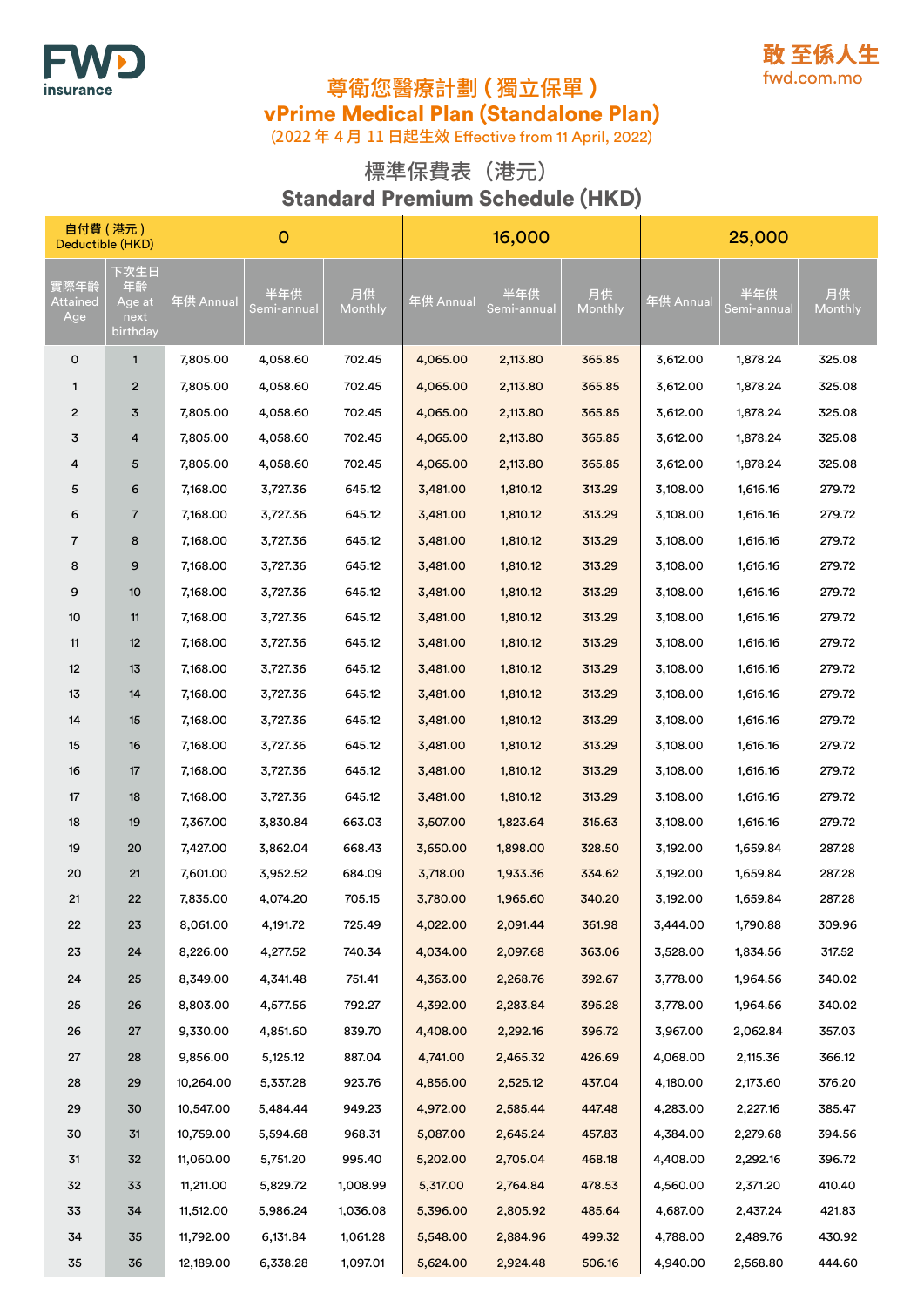



(2022 年 4 月 11 日起生效 Effective from 11 April, 2022)

### 標準保費表(港元) Standard Premium Schedule (HKD)

| 自付費(港元)<br>Deductible (HKD) |                                          |           | $\mathbf 0$        |               |           | 16,000             |               |           | 25,000             |               |
|-----------------------------|------------------------------------------|-----------|--------------------|---------------|-----------|--------------------|---------------|-----------|--------------------|---------------|
| 實際年齡<br>Attained<br>Age     | 下次生日<br>年齢<br>Age at<br>next<br>birthday | 年供 Annual | 半年供<br>Semi-annual | 月供<br>Monthly | 年供 Annual | 半年供<br>Semi-annual | 月供<br>Monthly | 年供 Annual | 半年供<br>Semi-annual | 月供<br>Monthly |
| 36                          | 37                                       | 12,189.00 | 6,338.28           | 1,097.01      | 5,928.00  | 3,082.56           | 533.52        | 5,092.00  | 2,647.84           | 458.28        |
| 37                          | 38                                       | 12,415.00 | 6,455.80           | 1,117.35      | 5,928.00  | 3,082.56           | 533.52        | 5,092.00  | 2,647.84           | 458.28        |
| 38                          | 39                                       | 12,716.00 | 6,612.32           | 1,144.44      | 6,080.00  | 3,161.60           | 547.20        | 5,168.00  | 2,687.36           | 465.12        |
| 39                          | 40                                       | 12,791.00 | 6,651.32           | 1,151.19      | 6,080.00  | 3,161.60           | 547.20        | 5,168.00  | 2,687.36           | 465.12        |
| 40                          | 41                                       | 12,941.00 | 6,729.32           | 1,164.69      | 6,156.00  | 3,201.12           | 554.04        | 5,320.00  | 2,766.40           | 478.80        |
| 41                          | 42                                       | 13,167.00 | 6,846.84           | 1,185.03      | 6,536.00  | 3,398.72           | 588.24        | 5,548.00  | 2,884.96           | 499.32        |
| 42                          | 43                                       | 13,468.00 | 7,003.36           | 1,212.12      | 6,688.00  | 3,477.76           | 601.92        | 5,738.00  | 2,983.76           | 516.42        |
| 43                          | 44                                       | 14,070.00 | 7,316.40           | 1,266.30      | 6,992.00  | 3,635.84           | 629.28        | 6,065.00  | 3,153.80           | 545.85        |
| 44                          | 45                                       | 14,898.00 | 7,746.96           | 1,340.82      | 7,220.00  | 3,754.40           | 649.80        | 6,080.00  | 3,161.60           | 547.20        |
| 45                          | 46                                       | 15,650.00 | 8,138.00           | 1,408.50      | 7,600.00  | 3,952.00           | 684.00        | 6,751.00  | 3,510.52           | 607.59        |
| 46                          | 47                                       | 16,553.00 | 8,607.56           | 1,489.77      | 7,980.00  | 4,149.60           | 718.20        | 7,084.00  | 3,683.68           | 637.56        |
| 47                          | 48                                       | 17,079.00 | 8,881.08           | 1,537.11      | 8,436.00  | 4,386.72           | 759.24        | 7,591.00  | 3,947.32           | 683.19        |
| 48                          | 49                                       | 17,757.00 | 9,233.64           | 1,598.13      | 8,882.00  | 4,618.64           | 799.38        | 7,914.00  | 4,115.28           | 712.26        |
| 49                          | 50                                       | 18,509.00 | 9,624.68           | 1,665.81      | 9,336.00  | 4,854.72           | 840.24        | 8,223.00  | 4,275.96           | 740.07        |
| 50                          | 51                                       | 18,885.00 | 9,820.20           | 1,699.65      | 9,895.00  | 5,145.40           | 890.55        | 8,379.00  | 4,357.08           | 754.11        |
| 51                          | 52                                       | 19,603.00 | 10,193.56          | 1,764.27      | 10,214.00 | 5,311.28           | 919.26        | 8,698.00  | 4,522.96           | 782.82        |
| 52                          | 53                                       | 21,240.00 | 11,044.80          | 1,911.60      | 10,454.00 | 5,436.08           | 940.86        | 8,870.00  | 4,612.40           | 798.30        |
| 53                          | 54                                       | 22,193.00 | 11,540.36          | 1,997.37      | 10,930.00 | 5,683.60           | 983.70        | 9,504.00  | 4,942.08           | 855.36        |
| 54                          | 55                                       | 23,135.00 | 12,030.20          | 2,082.15      | 11,405.00 | 5,930.60           | 1,026.45      | 9,900.00  | 5,148.00           | 891.00        |
| 55                          | 56                                       | 24,117.00 | 12,540.84          | 2,170.53      | 11,801.00 | 6,136.52           | 1,062.09      | 10,138.00 | 5,271.76           | 912.42        |
| 56                          | 57                                       | 25,635.00 | 13,330.20          | 2,307.15      | 12,593.00 | 6,548.36           | 1,133.37      | 10,692.00 | 5,559.84           | 962.28        |
| 57                          | 58                                       | 27,101.00 | 14,092.52          | 2,439.09      | 13,385.00 | 6,960.20           | 1,204.65      | 11,405.00 | 5,930.60           | 1,026.45      |
| 58                          | 59                                       | 28,490.00 | 14,814.80          | 2,564.10      | 14,177.00 | 7,372.04           | 1,275.93      | 12,197.00 | 6,342.44           | 1,097.73      |
| 59                          | 60                                       | 30,413.00 | 15,814.76          | 2,737.17      | 15,206.00 | 7,907.12           | 1,368.54      | 12,989.00 | 6,754.28           | 1,169.01      |
| 60                          | 61                                       | 31,928.00 | 16,602.56          | 2,873.52      | 16,222.00 | 8,435.44           | 1,459.98      | 13,781.00 | 7,166.12           | 1,240.29      |
| 61                          | 62                                       | 33,498.00 | 17,418.96          | 3,014.82      | 17,117.00 | 8,900.84           | 1,540.53      | 14,737.00 | 7,663.24           | 1,326.33      |
| 62                          | 63                                       | 36,341.00 | 18,897.32          | 3,270.69      | 18,316.00 | 9,524.32           | 1,648.44      | 15,753.00 | 8,191.56           | 1,417.77      |
| 63                          | 64                                       | 40,103.00 | 20,853.56          | 3,609.27      | 20,140.00 | 10,472.80          | 1,812.60      | 17,328.00 | 9,010.56           | 1,559.52      |
| 64                          | 65                                       | 44,843.00 | 23,318.36          | 4,035.87      | 22,420.00 | 11,658.40          | 2,017.80      | 19,304.00 | 10,038.08          | 1,737.36      |
| 65                          | 66                                       | 48,676.00 | 25,311.52          | 4,380.84      | 24,624.00 | 12,804.48          | 2,216.16      | 20,976.00 | 10,907.52          | 1,887.84      |
| 66                          | 67                                       | 52,585.00 | 27,344.20          | 4,732.65      | 26,828.00 | 13,950.56          | 2,414.52      | 22,952.00 | 11,935.04          | 2,065.68      |
| 67                          | 68                                       | 54,624.00 | 28,404.48          | 4,916.16      | 27,284.00 | 14,187.68          | 2,455.56      | 23,332.00 | 12,132.64          | 2,099.88      |
| 68                          | 69                                       | 55,828.00 | 29,030.56          | 5,024.52      | 27,968.00 | 14,543.36          | 2,517.12      | 23,940.00 | 12,448.80          | 2,154.60      |
| 69                          | 70                                       | 57,634.00 | 29,969.68          | 5,187.06      | 28,880.00 | 15,017.60          | 2,599.20      | 24,776.00 | 12,883.52          | 2,229.84      |
| 70                          | 71                                       | 59,214.00 | 30,791.28          | 5,329.26      | 29,792.00 | 15,491.84          | 2,681.28      | 25,536.00 | 13,278.72          | 2,298.24      |
| $71$                        | 72                                       | 65,466.00 | 34,042.32          | 5,891.94      | 32,946.00 | 17,131.92          | 2,965.14      | 28,219.00 | 14,673.88          | 2,539.71      |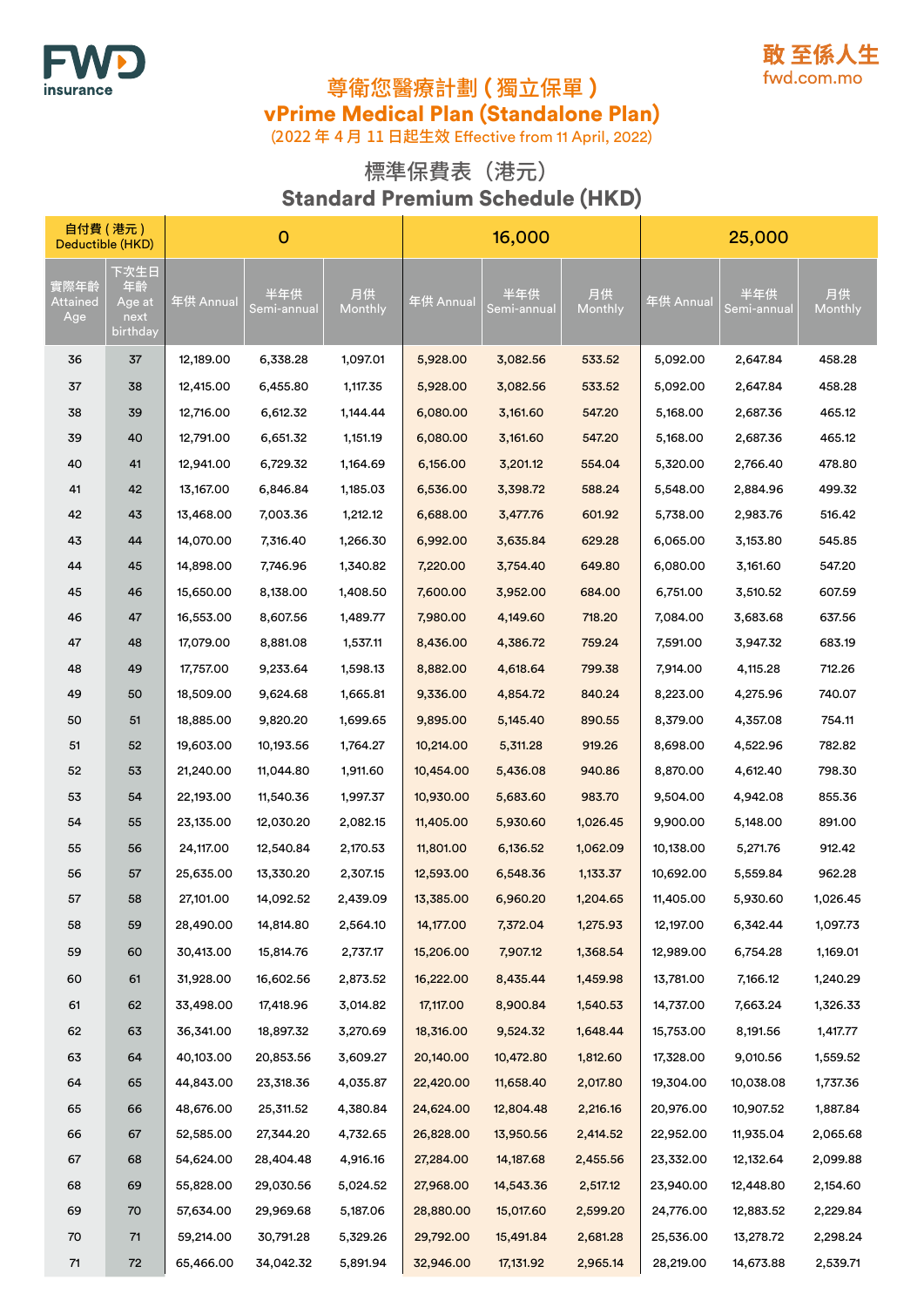



(2022 年 4 月 11 日起生效 Effective from 11 April, 2022)

### 標準保費表(港元) Standard Premium Schedule (HKD)

| 自付費 (港元)<br>Deductible (HKD) |                                          | $\mathbf{O}$ |                    |               | 16,000    |                    |               | 25,000    |                    |               |
|------------------------------|------------------------------------------|--------------|--------------------|---------------|-----------|--------------------|---------------|-----------|--------------------|---------------|
| 實際年齡<br>Attained<br>Age      | 下次生日<br>年齡<br>Age at<br>next<br>birthday | 年供 Annual    | 半年供<br>Semi-annual | 月供<br>Monthly | 年供 Annual | 半年供<br>Semi-annual | 月供<br>Monthly | 年供 Annual | 半年供<br>Semi-annual | 月供<br>Monthly |
| 72                           | 73                                       | 69,093.00    | 35,928.36          | 6,218.37      | 34,854.00 | 18,124.08          | 3,136.86      | 29,800.00 | 15,496.00          | 2,682.00      |
| 73                           | 74                                       | 72,659.00    | 37,782.68          | 6,539.31      | 36,412.00 | 18,934.24          | 3,277.08      | 31,335.00 | 16,294.20          | 2,820.15      |
| 74                           | 75                                       | 75,654.00    | 39,340.08          | 6,808.86      | 38,251.00 | 19,890.52          | 3,442.59      | 32,748.00 | 17,028.96          | 2,947.32      |
| 75                           | 76                                       | 77,031.00    | 40,056.12          | 6,932.79      | 39,155.00 | 20,360.60          | 3,523.95      | 33,569.00 | 17,455.88          | 3,021.21      |
| 76                           | 77                                       | 81,906.00    | 42,591.12          | 7,371.54      | 41,207.00 | 21,427.64          | 3,708.63      | 35,294.00 | 18,352.88          | 3,176.46      |
| 77                           | 78                                       | 87,576.00    | 45,539.52          | 7,881.84      | 43,996.00 | 22,877.92          | 3,959.64      | 37,757.00 | 19,633.64          | 3,398.13      |
| 78                           | 79                                       | 90,032.00    | 46,816.64          | 8,102.88      | 44,901.00 | 23,348.52          | 4,041.09      | 38,494.00 | 20,016.88          | 3,464.46      |
| 79                           | 80                                       | 92,876.00    | 48,295.52          | 8,358.84      | 47,523.00 | 24,711.96          | 4,277.07      | 40,713.00 | 21,170.76          | 3,664.17      |
| 80                           | 81                                       | 94,343.00    | 49,058.36          | 8,490.87      | 48,594.00 | 25,268.88          | 4,373.46      | 41,618.00 | 21,641.36          | 3,745.62      |
| $81^$                        | $82^{\wedge}$                            | 99,806.00    | 51,899.12          | 8,982.54      | 49,704.00 | 25,846.08          | 4,473.36      | 42,666.00 | 22,186.32          | 3,839.94      |
| $82^{\wedge}$                | $83^$                                    | 102,710.00   | 53,409.20          | 9,243.90      | 51,330.00 | 26,691.60          | 4,619.70      | 43,974.00 | 22,866.48          | 3,957.66      |
| $83^$                        | $84^{\wedge}$                            | 104,531.00   | 54,356.12          | 9,407.79      | 52,166.00 | 27,126.32          | 4,694.94      | 44,642.00 | 23,213.84          | 4,017.78      |
| $84^$                        | $85^{\wedge}$                            | 106,186.00   | 55,216.72          | 9,556.74      | 53,253.00 | 27,691.56          | 4,792.77      | 45,880.00 | 23,857.60          | 4,129.20      |
| $85^{\wedge}$                | $86^{\wedge}$                            | 108,090.00   | 56,206.80          | 9,728.10      | 53,922.00 | 28,039.44          | 4,852.98      | 47,543.00 | 24,722.36          | 4,278.87      |
| $86^$                        | $87^$                                    | 110,076.00   | 57,239.52          | 9,906.84      | 55,192.00 | 28,699.84          | 4,967.28      | 48,592.00 | 25,267.84          | 4,373.28      |
| $87^$                        | 88^                                      | 111,814.00   | 58,143.28          | 10,063.26     | 56,535.00 | 29,398.20          | 5,088.15      | 49,813.00 | 25,902.76          | 4,483.17      |
| 88^                          | $89^$                                    | 113,552.00   | 59,047.04          | 10,219.68     | 57,335.00 | 29,814.20          | 5,160.15      | 50,567.00 | 26,294.84          | 4,551.03      |
| 89^                          | $90^$                                    | 115,373.00   | 59,993.96          | 10,383.57     | 58,738.00 | 30,543.76          | 5,286.42      | 51,940.00 | 27,008.80          | 4,674.60      |
| $90^$                        | $91^$                                    | 117,194.00   | 60,940.88          | 10,547.46     | 59,809.00 | 31,100.68          | 5,382.81      | 52,712.00 | 27,410.24          | 4,744.08      |
| $91^$                        | $92^{\wedge}$                            | 119,097.00   | 61,930.44          | 10,718.73     | 61,054.00 | 31,748.08          | 5,494.86      | 53,680.00 | 27,913.60          | 4,831.20      |
| $92^{\wedge}$                | $93^$                                    | 120,835.00   | 62,834.20          | 10,875.15     | 62,339.00 | 32,416.28          | 5,610.51      | 54,384.00 | 28,279.68          | 4,894.56      |
| $93^$                        | $94^{\wedge}$                            | 122,656.00   | 63,781.12          | 11,039.04     | 63,475.00 | 33,007.00          | 5,712.75      | 55,264.00 | 28,737.28          | 4,973.76      |
| 94^                          | $95^{\wedge}$                            | 124,643.00   | 64,814.36          | 11,217.87     | 65,008.00 | 33,804.16          | 5,850.72      | 55,904.00 | 29,070.08          | 5,031.36      |
| $95^{\wedge}$                | $96^$                                    | 126,463.00   | 65,760.76          | 11,381.67     | 66,037.00 | 34,339.24          | 5,943.33      | 56,472.00 | 29,365.44          | 5,082.48      |
| $96^$                        | $97^$                                    | 128,367.00   | 66,750.84          | 11,553.03     | 67,211.00 | 34,949.72          | 6,048.99      | 57,596.00 | 29,949.92          | 5,183.64      |
| $97^$                        | 98^                                      | 130,671.00   | 67,948.92          | 11,760.39     | 67,897.00 | 35,306.44          | 6,110.73      | 58,318.00 | 30,325.36          | 5,248.62      |
| 98^                          | 99^                                      | 132,971.00   | 69,144.92          | 11,967.39     | 69,146.00 | 35,955.92          | 6,223.14      | 58,959.00 | 30,658.68          | 5,306.31      |
| 99^                          | 100^                                     | 138,462.00   | 72,000.24          | 12,461.58     | 69,558.00 | 36,170.16          | 6,260.22      | 59,753.00 | 31,071.56          | 5,377.77      |

^ 只適用於續保。

^For Renewal only.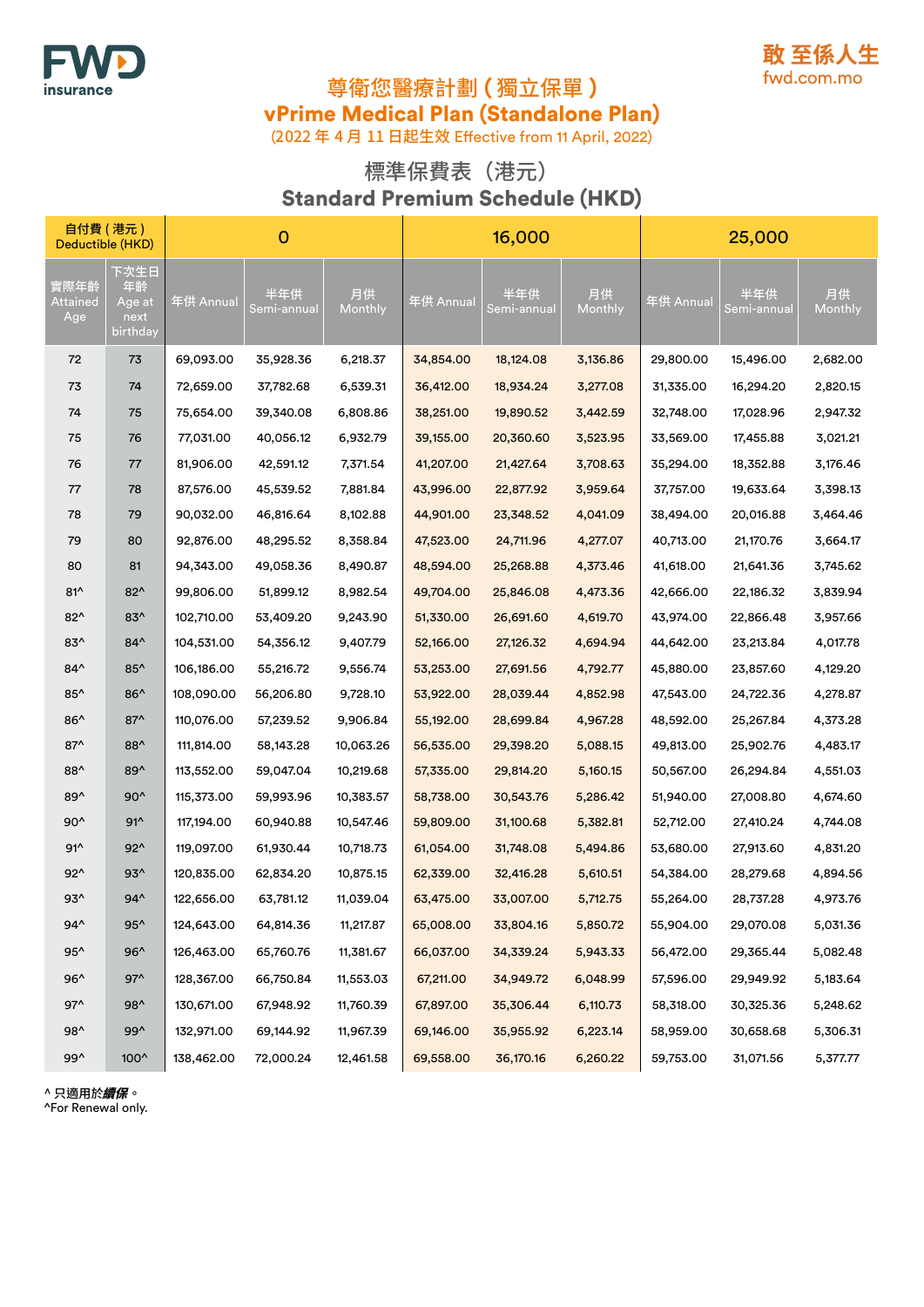



(2022 年 4 月 11 日起生效 Effective from 11 April, 2022)

### 標準保費表(港元) Standard Premium Schedule (HKD)

| 自付費 (港元)<br>Deductible (HKD) |                                          | 50,000    |                    |               | 100,000   |                    |               | 250,000   |                    |               |
|------------------------------|------------------------------------------|-----------|--------------------|---------------|-----------|--------------------|---------------|-----------|--------------------|---------------|
| 實際年齡<br>Attained<br>Age      | 下次生日<br>年齢<br>Age at<br>next<br>birthday | 年供 Annual | 半年供<br>Semi-annual | 月供<br>Monthly | 年供 Annual | 半年供<br>Semi-annual | 月供<br>Monthly | 年供 Annual | 半年供<br>Semi-annual | 月供<br>Monthly |
| 0                            | 1                                        | 2,850.00  | 1,482.00           | 256.50        | 2,480.00  | 1,289.60           | 223.2         | 1,967.00  | 1,022.84           | 177.03        |
| $\mathbf{1}$                 | $\overline{2}$                           | 2,850.00  | 1,482.00           | 256.50        | 2,480.00  | 1,289.60           | 223.2         | 1,967.00  | 1,022.84           | 177.03        |
| $\overline{c}$               | 3                                        | 2,850.00  | 1,482.00           | 256.50        | 2,480.00  | 1,289.60           | 223.2         | 1,967.00  | 1,022.84           | 177.03        |
| 3                            | 4                                        | 2,850.00  | 1,482.00           | 256.50        | 2,480.00  | 1,289.60           | 223.2         | 1,967.00  | 1,022.84           | 177.03        |
| 4                            | 5                                        | 2,850.00  | 1,482.00           | 256.50        | 2,480.00  | 1,289.60           | 223.2         | 1,967.00  | 1,022.84           | 177.03        |
| 5                            | 6                                        | 2,425.00  | 1,261.00           | 218.25        | 2,110.00  | 1,097.20           | 189.9         | 1,673.00  | 869.96             | 150.57        |
| 6                            | 7                                        | 2,425.00  | 1,261.00           | 218.25        | 2,110.00  | 1,097.20           | 189.9         | 1,673.00  | 869.96             | 150.57        |
| $\overline{7}$               | 8                                        | 2,425.00  | 1,261.00           | 218.25        | 2,110.00  | 1,097.20           | 189.9         | 1,673.00  | 869.96             | 150.57        |
| 8                            | 9                                        | 2,425.00  | 1,261.00           | 218.25        | 2,110.00  | 1,097.20           | 189.9         | 1,673.00  | 869.96             | 150.57        |
| 9                            | 10                                       | 2,425.00  | 1,261.00           | 218.25        | 2,110.00  | 1,097.20           | 189.9         | 1,673.00  | 869.96             | 150.57        |
| 10                           | 11                                       | 2,425.00  | 1,261.00           | 218.25        | 2,110.00  | 1,097.20           | 189.9         | 1,673.00  | 869.96             | 150.57        |
| 11                           | 12                                       | 2,425.00  | 1,261.00           | 218.25        | 2,110.00  | 1,097.20           | 189.9         | 1,673.00  | 869.96             | 150.57        |
| 12                           | 13                                       | 2,425.00  | 1,261.00           | 218.25        | 2,110.00  | 1,097.20           | 189.9         | 1,673.00  | 869.96             | 150.57        |
| 13                           | 14                                       | 2,425.00  | 1,261.00           | 218.25        | 2,110.00  | 1,097.20           | 189.9         | 1,673.00  | 869.96             | 150.57        |
| 14                           | 15                                       | 2,425.00  | 1,261.00           | 218.25        | 2,110.00  | 1,097.20           | 189.9         | 1,673.00  | 869.96             | 150.57        |
| 15                           | 16                                       | 2,425.00  | 1,261.00           | 218.25        | 2,110.00  | 1,097.20           | 189.9         | 1,673.00  | 869.96             | 150.57        |
| 16                           | 17                                       | 2,425.00  | 1,261.00           | 218.25        | 2,110.00  | 1,097.20           | 189.9         | 1,673.00  | 869.96             | 150.57        |
| 17                           | 18                                       | 2,425.00  | 1,261.00           | 218.25        | 2,110.00  | 1,097.20           | 189.9         | 1,673.00  | 869.96             | 150.57        |
| 18                           | 19                                       | 2,450.00  | 1,274.00           | 220.50        | 2,132.00  | 1,108.64           | 191.88        | 1,691.00  | 879.32             | 152.19        |
| 19                           | 20                                       | 2,503.00  | 1,301.56           | 225.27        | 2,178.00  | 1,132.56           | 196.02        | 1,727.00  | 898.04             | 155.43        |
| 20                           | 21                                       | 2,578.00  | 1,340.56           | 232.02        | 2,230.00  | 1,159.60           | 200.7         | 1,766.00  | 918.32             | 158.94        |
| 21                           | 22                                       | 2,646.00  | 1,375.92           | 238.14        | 2,289.00  | 1,190.28           | 206.01        | 1,813.00  | 942.76             | 163.17        |
| 22                           | 23                                       | 2,732.00  | 1,420.64           | 245.88        | 2,363.00  | 1,228.76           | 212.67        | 1,871.00  | 972.92             | 168.39        |
| 23                           | 24                                       | 2,808.00  | 1,460.16           | 252.72        | 2,429.00  | 1,263.08           | 218.61        | 1,923.00  | 999.96             | 173.07        |
| 24                           | 25                                       | 2,884.00  | 1,499.68           | 259.56        | 2,480.00  | 1,289.60           | 223.2         | 1,961.00  | 1,019.72           | 176.49        |
| 25                           | 26                                       | 2,960.00  | 1,539.20           | 266.40        | 2,546.00  | 1,323.92           | 229.14        | 2,013.00  | 1,046.76           | 181.17        |
| 26                           | 27                                       | 3,037.00  | 1,579.24           | 273.33        | 2,612.00  | 1,358.24           | 235.08        | 2,065.00  | 1,073.80           | 185.85        |
| 27                           | 28                                       | 3,113.00  | 1,618.76           | 280.17        | 2,677.00  | 1,392.04           | 240.93        | 2,117.00  | 1,100.84           | 190.53        |
| 28                           | 29                                       | 3,126.00  | 1,625.52           | 281.34        | 2,688.00  | 1,397.76           | 241.92        | 2,126.00  | 1,105.52           | 191.34        |
| 29                           | 30                                       | 3,162.00  | 1,644.24           | 284.58        | 2,719.00  | 1,413.88           | 244.71        | 2,150.00  | 1,118.00           | 193.50        |
| 30                           | 31                                       | 3,342.00  | 1,737.84           | 300.78        | 2,874.00  | 1,494.48           | 258.66        | 2,256.00  | 1,173.12           | 203.04        |
| 31                           | 32                                       | 3,348.00  | 1,740.96           | 301.32        | 2,879.00  | 1,497.08           | 259.11        | 2,260.00  | 1,175.20           | 203.40        |
| 32                           | 33                                       | 3,384.00  | 1,759.68           | 304.56        | 2,910.00  | 1,513.20           | 261.9         | 2,284.00  | 1,187.68           | 205.56        |
| 33                           | 34                                       | 3,424.00  | 1,780.48           | 308.16        | 2,945.00  | 1,531.40           | 265.05        | 2,311.00  | 1,201.72           | 207.99        |
| 34                           | 35                                       | 3,424.00  | 1,780.48           | 308.16        | 2,945.00  | 1,531.40           | 265.05        | 2,311.00  | 1,201.72           | 207.99        |
| 35                           | 36                                       | 3,532.00  | 1,836.64           | 317.88        | 3,038.00  | 1,579.76           | 273.42        | 2,366.00  | 1,230.32           | 212.94        |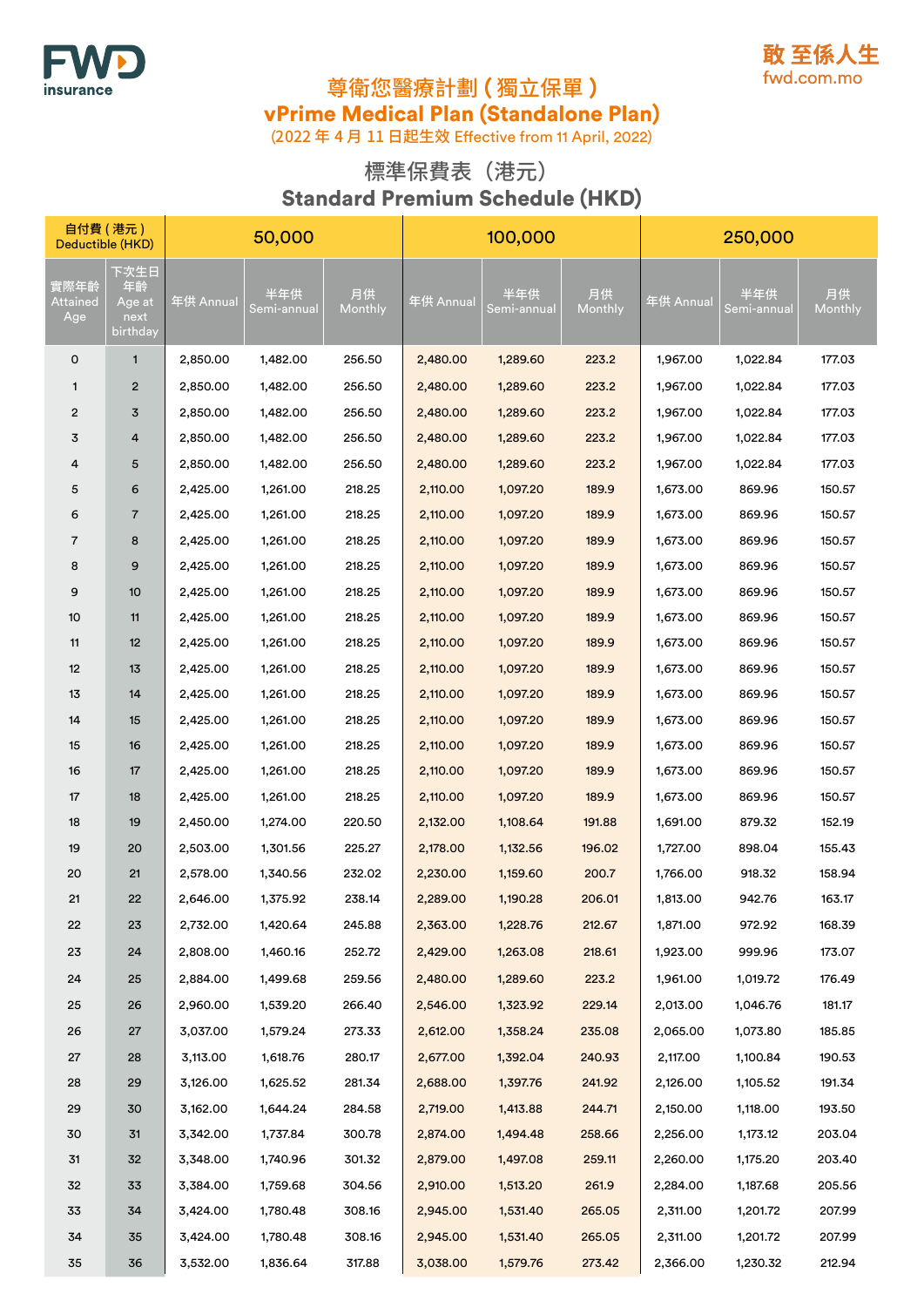



(2022 年 4 月 11 日起生效 Effective from 11 April, 2022)

### 標準保費表(港元) Standard Premium Schedule (HKD)

| 自付費 (港元)<br>Deductible (HKD) |                                          | 50,000    |                    |               | 100,000   |                    |               | 250,000   |                    |               |
|------------------------------|------------------------------------------|-----------|--------------------|---------------|-----------|--------------------|---------------|-----------|--------------------|---------------|
| 實際年齡<br>Attained<br>Age      | 下次生日<br>年齡<br>Age at<br>next<br>birthday | 年供 Annual | 半年供<br>Semi-annual | 月供<br>Monthly | 年供 Annual | 半年供<br>Semi-annual | 月供<br>Monthly | 年供 Annual | 半年供<br>Semi-annual | 月供<br>Monthly |
| 36                           | 37                                       | 3,641.00  | 1,893.32           | 327.69        | 3,131.00  | 1,628.12           | 281.79        | 2,439.00  | 1,268.28           | 219.51        |
| 37                           | 38                                       | 3,641.00  | 1,893.32           | 327.69        | 3,131.00  | 1,628.12           | 281.79        | 2,439.00  | 1,268.28           | 219.51        |
| 38                           | 39                                       | 3,696.00  | 1,921.92           | 332.64        | 3,179.00  | 1,653.08           | 286.11        | 2,476.00  | 1,287.52           | 222.84        |
| 39                           | 40                                       | 3,717.00  | 1,932.84           | 334.53        | 3,197.00  | 1,662.44           | 287.73        | 2,490.00  | 1,294.80           | 224.10        |
| 40                           | 41                                       | 3,971.00  | 2,064.92           | 357.39        | 3,415.00  | 1,775.80           | 307.35        | 2,661.00  | 1,383.72           | 239.49        |
| 41                           | 42                                       | 4,254.00  | 2,212.08           | 382.86        | 3,658.00  | 1,902.16           | 329.22        | 2,850.00  | 1,482.00           | 256.50        |
| 42                           | 43                                       | 4,409.00  | 2,292.68           | 396.81        | 3,792.00  | 1,971.84           | 341.28        | 2,954.00  | 1,536.08           | 265.86        |
| 43                           | 44                                       | 4,661.00  | 2,423.72           | 419.49        | 4,008.00  | 2,084.16           | 360.72        | 3,123.00  | 1,623.96           | 281.07        |
| 44                           | 45                                       | 4,743.00  | 2,466.36           | 426.87        | 4,079.00  | 2,121.08           | 367.11        | 3,178.00  | 1,652.56           | 286.02        |
| 45                           | 46                                       | 5,188.00  | 2,697.76           | 466.92        | 4,462.00  | 2,320.24           | 401.58        | 3,424.00  | 1,780.48           | 308.16        |
| 46                           | 47                                       | 5,444.00  | 2,830.88           | 489.96        | 4,682.00  | 2,434.64           | 421.38        | 3,593.00  | 1,868.36           | 323.37        |
| 47                           | 48                                       | 5,833.00  | 3,033.16           | 524.97        | 5,016.00  | 2,608.32           | 451.44        | 3,850.00  | 2,002.00           | 346.50        |
| 48                           | 49                                       | 6,082.00  | 3,162.64           | 547.38        | 5,231.00  | 2,720.12           | 470.79        | 4,014.00  | 2,087.28           | 361.26        |
| 49                           | 50                                       | 6,376.00  | 3,315.52           | 573.84        | 5,483.00  | 2,851.16           | 493.47        | 4,208.00  | 2,188.16           | 378.72        |
| 50                           | 51                                       | 6,821.00  | 3,546.92           | 613.89        | 5,866.00  | 3,050.32           | 527.94        | 4,502.00  | 2,341.04           | 405.18        |
| 51                           | 52                                       | 7,170.00  | 3,728.40           | 645.30        | 6,166.00  | 3,206.32           | 554.94        | 4,732.00  | 2,460.64           | 425.88        |
| 52                           | 53                                       | 7,518.00  | 3,909.36           | 676.62        | 6,465.00  | 3,361.80           | 581.85        | 4,962.00  | 2,580.24           | 446.58        |
| 53                           | 54                                       | 7,867.00  | 4,090.84           | 708.03        | 6,766.00  | 3,518.32           | 608.94        | 5,192.00  | 2,699.84           | 467.28        |
| 54                           | 55                                       | 8,215.00  | 4,271.80           | 739.35        | 7,065.00  | 3,673.80           | 635.85        | 5,422.00  | 2,819.44           | 487.98        |
| 55                           | 56                                       | 8,564.00  | 4,453.28           | 770.76        | 7,451.00  | 3,874.52           | 670.59        | 5,738.00  | 2,983.76           | 516.42        |
| 56                           | 57                                       | 8,912.00  | 4,634.24           | 802.08        | 7,753.00  | 4,031.56           | 697.77        | 6,060.00  | 3,151.20           | 545.40        |
| 57                           | 58                                       | 9,261.00  | 4,815.72           | 833.49        | 8,057.00  | 4,189.64           | 725.13        | 6,297.00  | 3,274.44           | 566.73        |
| 58                           | 59                                       | 9,609.00  | 4,996.68           | 864.81        | 8,456.00  | 4,397.12           | 761.04        | 6,630.00  | 3,447.60           | 596.70        |
| 59                           | 60                                       | 9,958.00  | 5,178.16           | 896.22        | 8,763.00  | 4,556.76           | 788.67        | 6,871.00  | 3,572.92           | 618.39        |
| 60                           | 61                                       | 10,508.00 | 5,464.16           | 945.72        | 9,247.00  | 4,808.44           | 832.23        | 7,251.00  | 3,770.52           | 652.59        |
| 61                           | 62                                       | 11,100.00 | 5,772.00           | 999.00        | 9,768.00  | 5,079.36           | 879.12        | 7,659.00  | 3,982.68           | 689.31        |
| 62                           | 63                                       | 11,743.00 | 6,106.36           | 1,056.87      | 10,334.00 | 5,373.68           | 930.06        | 8,103.00  | 4,213.56           | 729.27        |
| 63                           | 64                                       | 12,542.00 | 6,521.84           | 1,128.78      | 10,912.00 | 5,674.24           | 982.08        | 8,529.00  | 4,435.08           | 767.61        |
| 64                           | 65                                       | 13,261.00 | 6,895.72           | 1,193.49      | 11,537.00 | 5,999.24           | 1,038.33      | 9,017.00  | 4,688.84           | 811.53        |
| 65                           | 66                                       | 13,880.00 | 7,217.60           | 1,249.20      | 12,076.00 | 6,279.52           | 1,086.84      | 9,438.00  | 4,907.76           | 849.42        |
| 66                           | 67                                       | 14,878.00 | 7,736.56           | 1,339.02      | 12,944.00 | 6,730.88           | 1,164.96      | 9,968.00  | 5,183.36           | 897.12        |
| 67                           | 68                                       | 15,819.00 | 8,225.88           | 1,423.71      | 13,604.00 | 7,074.08           | 1,224.36      | 10,441.00 | 5,429.32           | 939.69        |
| 68                           | 69                                       | 16,952.00 | 8,815.04           | 1,525.68      | 14,579.00 | 7,581.08           | 1,312.11      | 11,188.00 | 5,817.76           | 1,006.92      |
| 69                           | 70                                       | 18,097.00 | 9,410.44           | 1,628.73      | 15,563.00 | 8,092.76           | 1,400.67      | 11,944.00 | 6,210.88           | 1,074.96      |
| 70                           | $71$                                     | 19,297.00 | 10,034.44          | 1,736.73      | 16,595.00 | 8,629.40           | 1,493.55      | 12,736.00 | 6,622.72           | 1,146.24      |
| $71$                         | $72\,$                                   | 20,452.00 | 10,635.04          | 1,840.68      | 17,589.00 | 9,146.28           | 1,583.01      | 13,498.00 | 7,018.96           | 1,214.82      |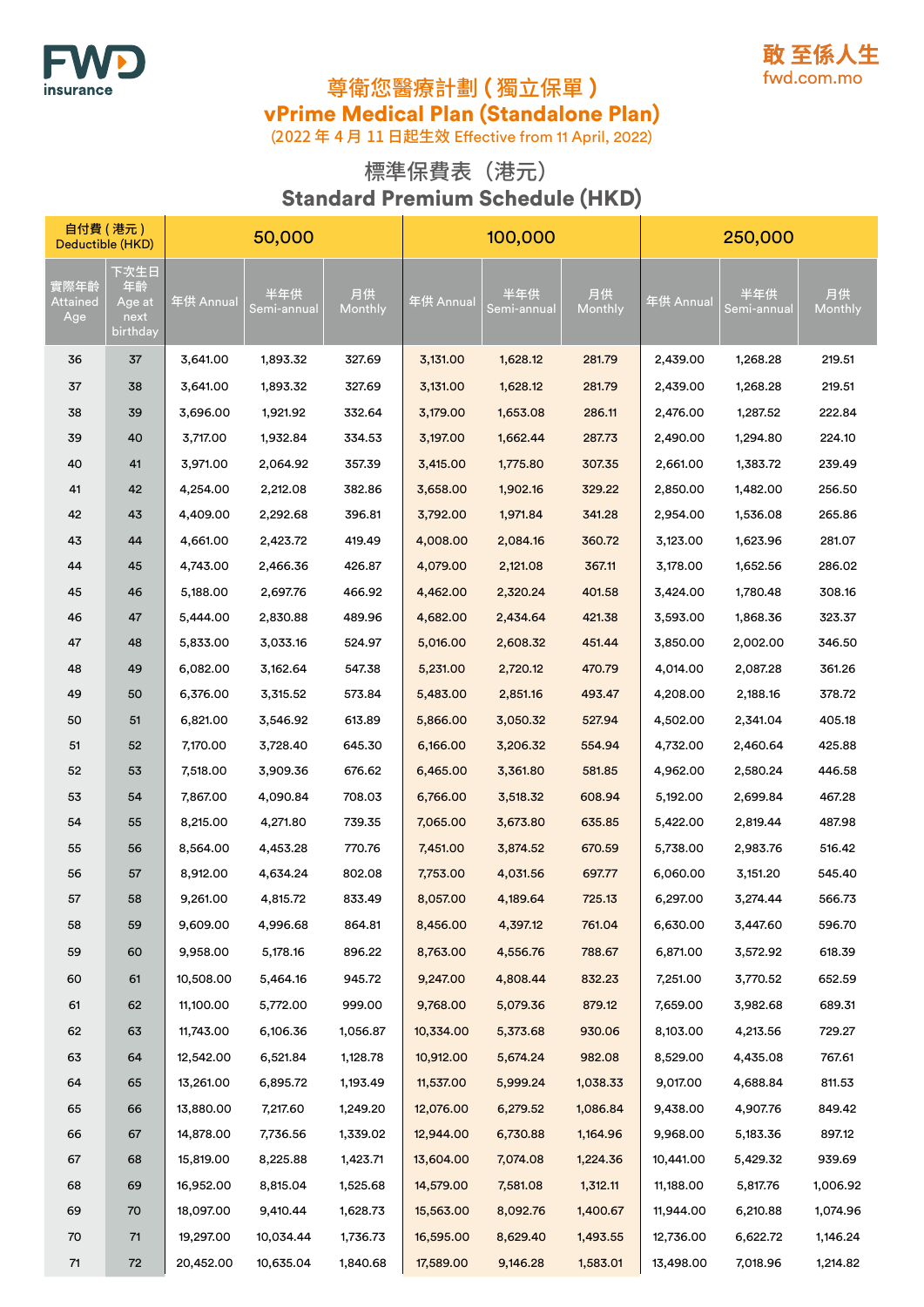



(2022 年 4 月 11 日起生效 Effective from 11 April, 2022)

### 標準保費表(港元) Standard Premium Schedule (HKD)

| 自付費 (港元)<br>Deductible (HKD) |                                          | 50,000    |                    |                      |           | 100,000            |               | 250,000   |                    |               |
|------------------------------|------------------------------------------|-----------|--------------------|----------------------|-----------|--------------------|---------------|-----------|--------------------|---------------|
| 實際年齡<br>Attained<br>Age      | 下次生日<br>年齡<br>Age at<br>next<br>birthday | 年供 Annual | 半年供<br>Semi-annual | 月供<br><b>Monthly</b> | 年供 Annual | 半年供<br>Semi-annual | 月供<br>Monthly | 年供 Annual | 半年供<br>Semi-annual | 月供<br>Monthly |
| 72                           | 73                                       | 21,728.00 | 11,298.56          | 1,955.52             | 18,686.00 | 9,716.72           | 1,681.74      | 14,340.00 | 7,456.80           | 1,290.60      |
| 73                           | 74                                       | 22,923.00 | 11,919.96          | 2,063.07             | 19,714.00 | 10,251.28          | 1,774.26      | 15,129.00 | 7,867.08           | 1,361.61      |
| 74                           | 75                                       | 24,133.00 | 12,549.16          | 2,171.97             | 20,754.00 | 10,792.08          | 1,867.86      | 15,928.00 | 8,282.56           | 1,433.52      |
| 75                           | 76                                       | 25,429.00 | 13,223.08          | 2,288.61             | 21,869.00 | 11,371.88          | 1,968.21      | 16,783.00 | 8,727.16           | 1,510.47      |
| 76                           | 77                                       | 26,340.00 | 13,696.80          | 2,370.60             | 22,652.00 | 11,779.04          | 2,038.68      | 17,384.00 | 9,039.68           | 1,564.56      |
| 77                           | 78                                       | 27,661.00 | 14,383.72          | 2,489.49             | 23,788.00 | 12,369.76          | 2,140.92      | 18,256.00 | 9,493.12           | 1,643.04      |
| 78                           | 79                                       | 28,202.00 | 14,665.04          | 2,538.18             | 24,254.00 | 12,612.08          | 2,182.86      | 18,613.00 | 9,678.76           | 1,675.17      |
| 79                           | 80                                       | 29,826.00 | 15,509.52          | 2,684.34             | 25,650.00 | 13,338.00          | 2,308.50      | 19,685.00 | 10,236.20          | 1,771.65      |
| 80                           | 81                                       | 31,590.00 | 16,426.80          | 2,843.10             | 27,167.00 | 14,126.84          | 2,445.03      | 20,849.00 | 10,841.48          | 1,876.41      |
| $81^$                        | $82^{\wedge}$                            | 32,431.00 | 16,864.12          | 2,918.79             | 27,891.00 | 14,503.32          | 2,510.19      | 21,404.00 | 11,130.08          | 1,926.36      |
| $82^$                        | $83^$                                    | 33,639.00 | 17,492.28          | 3,027.51             | 28,930.00 | 15,043.60          | 2,603.70      | 22,202.00 | 11,545.04          | 1,998.18      |
| $83^$                        | $84^$                                    | 34,940.00 | 18,168.80          | 3,144.60             | 30,048.00 | 15,624.96          | 2,704.32      | 23,060.00 | 11,991.20          | 2,075.40      |
| $84^{\wedge}$                | $85^{\wedge}$                            | 36,121.00 | 18,782.92          | 3,250.89             | 31,064.00 | 16, 153. 28        | 2,795.76      | 23,840.00 | 12,396.80          | 2,145.60      |
| $85^{\wedge}$                | $86^$                                    | 37,430.00 | 19,463.60          | 3,368.70             | 32,190.00 | 16,738.80          | 2,897.10      | 24,704.00 | 12,846.08          | 2,223.36      |
| $86^$                        | $87^$                                    | 38,256.00 | 19,893.12          | 3,443.04             | 32,900.00 | 17,108.00          | 2,961.00      | 25,249.00 | 13,129.48          | 2,272.41      |
| $87^$                        | 88^                                      | 39,218.00 | 20,393.36          | 3,529.62             | 33,727.00 | 17,538.04          | 3,035.43      | 25,884.00 | 13,459.68          | 2,329.56      |
| 88^                          | 89^                                      | 39,812.00 | 20,702.24          | 3,583.08             | 34,238.00 | 17,803.76          | 3,081.42      | 26,276.00 | 13,663.52          | 2,364.84      |
| 89^                          | $90^$                                    | 40,892.00 | 21,263.84          | 3,680.28             | 35,167.00 | 18,286.84          | 3,165.03      | 26,989.00 | 14,034.28          | 2,429.01      |
| $90^$                        | $91^$                                    | 41,539.00 | 21,600.28          | 3,738.51             | 35,724.00 | 18,576.48          | 3,215.16      | 27,416.00 | 14,256.32          | 2,467.44      |
| $91^$                        | $92^{\wedge}$                            | 45,151.00 | 23,478.52          | 4,063.59             | 38,830.00 | 20,191.60          | 3,494.70      | 29,800.00 | 15,496.00          | 2,682.00      |
| $92^{\wedge}$                | $93^$                                    | 45,993.00 | 23,916.36          | 4,139.37             | 39,554.00 | 20,568.08          | 3,559.86      | 30,355.00 | 15,784.60          | 2,731.95      |
| $93^$                        | $94^{\wedge}$                            | 47,001.00 | 24,440.52          | 4,230.09             | 40,421.00 | 21,018.92          | 3,637.89      | 31,021.00 | 16,130.92          | 2,791.89      |
| 94^                          | $95^{\wedge}$                            | 48,122.00 | 25,023.44          | 4,330.98             | 41,385.00 | 21,520.20          | 3,724.65      | 31,761.00 | 16,515.72          | 2,858.49      |
| $95^{\wedge}$                | $96^$                                    | 49,029.00 | 25,495.08          | 4,412.61             | 42,165.00 | 21,925.80          | 3,794.85      | 32,359.00 | 16,826.68          | 2,912.31      |
| $96^$                        | $97^{\wedge}$                            | 50,434.00 | 26,225.68          | 4,539.06             | 43,373.00 | 22,553.96          | 3,903.57      | 33,286.00 | 17,308.72          | 2,995.74      |
| $97^{\wedge}$                | 98^                                      | 51,932.00 | 27,004.64          | 4,673.88             | 44,662.00 | 23,224.24          | 4,019.58      | 34,275.00 | 17,823.00          | 3,084.75      |
| 98^                          | 99^                                      | 52,941.00 | 27,529.32          | 4,764.69             | 45,529.00 | 23,675.08          | 4,097.61      | 34,941.00 | 18,169.32          | 3,144.69      |
| 99^                          | 100^                                     | 54,099.00 | 28,131.48          | 4,868.91             | 46,525.00 | 24,193.00          | 4,187.25      | 35,705.00 | 18,566.60          | 3,213.45      |

^ 只適用於續保。

^For Renewal only.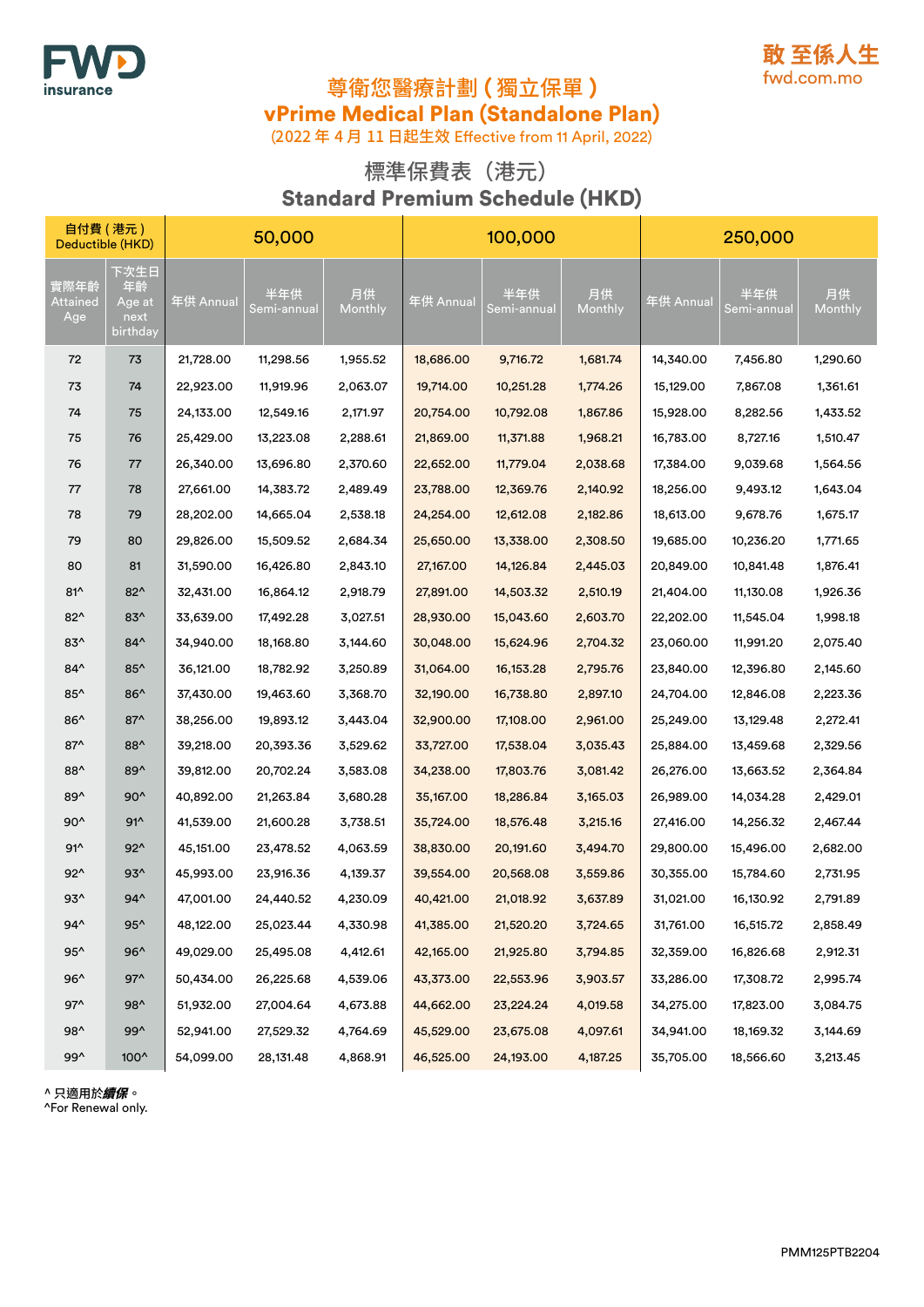### PREMIER THE ONEcierge One Team Health Management

### One Plan One Team One Stop Pan-Asia Health Solution

Everyone would like to be with a reliable partner to focus on their recovery and enjoy life even when facing any health problems. FWD Life Insurance Company (Macau) Limited ("FWD"), as your trusted partner, not only provides you with comprehensive medical protection coverage, but also customises dedicated health services especially for your needs. PREMIER THE ONEcierge One Team Health Management (the "Service")<sup>1</sup> offers you priority and tailor-made treatment with an one-stop approach in the territories of the Pan-Asia Region (including Hong Kong, Mainland China, Taiwan, Singapore and Japan) (the "Pan-Asia Region") from a professional health management team, helping you when you need help most. You can relax with ease knowing that all aspects of your wellness have been taken care of.

### Professional & Experienced Medical Specialist Team as your Partner

A professional medical service provider is undoubtedly your best assurance to receiving prompt and suitable medical advice and treatment. The Service provides you with a leading network of specialists so you can receive the most suitable treatment from the best suited doctor and top-tiered network hospitals² in the Pan-Asia Region.

The Service also provides you with extensive professional medical advice, through the Inpatient Medical Advice Service<sup>3</sup>, so you can feel comfortable with the medical assessment and treatment. With our professional team of experts as your guardian angel, you will be hassle free even when facing any illness or disease.

### Superior Hospitalization Arrangement where you prefer

The Service always puts your interest first. Should you require hospitalization as diagnosed by your consulting doctor of the Service<sup>4</sup>, the team of specialists will arrange for you to be admitted to hospital and receive treatment promptly. Besides, the Service will provide you with personalized travel-related assistance<sup>5</sup> in flights, accommodation, ground transfers and visa application. The medical team of the Service arranges what is needed in advance so you can rest assured that you will receive treatment and recover well.

### Efficient and Seamless Claims Resolution and Cashless Facility<sup>6</sup>

The team of specialists of the Service will assist you to apply for an efficient and seamless claims resolution arrangement with FWD prior to hospital admission. Upon the successful arrangement of the whole process of this resolution, FWD will then provide you with a Cashless Facility (if applicable) and pay the hospitalization fees and charges on your behalf, subject to respective benefit limits (if applicable). Payment and claim requests for such fees and charges can be dispensed with and you can focus on recovery and managing your cash reserve more effectively!

**From now on, let the Service be your partner in safeguarding your health!**

### PREMIER THE ONEcierge **One Team Health Management Hotline<sup>6</sup>:**

**Macau: (853) 8988 6066 / Hong Kong: (852) 8120 9066 Toll-free number for Mainland: 400 9303078 24-hour full support**

For any enquiries about Policy information, please contact your advisors or FWD's Service Hotline at (853) 8988 6060.

#### **Note:**

- The claimable amount of medical expenditure is subject to the terms and benefits of the designated insurance plan, including but not limited to benefit items, benefit amounts, annual benefit limit and lifetime benefit limit.
- Any medical advice, opinion or services are provided by doctors of HMG, its healthcare team and Parkway, who are all external third-party service providers. They are independent contractors and are not agents of FWD. For any specific questions on medical matters or situations, please consult your doctor or other healthcare professionals. FWD shall not be responsible for any act, negligence or omission of medical advice, opinion, service or treatment on the part of them.
- You are required to consent to FWD, HMG, its healthcare network team and Parkway, recording, sharing, using and archiving your personal data in pursuance of the Service being offered to you as well as for their training and quality assurance purposes. Failure to provide the relevant personal data may result in the said service providers being unable to provide the relevant services to you.
- This product material should be read along with the illustration documents and/or other relevant marketing materials of the designated insurance plan.

The above information is for reference only and is indicative of the key features of the Service instead of the benefit of Eligible Plans. For a complete explanation of the terms and conditions of Eligible Plans, please refer to their Policy Provisions. In the event of any discrepancy between the English and Chinese version of this leaflet, the Chinese version shall prevail.

#### **Remarks:**

- 1. The Service, provided by HealthMutual Group Limited ("HMG"), its healthcare network team and Parkway Hospitals Singapore ("Parkway"), is provided by external third party providers. It does not form a part of the Policy or benefit item under the Policy Provisions and only applicable to the designated insurance plan. FWD reserves the right to suspend, terminate or vary the Service in its sole discretion without further notice. FWD is not the supplier of the Service and shall have no obligation or not be responsible for any act, negligence or failure to act on the part of HMG and its healthcare network team and Parkway. The Service is only applicable in the Pan-Asia Region.
- 2. Hospital means a variety of network hospitals in the Pan-Asia Region providing medical advice and treatment under the Service. Please contact FWD's Service Hotline at (853) 8988 6060 to get more information about the list of hospitals in the Pan-Asia Region.
- 3. Inpatient Medical Advice Service is provided by HMG and its healthcare network team which are not employees and/or agents of FWD and this service offers inpatient medical advice for the Insured Person of the designated insurance plan. FWD shall not be responsible or liable to the Policy Holder or the Insured Person for anything in relation to such service given by HMG and its healthcare network team. Should the Insured Person be diagnosed with serious diseases and obtain a hospital admission letter, HMG will make an assessment based on the Insured Person's medical reports as appropriate, including explanations of the medical report, alternative medical treatment and associated estimated medical expenses in the Pan-Asia Region. A final decision on the medical treatment arrangement shall be made solely by the Insured Person. Please note that Inpatient Medical Advice shall not be considered as medical consultation. If the Insured Person would like to have medical consultation, all relevant costs will be borne by the Insured Person. FWD reserves the right to terminate or vary this service in its sole discretion without further notice.
- 4. The list of doctors of the Services may be revised from time to time without prior notice.
- 5. The Insured Person is responsible for all relevant fees and charges required of the travel and accommodation related items. Travel related assistance is only applicable to Taiwan, Singapore & Japan.
- 6. Cashless Facility ("Cashless Facility") is an administrative arrangement to pay the covered expenditures when the Insured Person is under confinement, but not a benefit item under Policy provisions or a guaranteed successful arrangement. FWD reserves the right to terminate or vary the service in its sole discretion without further notice. FWD would pay the medical cost to the relevant hospital on behalf of the Insured Person after successful arrangement of Cashless Facility. If there is Deductible balance (if any) of the designated insurance plan, Policy Holders are required to pay such balance when admitted to the hospital. If the medical cost paid by FWD is higher than the maximum amount of benefit, FWD would seek reimbursement from Policy Holders for such amount.
- 7. This hotline is operated by HMG. Please note that this hotline is for non-emergency reservation of doctor consultation instead of for emergencies.

The information above is for reference only and none of the above is binding upon FWD or HMG.

The service is provided by HMG, its healthcare network team and Parkway and it is not guaranteed renewable. FWD shall not be responsible for any act or failure to act on the part of HMG, its healthcare network team, Parkway and the professionals. FWD reserves the right to amend, suspend or terminate the PREMIER THE ONEcierge One Team Health Management and to amend the relevant terms and conditions at any time without prior notice.

### Second Medical Opinion Service

As part of FWD's promise of care, you are given the access to some of the highest ranked medical institutions in the US through International SOS ("Intl.SOS") once your claim is approved and such claim is relevant to designated diseases. For the list of designated disease, please call the International SOS at (852) 3122 2900 for details.

### What is Second Medical Opinion Service?

The objective of the Second Medical Opinion Service is to meet the public's increasing demands for the best possible medical treatment bearing in mind the continual development of leading edge treatments for diseases. This is why we offer the Second Medical Opinion Service to our valuable Insured Person (the "member") via Intl.SOS.

Understand this distinguished service, the member has access to a panel of world-class specialists at leading medical institutions in the US to obtain alternative advice on the member's medical condition and confirmation of the diagnosis in the event that the member has been diagnosed as suffering from disease made by your attending physician, plus any other relevant medical advice.

### Panel of Second Medical Opinion Specialists

The panel provides you access to some of the highest ranked medical institutions in the US, together with more than 15,000 leading specialists who practice there.

- Harvard Medical School
- Johns Hopkins Hospital, Baltimore
- Massachusetts General Hospital
- Brigham and Women's Hospital, Boston
	- Dana-Faber Cancer Institute
	- Cedars-Sinai Medical Center, Los Angeles

The list of medical institutions may be revised from time to time without prior notice.

#### How to seek Second Medical Opinion Service?

When the member has been diagnosed with a disease, the member can call the below hotline to obtain the Second Medical Opinion Service.

> Second Medical Opinion Service\*: **International SOS: (852) 3122 2900**

Within 24 hours Intl.SOS will confirm membership and whether medical condition is eligible for the service.

- \* **In case if the Insured Person would like to obtain a Second Medical Opinion Report on top of the Second Medical Opinion, the cost is US\$850.** (The cost may be reviewed from time to time without prior notice)
- **Note:**
- FWD, the medical panel, Intl.SOS and/or any of its affiliates, record, share, use and archive your personal data in pursuance of the services being offered to you as well as for their training and quality assurance purposes. The failure to provide the relevant personal data may result in the said service provides being unable to provide the relevant services to you.
- The Second Medical Opinion Service and Report (if applicable) are provided by the panel of second medical opinion specialists which are not employees and/or agents of FWD. The opinion and report (if applicable) are general in nature to meet your healthcare needs and should not be used as a substitute for medical services. It is for you and your physician or consulting hospital to decide the appropriate medical course of action to be pursued. FWD shall not be responsible or liable to the Policy Holder or the Insured Person for anything in relation to such opinion and report (if applicable) given by panel of second medical opinion specialists.
- Intl.SOS, and/or its affiliates and the panel providing the Second Medical Opinion and report (if applicable) do not have any authority or responsibility to determine the benefits/amounts payable, its eligibility claim procedures etc.
- This product material should be read along with the illustration documents and/or other relevant marketing materials of the designated insurance plan.

The information above is for reference only and none of the above is binding upon FWD or Intl.SOS.

The service is provided by Intl.SOS and it is not guaranteed renewable. FWD shall not be responsible for any act of failure to act on the part of Intl.SOS and the professionals. FWD reserves the right to amend, suspend or terminate the Second Medical Opinion Service and to amend the relevant terms and conditions at any time without prior notice.

### International SOS 24-hour Worldwide Assistance Services

#### **General Benefits and Terms**

The following SOS benefits are available to Insured Person(s) ("User(s)") covered under the designated insurance plan(s) of FWD when travelling outside the Home Country or Usual Country of Residence for periods not exceeding 90 consecutive days per trip.

The International SOS 24-hour Worldwide Assistance Services is provided as a benefit by International SOS ("Intl.SOS"). FWD is not an agent of Intl.SOS and shall not accept any liability for the services provided by Intl.SOS, or their availability. The contract between Intl. SOS and the Users is separate and independent to the Policy.

#### **Medical Assistance:**

#### **1 Telephone Medical Advice**

Intl.SOS will arrange for the provision of medical advice to the User over the telephone.

**2 Arrangement and Payment of Emergency Medical Evacuation**

Intl.SOS will arrange and pay for the air and/or surface transportation and communication for moving the User to the nearest hospital where appropriate medical care is available.

#### **3 Arrangement and Payment of Emergency Medical Repatriation**

Intl.SOS will arrange and pay for the return of the User to the Home Country or Usual Country of Residence following an Emergency Medical Evacuation for subsequent in-hospital treatment in a place outside the Home Country or Usual Country of Residence.

#### **4 Arrangement and Payment of Repatriation of Mortal Remains** Intl.SOS will arrange for transporting the User's mortal remains from the place of death to the Home Country or Usual Country of Residence and pay for all expenses reasonably and unavoidably incurred in such transportation so arranged by Intl. SOS or alternatively pay the cost of burial at the place of death

#### **5 Arrangement of Hospital Admission and Guarantee of Hospital Admission Deposit**

as approved by Intl.SOS.

If the medical condition of the User is of such gravity as to require hospitalisation, Intl.SOS will assist such User in the hospital admission. In case of hospital admission duly approved by Intl.SOS and the User is without means of payment of the required hospital admission deposit, Intl.SOS will on behalf of the User guarantee or provide such payment up to US\$5,000. The provision of such guarantee by Intl.SOS is subject to Intl. SOS first securing payment from the User through the User's credit card or from the funds from the User's family. Intl.SOS shall not be responsible for any third party expenses which shall be solely the User's responsibility.

#### **6 Delivery of Essential Medicine**

Intl.SOS will arrange to deliver to the User essential medicine, drugs and medical supplies that are necessary for a User's care and/or treatment but which are not available at the User's location. The delivery of such medicine, drugs and medical supplies will be subject to the laws and regulations applicable locally. Intl.SOS will not pay for the costs of such medicine, drugs or medical supplies and any delivery costs thereof.